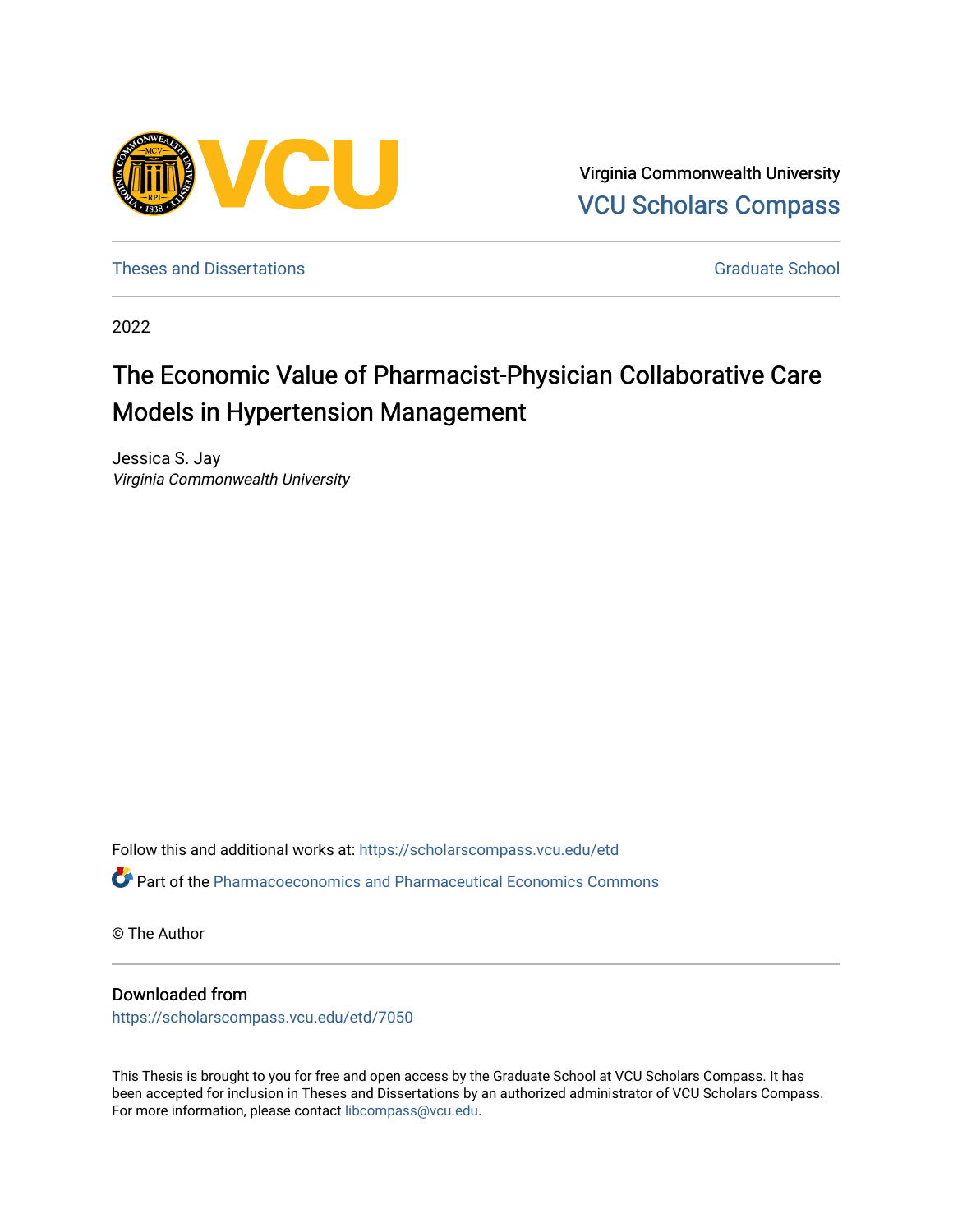2022

# The Economic Value of Pharmacist-Physician Collaborative Care Models in Hypertension Management

Jessica S. Jay *Virginia Commonwealth University*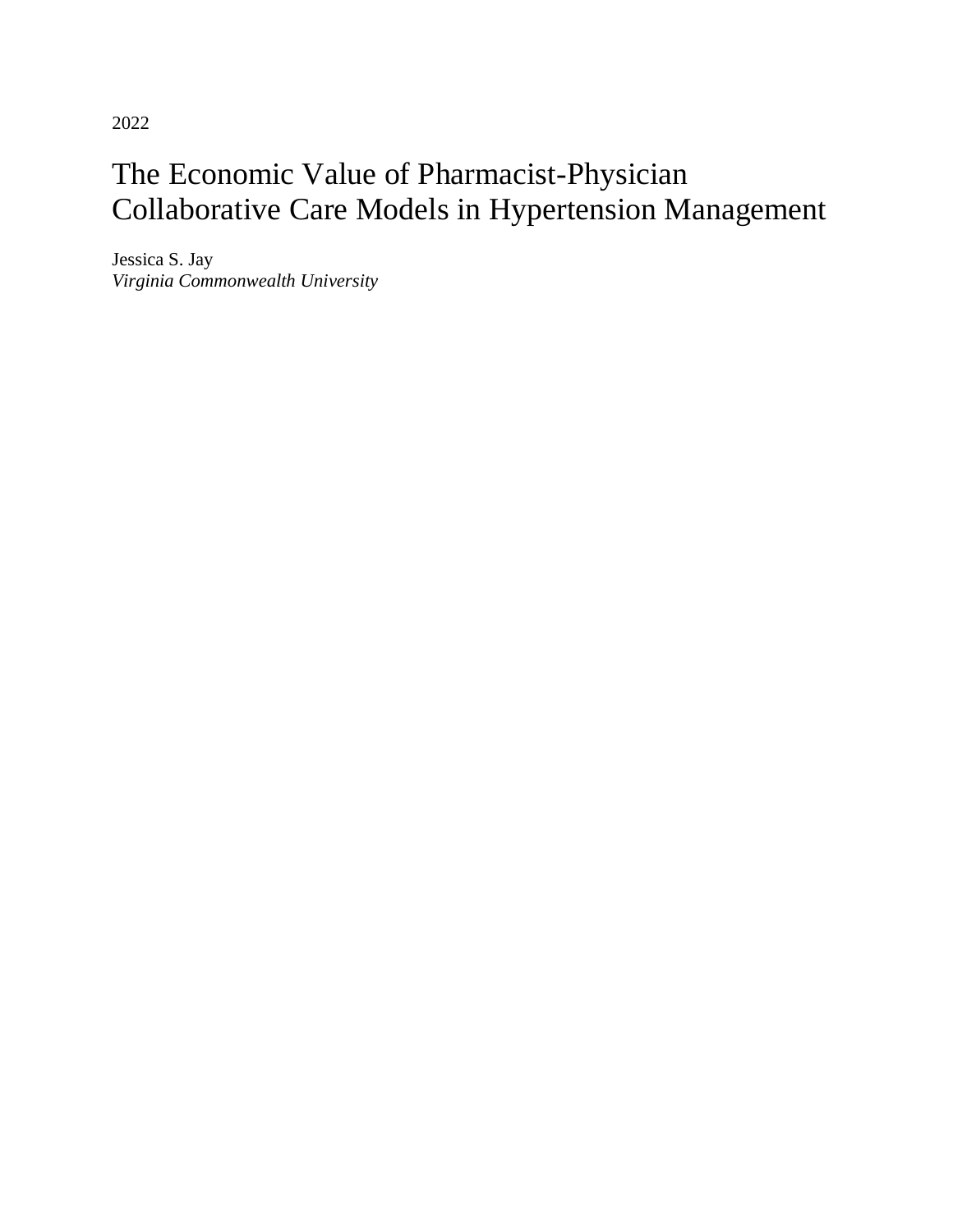# **The Economic Value of Pharmacist-Physician Collaborative Care Models in Hypertension Management**

A Thesis submitted in partial fulfillment of the requirements for the degree of Master of Science in Pharmaceutical Sciences with a concentration in pharmacoeconomics and health outcomes at Virginia Commonwealth University

By

Jessica S. Jay, PharmD VCU School of Pharmacy

Director: Julie A. Patterson, PharmD, PhD Assistant Professor Department of Pharmacotherapy and Outcomes Science

> Virginia Commonwealth University Richmond, Virginia April 2022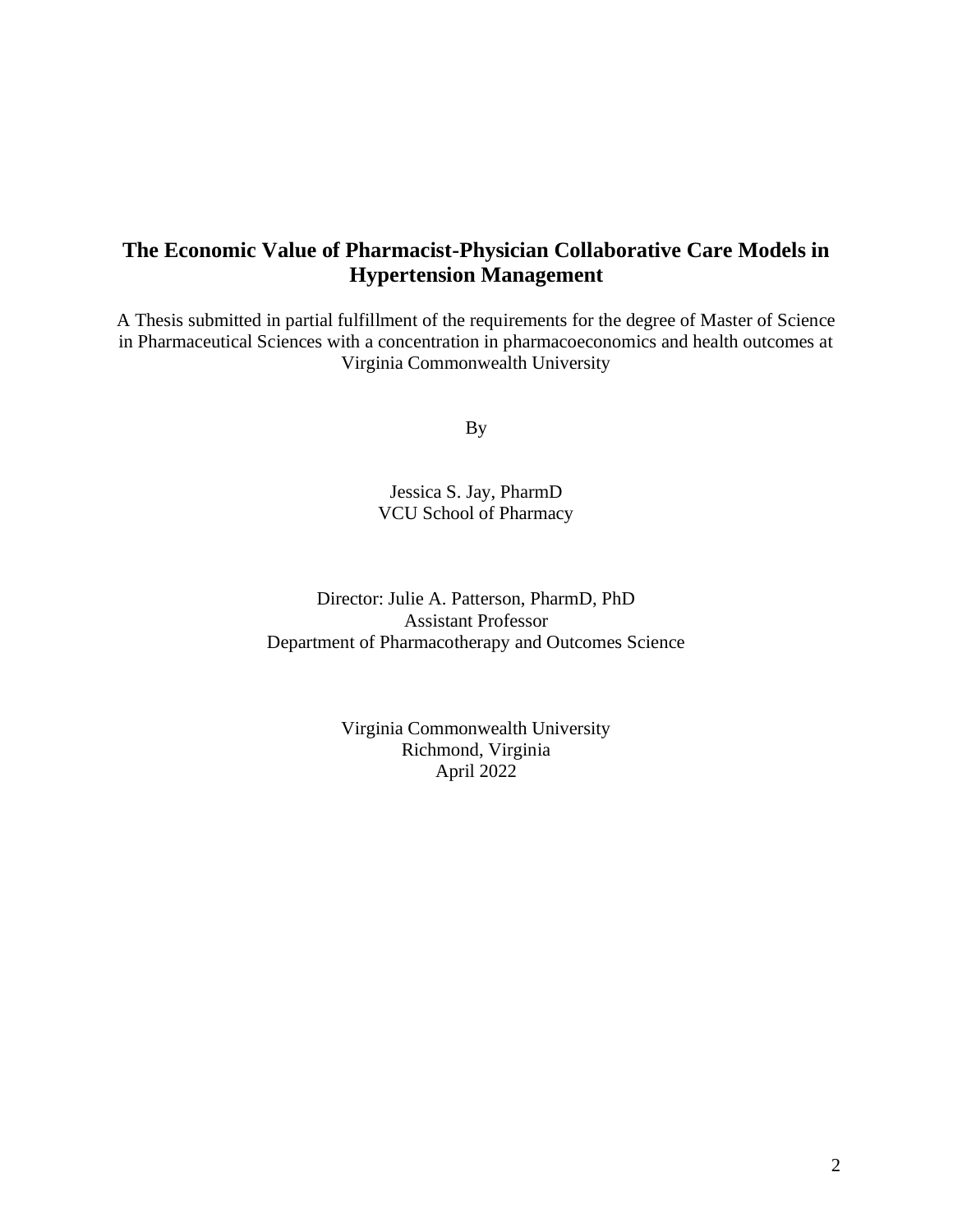© Jessica S. Jay 2022 All Rights Reserved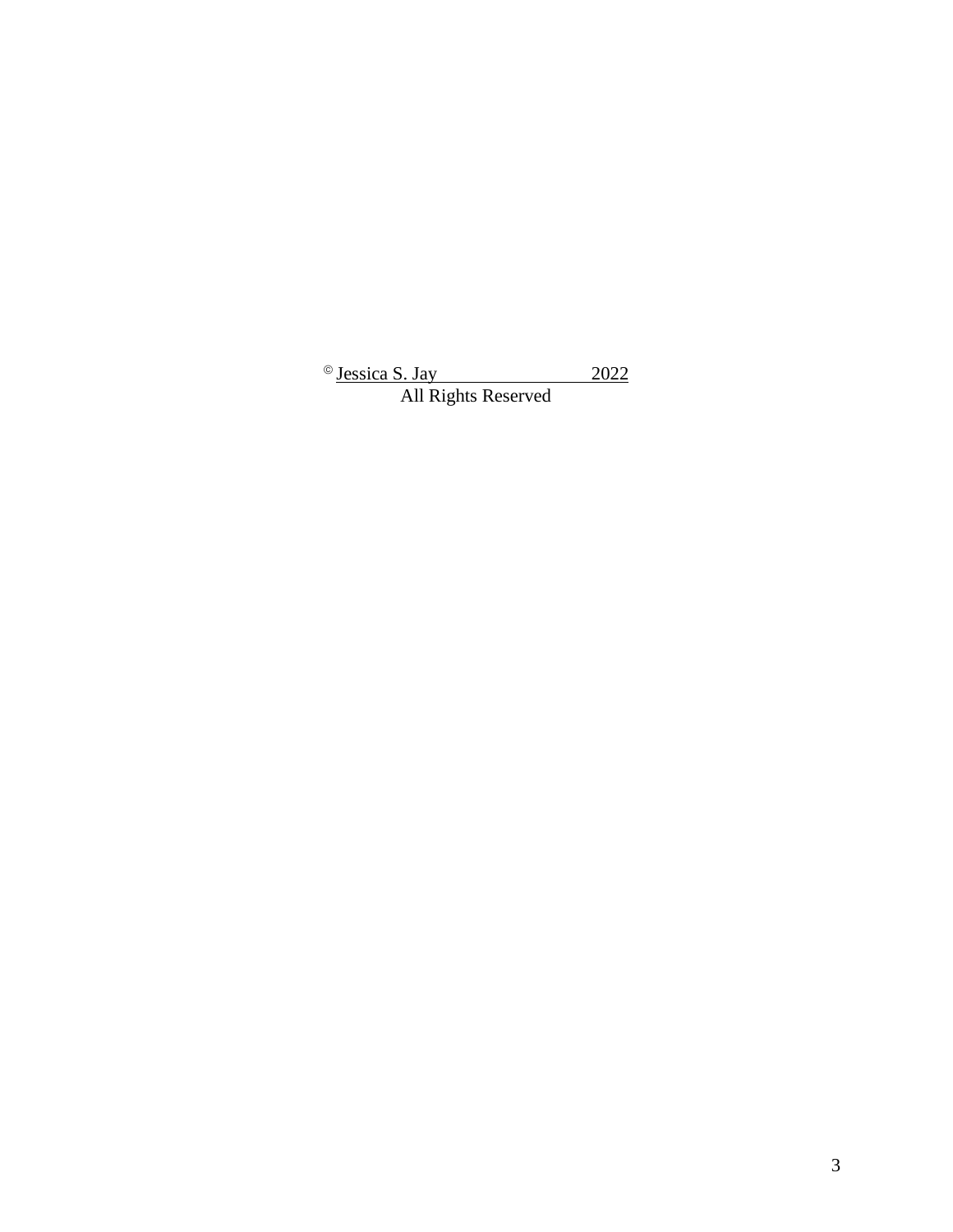# **ACKNOWLEDGEMENTS**

<span id="page-4-0"></span>I would like to take this opportunity to thank all those whose support has guided me through the completion of this program. In addition, I would like to express my sincere gratitude to the following people:

- My family and friends for always encouraging me to learn more, accomplish more, and achieve more. I would not be the person I am today without their continuous support and motivation.
- Dr. Julie A. Patterson, my mentor, for being there through the whole fellowship process, guiding me through every research project we worked on together, and for always believing in me. Her constant encouragement and expertise in the field have helped me accomplish this thesis and molded me into a better health economics and outcomes researcher.
- Dr. David A. Holdford and Dr. Dave L. Dixon, my committee members, for improving my research skills, paying attention to every detail within my economic models, and for providing valuable feedback every step of the way.
- My fellow Department of Pharmacotherapy and Outcomes Science classmates for listening to every presentation, giving me insightful comments, and answering all my questions regarding statistics and modeling.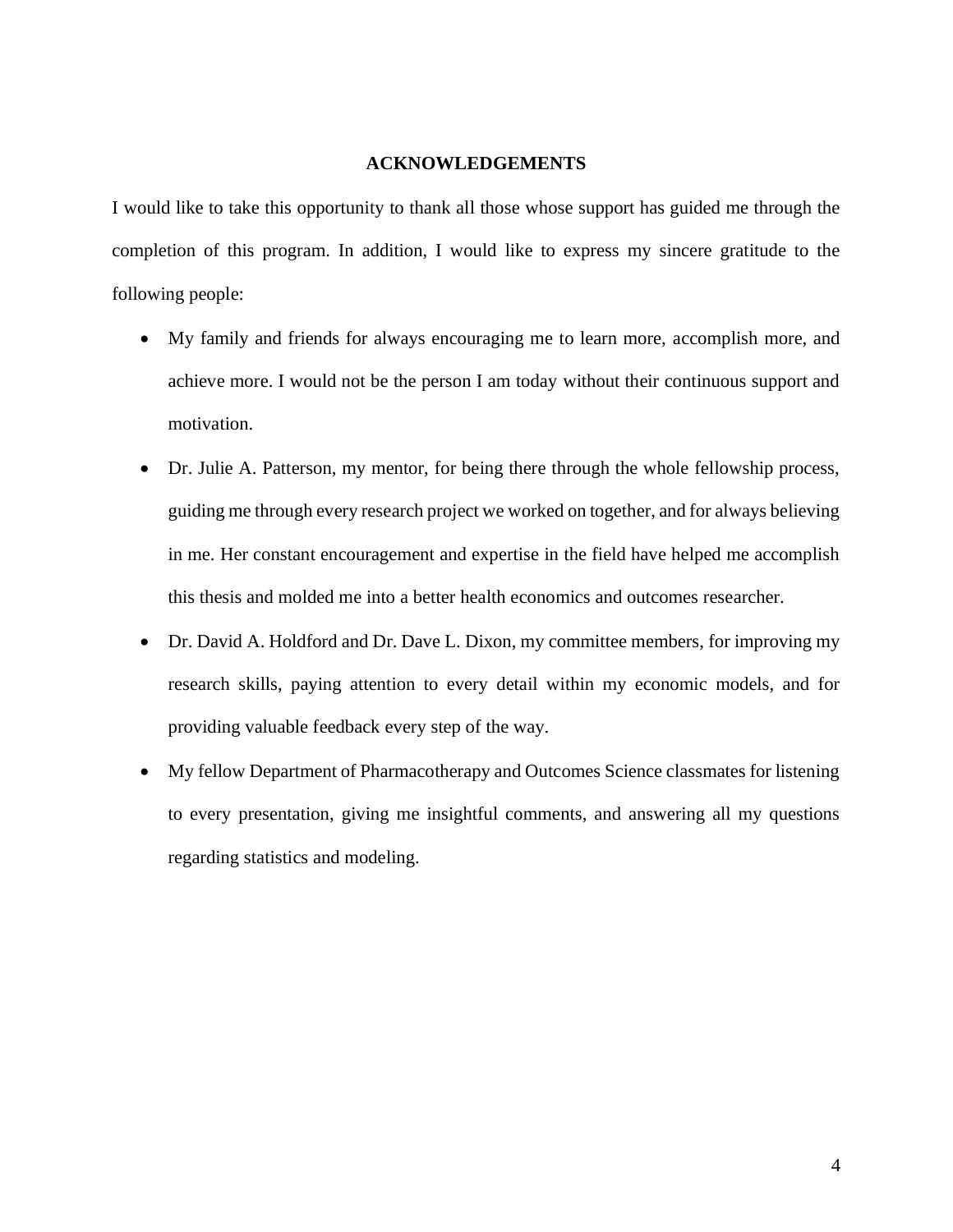| Section 2.3: Economic Evaluation of Pharmacist Physician Collaborative Care Models 21 |
|---------------------------------------------------------------------------------------|
|                                                                                       |
|                                                                                       |
|                                                                                       |
|                                                                                       |
|                                                                                       |
|                                                                                       |
|                                                                                       |
|                                                                                       |
|                                                                                       |
|                                                                                       |
|                                                                                       |
|                                                                                       |

# **Table of Contents**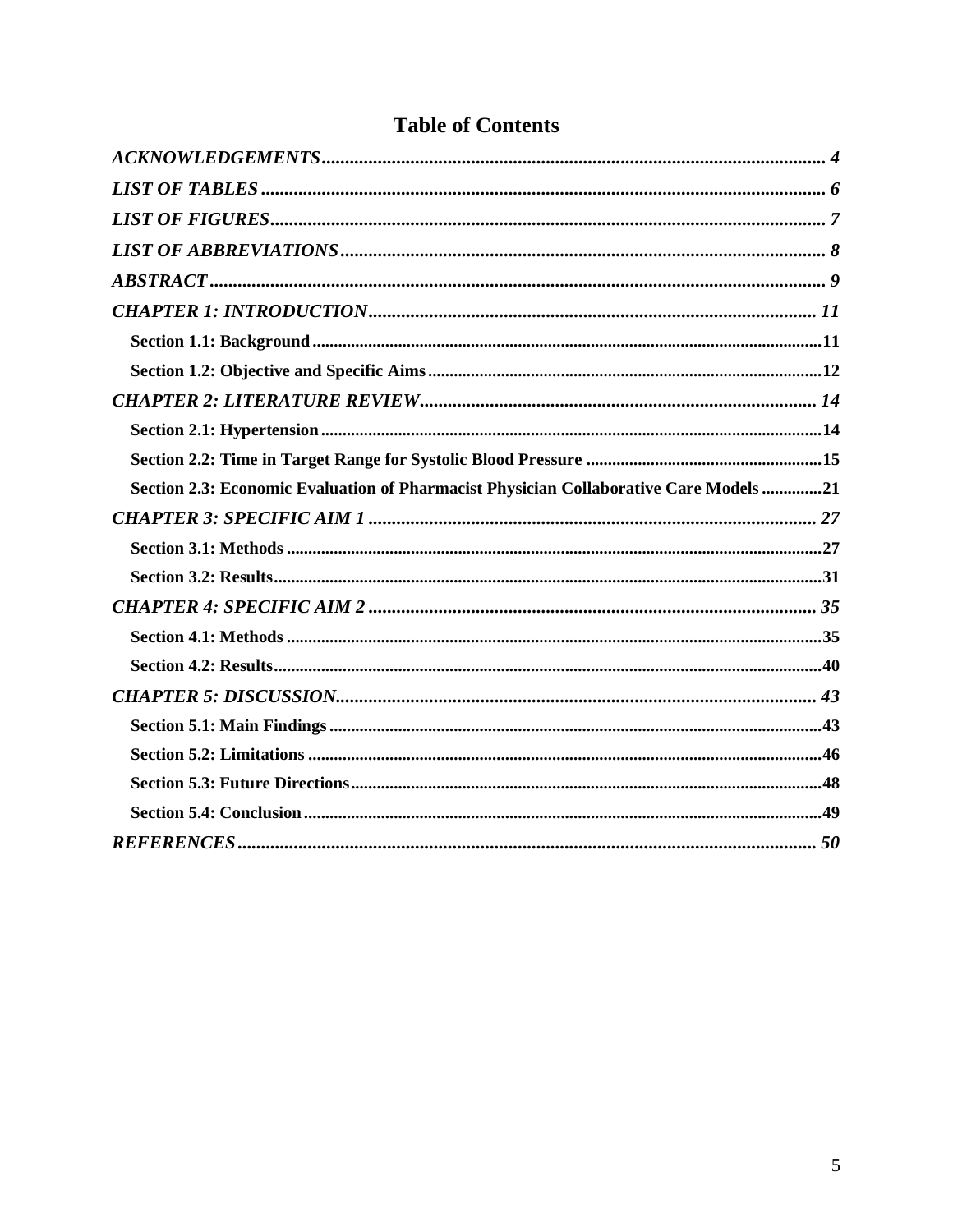# **LIST OF TABLES**

<span id="page-6-0"></span>

| TABLE 2: BASELINE CHARACTERISTICS OF STUDIES INCLUDED IN WANG ET AL. META-ANALYSIS |  |
|------------------------------------------------------------------------------------|--|
| ON THE ASSOCIATION BETWEEN VISIT-TO-VISIT VARIABILITY OF BP, CVD AND ALL-CAUSE     |  |
| $MORTALITY518$                                                                     |  |
| TABLE 3: EFFECTIVENESS AND COST INPUTS FOR DECISION ANALYSIS MODEL 30              |  |
|                                                                                    |  |
| TABLE 5: METHODOLOGICAL DIFFERENCES BETWEEN DECISION ANALYSIS MODEL AND            |  |
|                                                                                    |  |
|                                                                                    |  |
|                                                                                    |  |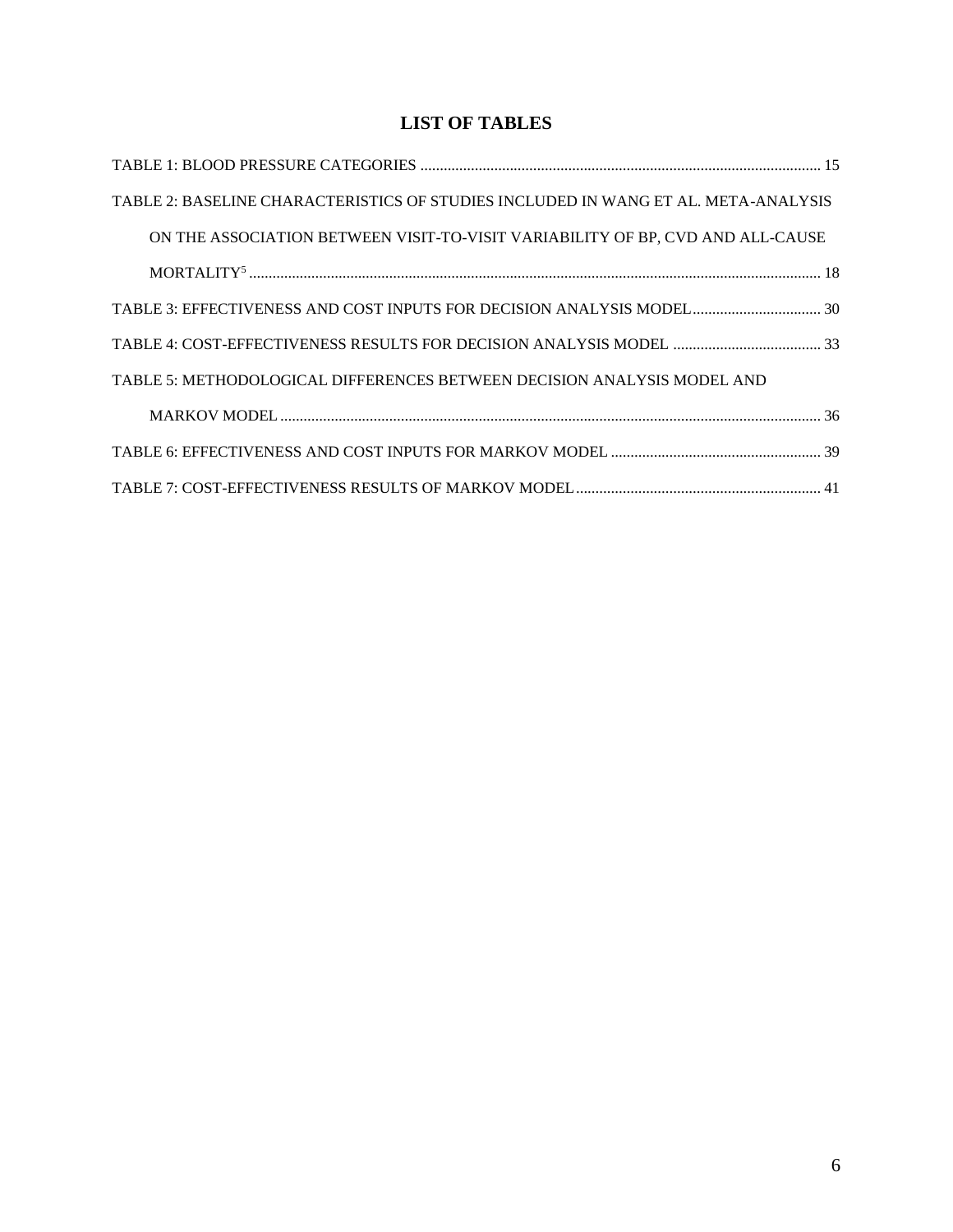# **LIST OF FIGURES**

<span id="page-7-0"></span>

| FIGURE 1: DECISION TREE ANALYSIS FOR THE COST-BENEFIT OF PPCCM COMPARED   |
|---------------------------------------------------------------------------|
| WITH STANDARD USUAL CARE ON TIME IN TARGET RANGE FOR SYSTOLIC BLOOD       |
|                                                                           |
|                                                                           |
| FIGURE 2: TORNADO DIAGRAM OF INCREMENTAL DOWNSTREAM HEALTHCARE            |
| EXPENDITURES AMONG PATIENTS RECEIVING PPCCM VS. USUAL CARE FOR            |
|                                                                           |
|                                                                           |
| FIGURE 3: TORNADO DIAGRAM OF INCREMENTAL COST OF PPCCM VS. USUAL CARE FOR |
|                                                                           |
|                                                                           |
| FIGURE 4: MARKOV MODEL FOR THE COST-BENEFIT OF PPCCM COMPARED WITH        |
| STANDARD USUAL CARE ON TIME IN TARGET RANGE FOR SYSTOLIC BLOOD            |
|                                                                           |
|                                                                           |
| FIGURE 5: TORNADO DIAGRAM OF INCREMENTAL DOWNSTREAM HEALTHCARE            |
| EXPENDITURES AMONG PATIENTS RECEIVING PPCCM VS. USUAL CARE FOR            |
| $\Delta$                                                                  |
|                                                                           |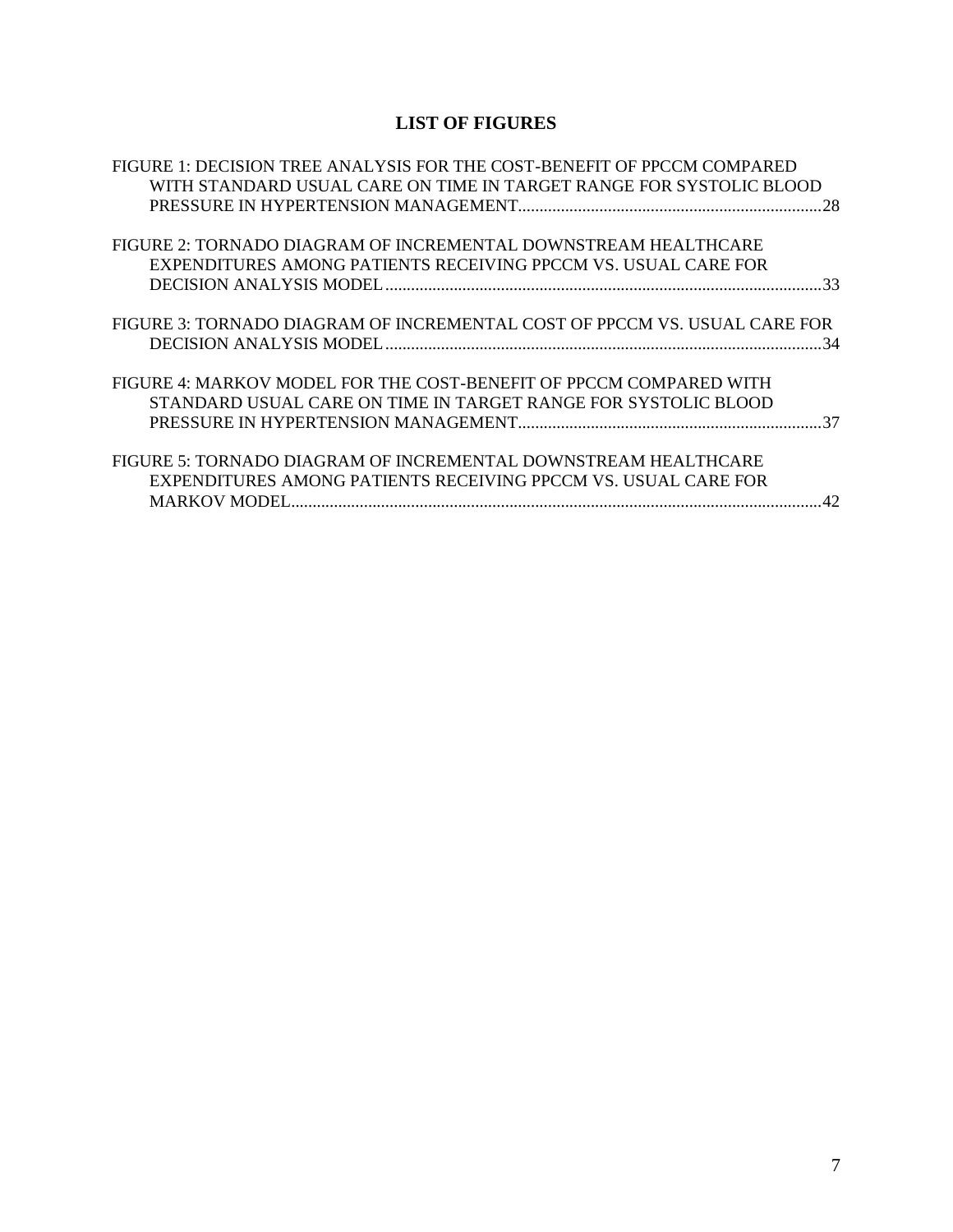# **LIST OF ABBREVIATIONS**

<span id="page-8-0"></span>

| <b>PPCCM</b>   | Pharmacist-physician collaborative care model                                         |
|----------------|---------------------------------------------------------------------------------------|
| <b>BP</b>      | <b>Blood</b> pressure                                                                 |
| <b>TTR</b>     | Time in target range                                                                  |
| <b>CV</b>      | Cardiovascular                                                                        |
| MI             | Myocardial infarction                                                                 |
| HF             | Heart failure                                                                         |
| <b>CVD</b>     | Cardiovascular disease                                                                |
| <b>US</b>      | <b>United States</b>                                                                  |
| <b>SPRINT</b>  | <b>Systolic Blood Pressure Intervention Trial</b>                                     |
| <b>MACE</b>    | Major adverse cardiovascular event                                                    |
| <b>CARDIA</b>  | Coronary Artery risk Development in Young Adults                                      |
| <b>ALLHAT</b>  | Antihypertensive and Lipid-Lowering Treatment to<br><b>Prevent Heart Attack Trial</b> |
| <b>DIMM</b>    | Diabetes Intense Medical Management                                                   |
| <b>PCP</b>     | Primary care physician                                                                |
| Alc            | Hemoglobin A1c                                                                        |
| QALY           | Quality-adjusted life years                                                           |
| <b>CAPTION</b> | Collaboration Among Pharmacist and Physicians to<br><b>Improve Blood Pressure Now</b> |
| <b>CPT</b>     | <b>Current Procedural Terminology</b>                                                 |
| <b>USD</b>     | <b>United States Dollar</b>                                                           |
| <b>CPA</b>     | Collaborative practice agreement                                                      |
| QA             | <b>Quality assurance</b>                                                              |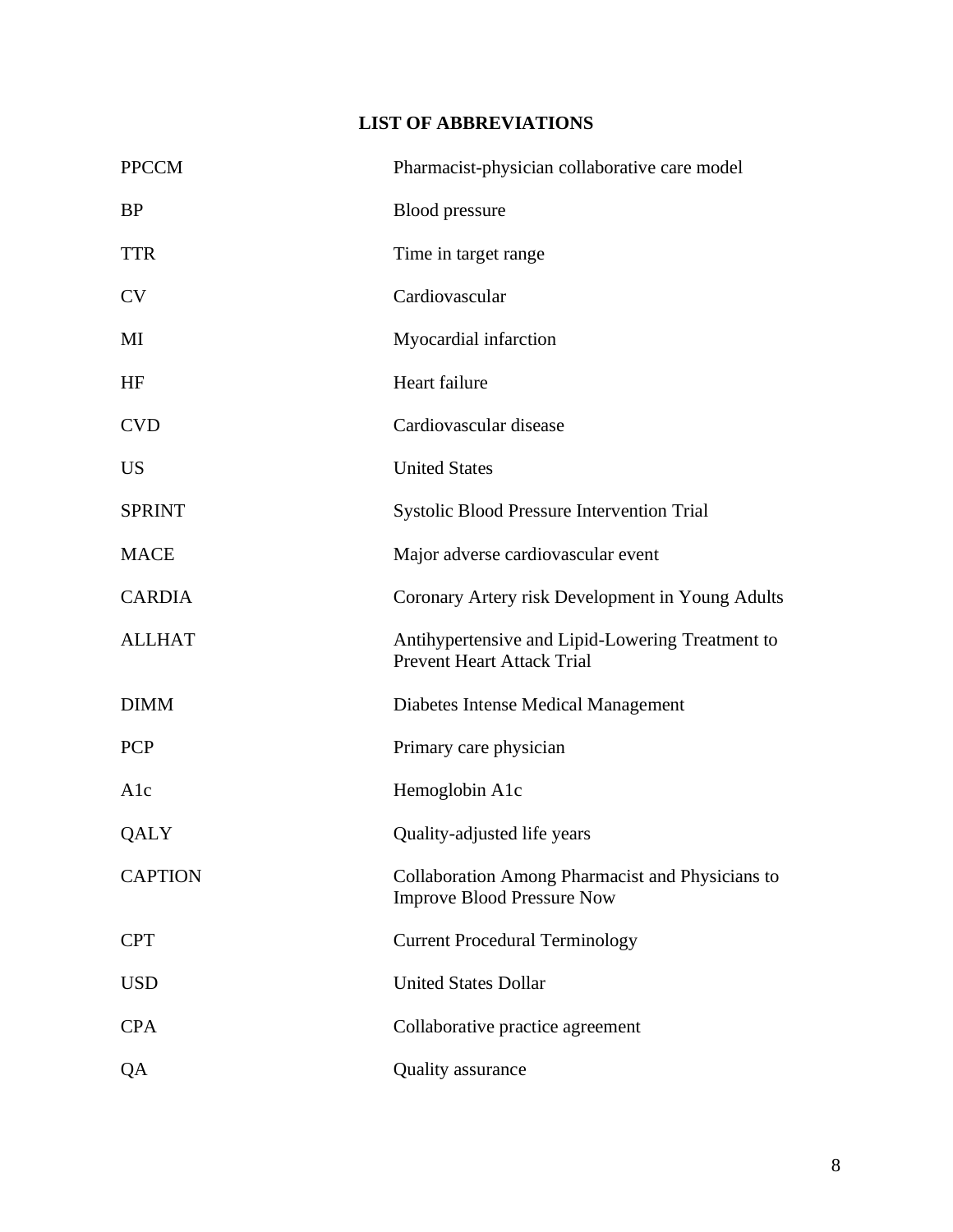#### **ABSTRACT**

## <span id="page-9-0"></span>**The Economic Value of Pharmacist-Physician Collaborative Care Models in Hypertension Management**

By Jessica S. Jay, PharmD

A Thesis submitted in partial fulfillment of the requirements for the degree of Master of Science in Pharmaceutical Sciences with a concentration in pharmacoeconomics and health outcomes at Virginia Commonwealth University

Virginia Commonwealth University, 2022

Advisor: Julie A. Patterson, PharmD, PhD Assistant Professor, Department of Pharmacotherapy and Outcomes Science

**Background:** Hypertension is highly prevalent in the United States, affecting nearly half of all adults (43%). Studies have shown that pharmacy-physician collaborative care models (PPCCM) for hypertension management significantly improve blood pressure (BP) control rates and provide consistent control of BP. Time in target range (TTR) for systolic BP is a novel measure of BP control consistency that is independently associated with decreased cardiovascular (CV) risk. There is no evidence observed improvement in TTR for systolic BP with PPCCM is cost effective. **Objective:** This study aimed to compare the cost-effectiveness of PPCCM with usual care for the management of hypertension from the payer perspective with a decision analysis model and a Markov model.

**Methods:** Both the decision analysis model and the Markov model utilized a three-year time horizon based on published literature and publicly available data. The population consisted of adult patients who had a previous diagnosis of high BP (defined as office-based BP  $\geq$  140/90 mmHg) or were receiving antihypertensive medication(s). Effectiveness data were drawn from two published studies evaluating the effect of PPCCM (vs. usual care) on TTR for systolic BP and the impact of TTR for systolic BP on four CV outcomes (nonfatal myocardial infarction (MI), stroke, heart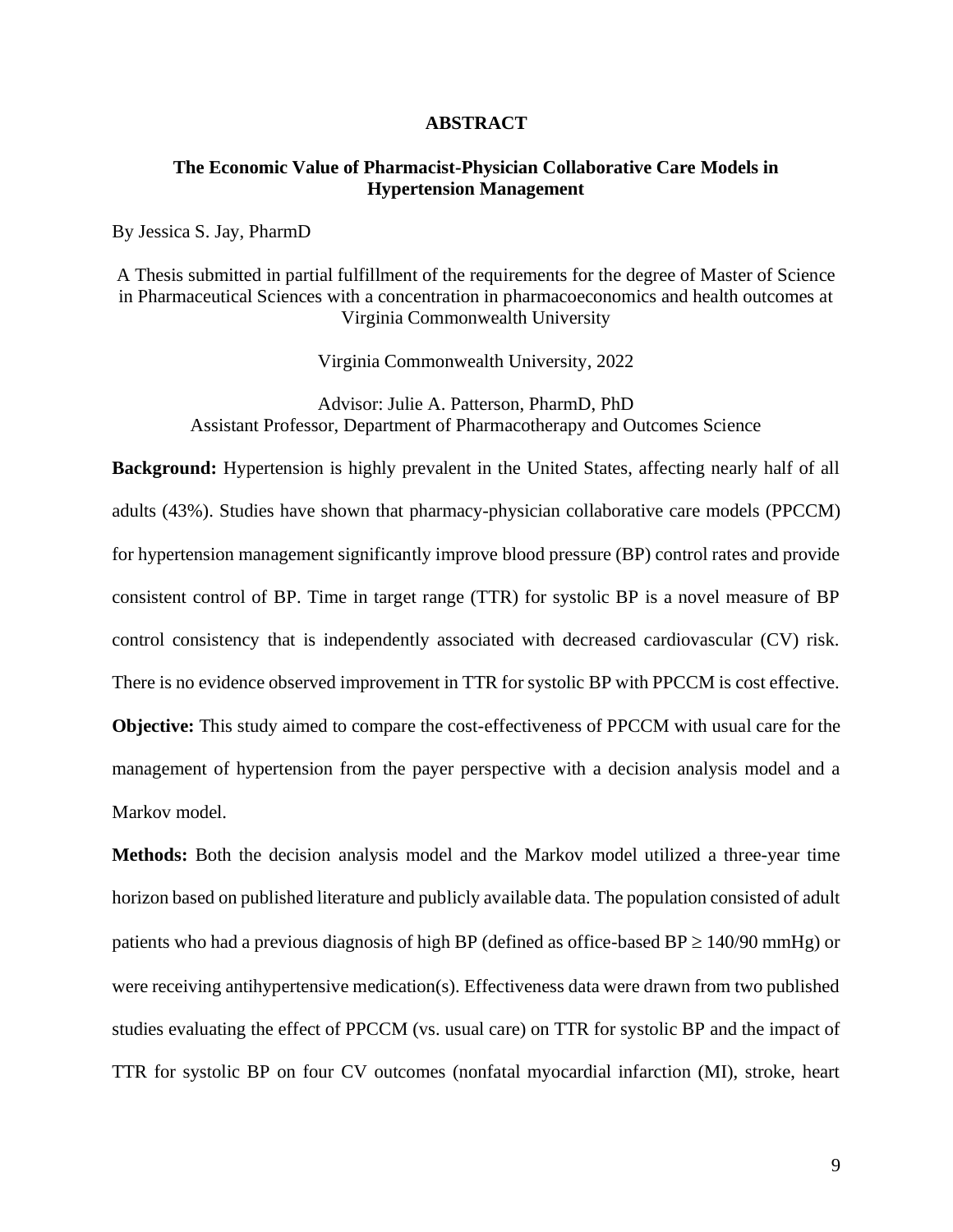failure (HF), and cardiovascular disease (CVD) death). Both models incorporated direct medical costs, including both programmatic costs (i.e., direct costs for provider time) and downstream healthcare utilization associated with the acute CV events; the Markov model also included the incremental post-CV event costs and recurrences of the same acute CV event. One-way sensitivity and threshold analyses examined model robustness.

**Results:** In base case analyses for the decision analysis model and Markov model, PPCCM hypertension management was associated with lower downstream medical expenditures (difference: -\$162.86 and -\$173.05, respectively) and lower total program costs (difference: \$- 108.00) per person treated when compared to usual care. PPCCM was associated with lower downstream medical expenditures across all parameter ranges tested in the deterministic sensitivity analysis. For every 10,000 hypertension patients managed with PPCCM vs. usual care over a threeyear time horizon, the decision analysis and Markov models suggested that approximately 27 and 16 CVD deaths, 29 and 51 strokes, 21 and 42 non-fatal MIs, and 12 and 48 incident HF diagnoses, respectively, are expected to be averted.

**Conclusion:** This is the first study to model the cost-effectiveness of PPCCM compared to usual care on TTR for systolic BP in adults with hypertension. For both the decision analysis and Markov models, PPCCM was less costly to administer and resulted in downstream healthcare savings and fewer acute CV events relative to usual care. Although further research is needed to evaluate the long-term costs and outcomes of PPCCM, payer coverage of PPCCM services may prevent future healthcare costs and improve patient CV outcomes.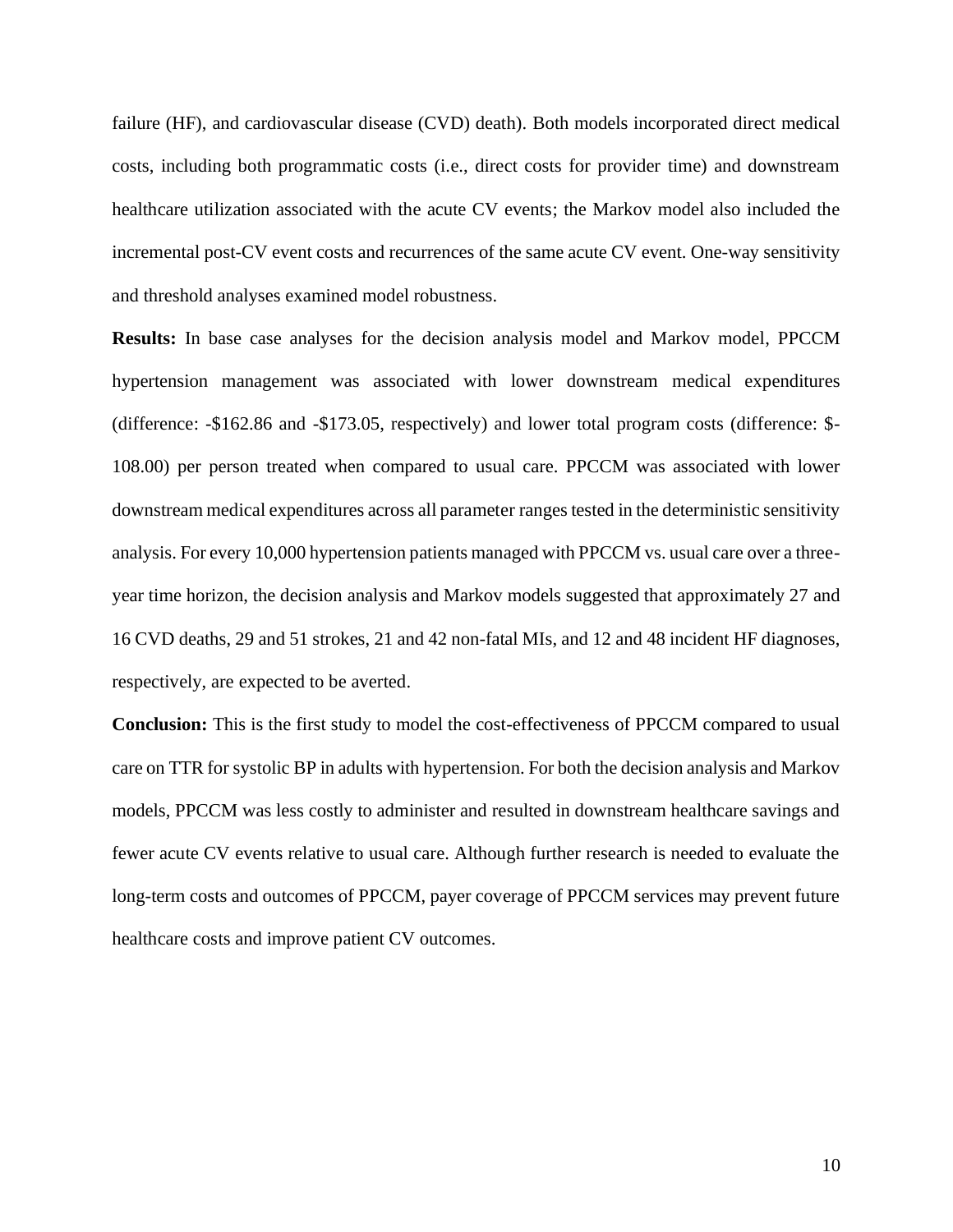#### **CHAPTER 1: INTRODUCTION**

## <span id="page-11-1"></span><span id="page-11-0"></span>**Section 1.1: Background**

Hypertension is highly prevalent in the United States (US), affecting nearly half of all adults (47%).<sup>1</sup> Hypertension is defined as having a systolic blood pressure (BP)  $\geq$  130 or diastolic  $BP \geq 80$  mmHg and is a major risk factor for ischemic heart disease, heart failure (HF), stroke, chronic kidney disease, and death.<sup>1,2</sup> Only about a quarter  $(24%)$  of adults with hypertension have it under control. From 2003-2014, it was estimated that hypertension accounts for \$131 billion per year in US healthcare costs.<sup>3</sup>

It has been shown that high BP variability is associated with increased risks of all-cause mortality, coronary heart disease, stroke, and end-stage renal disease. 4–6 The concept of time in target range (TTR) for systolic BP is a novel measure of BP variability.<sup>7</sup> A longitudinal study from 15 Veterans Administration Medical Centers categorized TTR for systolic BP into 4 quartiles (0- 25%, 26-50%, 51-75%, and 76-100%) and found an inverse and gradual association between time in therapeutic range and all-cause mortality.<sup>7</sup> To determine if TTR for systolic BP had an effect on cardiovascular (CV) outcomes, Fatani et al. conducted a post hoc analysis of the SPRINT data.<sup>8,9</sup> In the fully adjusted models, the authors found that for every one standard deviation increase in TTR for systolic BP, the risk of first major adverse cardiovascular event (MACE) was significantly decreased.<sup>8</sup> This study is consistent with other studies suggesting greater variability in BP is associated with coronary heart disease, stroke, CV mortality, and all-cause mortality.4–6

Studies have shown that pharmacists play a key role within primary care settings in managing chronic diseases, such as hypertension, and clinical pharmacy services decrease overall healthcare costs.<sup>10–12</sup> A pharmacy-physician collaborative care model (PPCCM) is a practice model where pharmacists provide medication management for common primary care conditions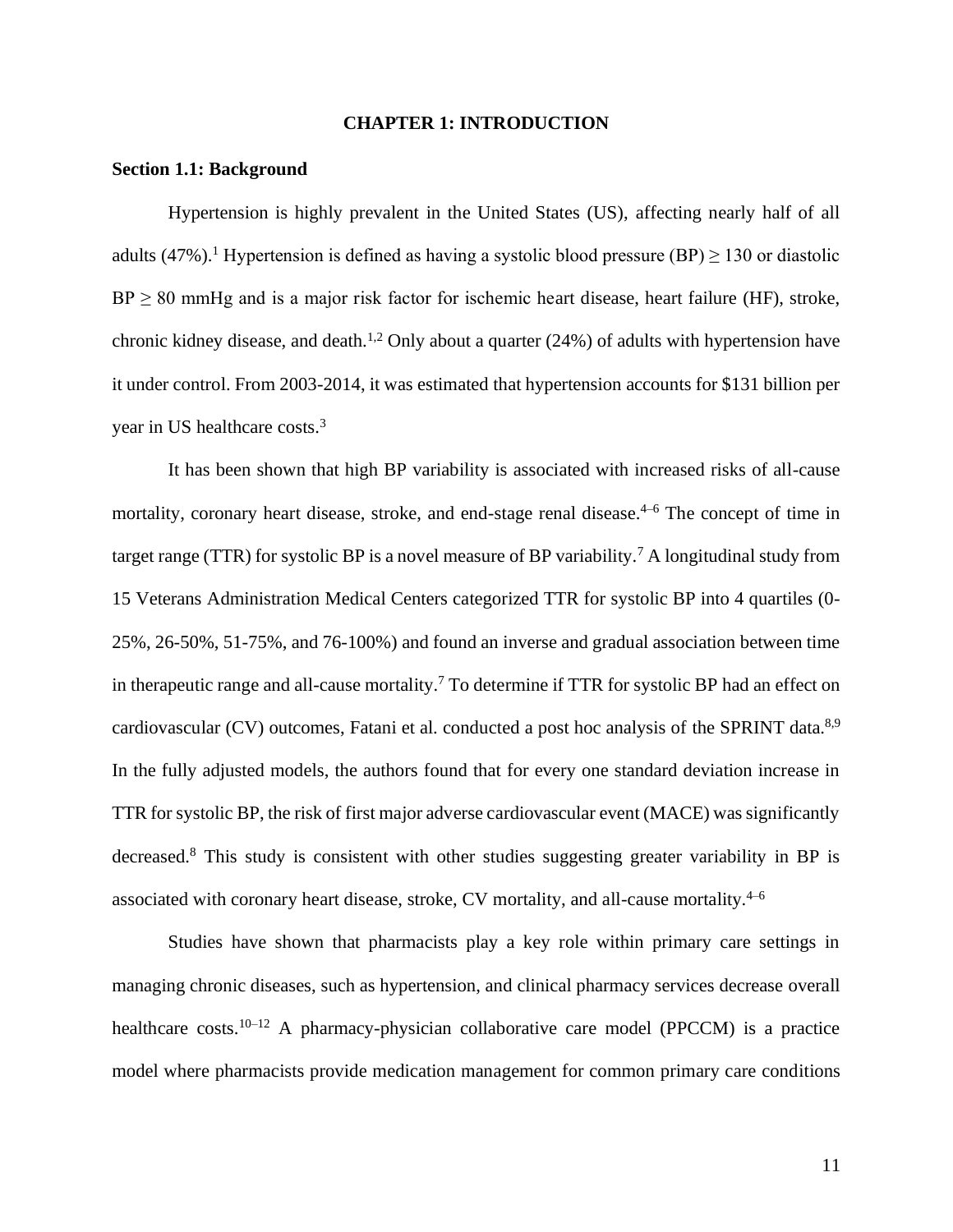often under a collaborative practice agreement (CPA) with a physician to adjust medications, as well as order necessary laboratory tests to monitor drug therapy.<sup>13</sup> Pharmacy-physician collaborative care model has been shown to not only be successful within an office-based setting,<sup>13</sup> but even within barbershops and churches.<sup>14,15</sup> A study by Matzke et al. found significant improvements ( $p < 0.01$ ) in hemoglobin, BP, and cholesterol in patients with multiple chronic conditions that were in the PPCCM group compared to those seen by usual care. Additionally, hospitalizations declined within the PPCCM group, which led to an estimated cost savings of \$2,619 per patient.<sup>16</sup> Carter et al. have conducted multiple randomized clinical trials to assess the effectiveness of PPCCM for hypertension management and found that patients treated under the PPCCM model achieve significantly better mean BP and overall BP control rates.<sup>17,18</sup> Recently, a study conducted by Dixon et al. investigated the impact of PPCCM on TTR for systolic BP, as defined by the proportion of clinical encounters with systolic BP between 120-140 mmHg during a 12-month follow-up period.<sup>13</sup> The mean TTR for systolic BP was significantly higher among PPCCM patients (46.2%  $\pm$  24.3%) than patients who received usual care (24.8%  $\pm$  27.4%) (p < 0.0001).<sup>13</sup> Additionally, a majority of patients in the usual care group had a TTR for systolic BP in the lowest quartile (0-25%), while PPCCM patients were more likely to have TTR for systolic BP in the highest quartile  $(76-100\%)$ .<sup>13</sup>

### <span id="page-12-0"></span>**Section 1.2: Objective and Specific Aims**

Despite the available evidence supporting PPCCM as an effective model at improving TTR for systolic BP compared to usual care<sup>13</sup> and that patients with higher TTR for systolic BP have decreased risk of adverse CV events,  $7-9$  no pharmacoeconomic analysis has combined these findings to model the cost-effectiveness of PPCCM. Therefore, the objective of this study was to compare the cost-effectiveness of PPCCM with usual care on TTR for systolic BP in patients with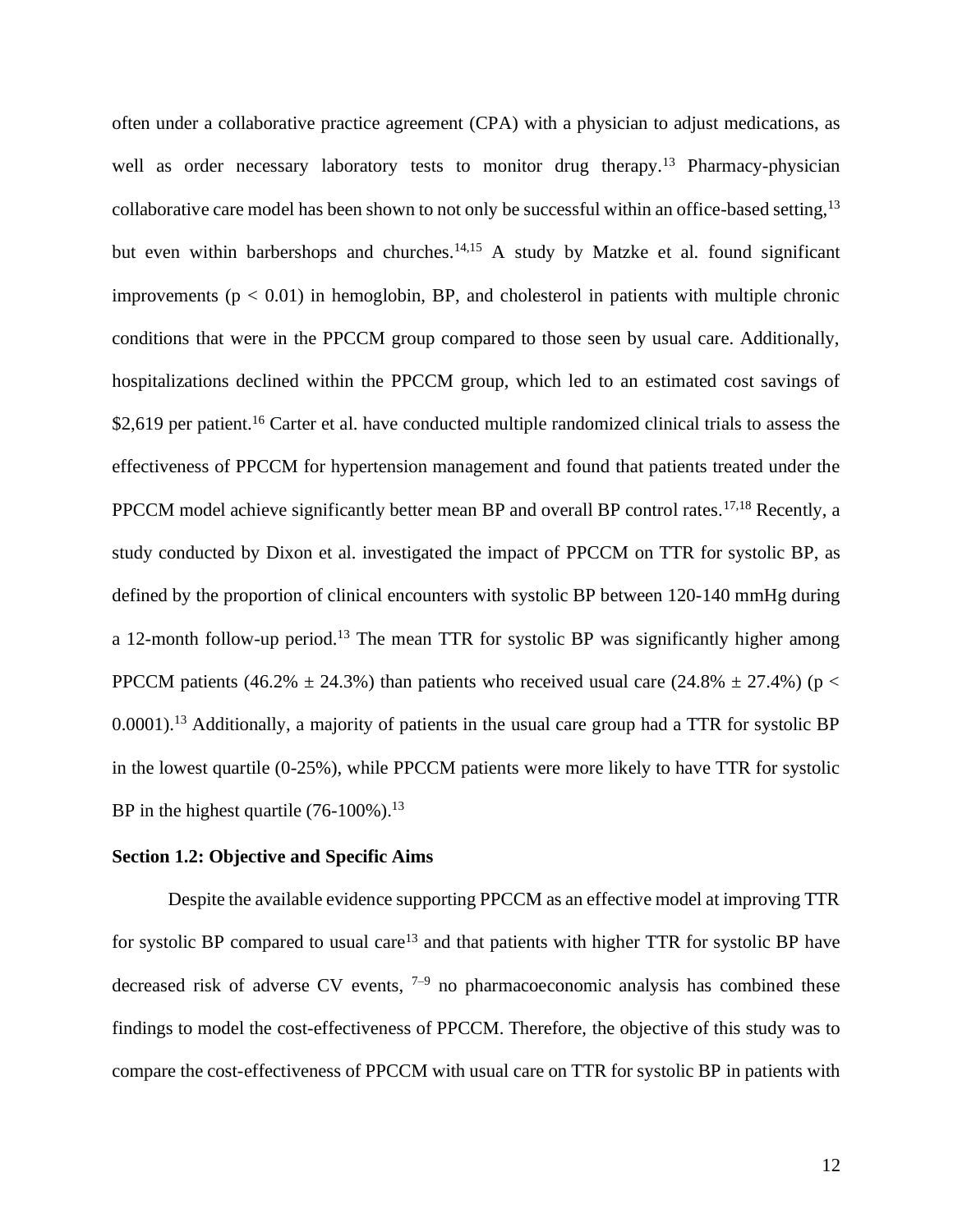hypertension utilizing two commonly utilized modeling approaches: a BP-based decision analysis model and a BP-based Markov model. This study was conducted from the payer perspective to quantify the value added to a payer of covering PPCCM services.

*Specific Aim 1:*

To assess the cost-benefit and cost-effectiveness of PPCCM relative to usual care in patients with hypertension with a TTR for systolic BP-based decision analysis model.

*Specific Aim 2:* 

2a. To assess the cost-benefit and cost-effectiveness of PPCCM relative to usual care in patients with hypertension with a TTR for systolic BP-based Markov model.

2b. To compare the cost-benefit and cost-effectiveness of PPCCM relative to usual care in patients with hypertension as assessed by the decision analysis and Markov models.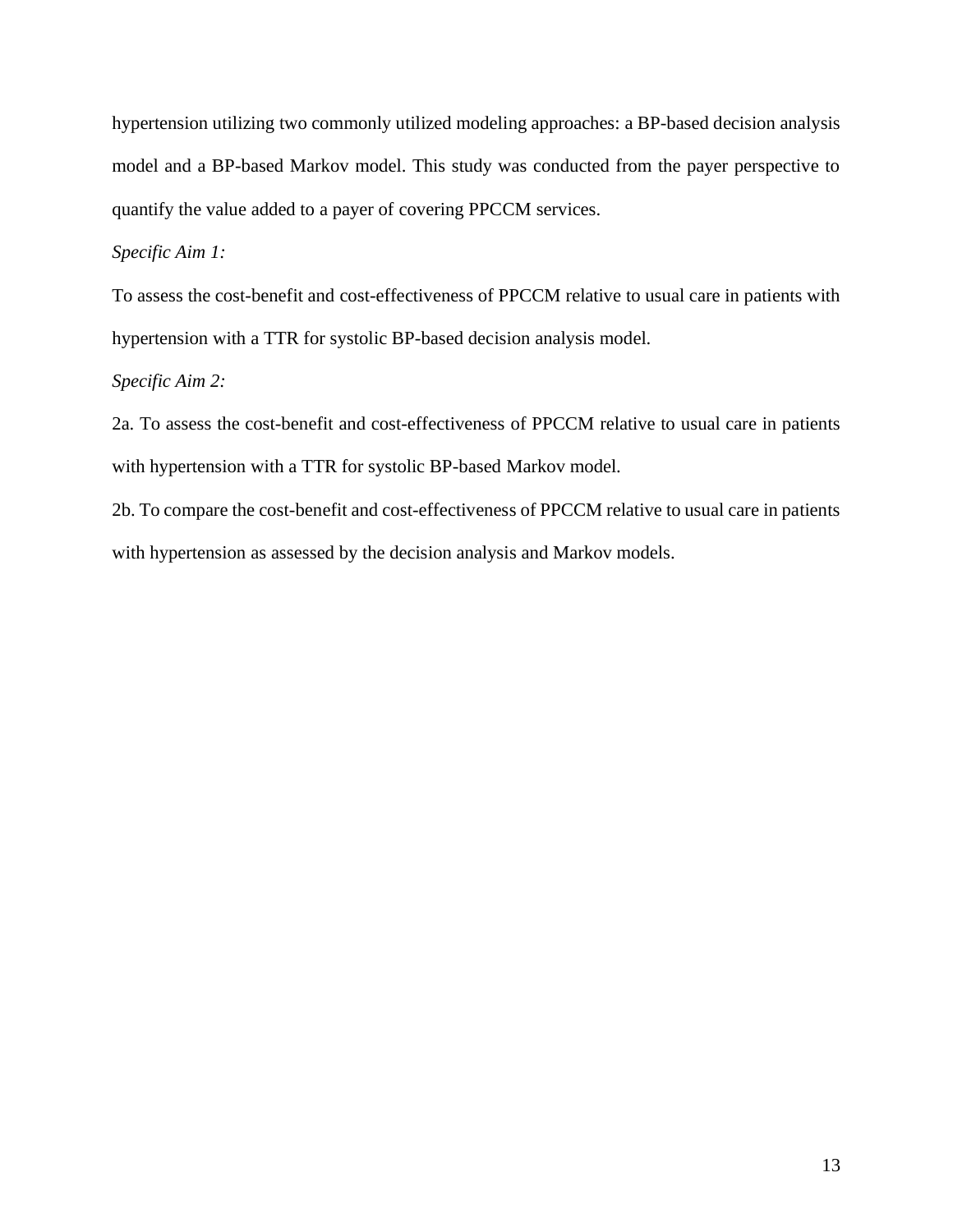#### **CHAPTER 2: LITERATURE REVIEW**

#### <span id="page-14-1"></span><span id="page-14-0"></span>**Section 2.1: Hypertension**

Hypertension occurs when the force exerted by circulating blood against the walls of the body's arteries is too high.<sup>19</sup> It is a serious medical condition that increases the risk ischemic heart disease, HF, stroke, chronic kidney disease, and death.<sup>1,2</sup> The US Centers for Disease Control and Prevention reports that approximately 116 million Americans – nearly one out of two adults - have hypertension. Further, over half a million Americans die annually from high BP or an event for which high BP contributed. $<sup>1</sup>$ </sup>

<span id="page-14-2"></span>Blood pressure consists of two numbers, systolic and diastolic BP. The systolic number represents the pressure in blood vessels when the heart contracts or beats, and the diastolic number represents the pressure in the vessels when the heart rests between beats.<sup>19</sup> Hypertension is diagnosed if the patient's systolic BP reading is  $\geq 140$  mmHg and/or their diastolic BP reading is  $\geq$ 90 mmHg on two separate days (Table 1).<sup>1,19</sup> Both modifiable and non-modifiable risk factors contribute to hypertension. Modifiable risk factors include physical inactivity, consumption of tobacco and alcohol, and being overweight. Diets high in salt, saturated fat, trans fat, and low in fruits and vegetables also contribute to hypertension risk.<sup>2,19</sup> Non-modifiable risk factors include coexisting diseases, family history of hypertension, and age over  $65$  years.<sup>2,19</sup> Although hypertension is known as the "silent killer", some patients experience symptoms such as early morning headaches, nosebleeds, irregular heart rhythms, vision changes, and buzzing in the ears. Patients with severe hypertension can have symptoms that include fatigue, nausea, vomiting, confusion, anxiety, chest pain, and muscle tremors.19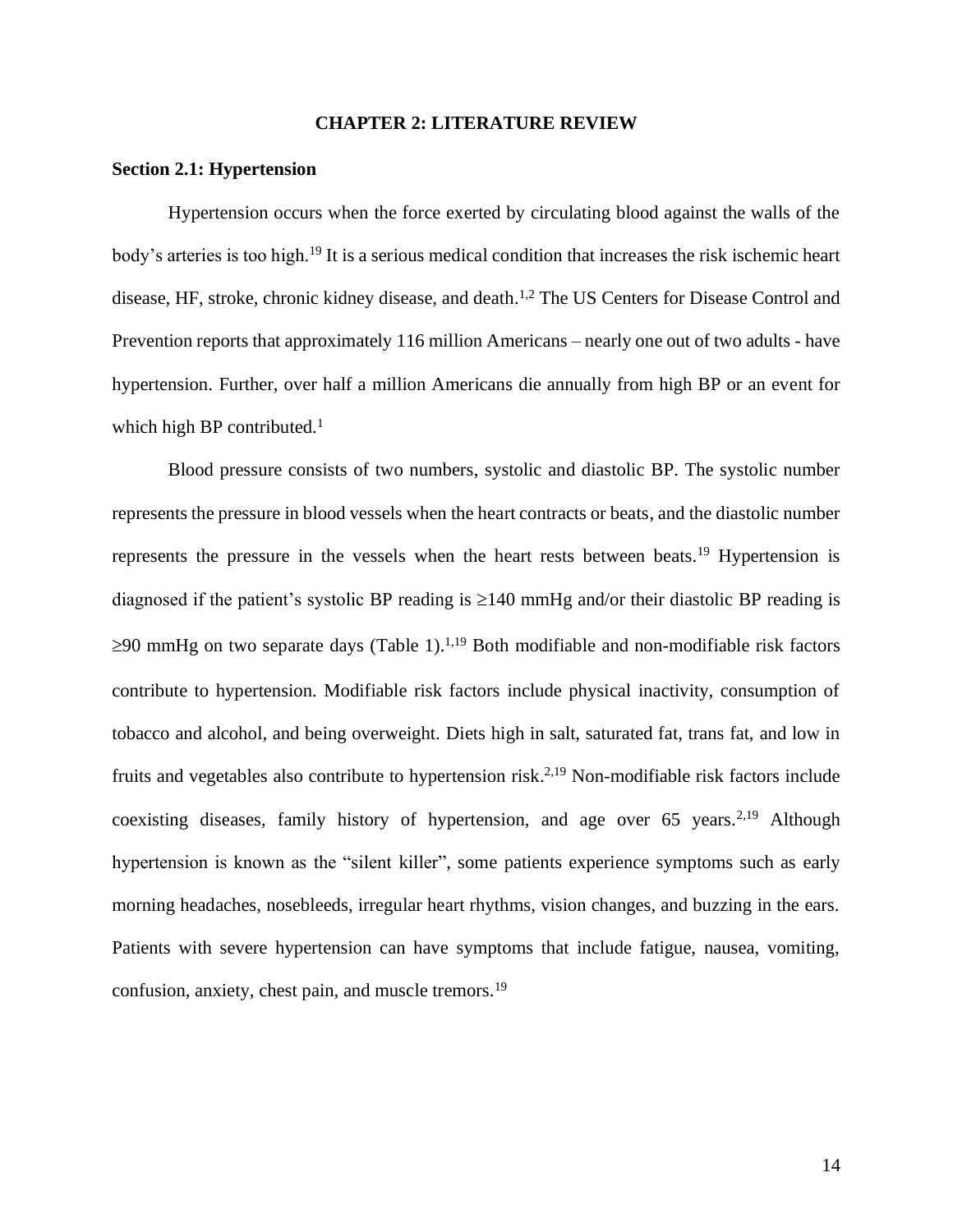**Table 1: Blood Pressure Categories**

| <b>Blood Pressure Category</b>                             | <b>Systolic mmHg</b><br>(upper number) |          | Diastolic mmHg<br>(lower number) |
|------------------------------------------------------------|----------------------------------------|----------|----------------------------------|
| Normal                                                     | Less than $120$                        | And      | Less than 80                     |
| Elevated                                                   | $120 - 129$                            | And      | Less than 80                     |
| <b>High Blood Pressure</b><br>(Hypertension) Stage 1       | $130 - 139$                            | 0r       | $80 - 89$                        |
| <b>High Blood Pressure</b><br>(Hypertension) Stage 2       | 140 or higher                          | 0r       | 90 or higher                     |
| <b>Hypertensive Crisis</b><br>(consult doctor immediately) | Higher than 180                        | And / Or | Higher than 120                  |

Blood pressure control, through lifestyle modifications with or without medications, is critically important to the treatment of hypertension and the reduction of its humanistic and economic burden.<sup>20</sup> In the US, controlled BP is defined as systolic BP <130 mmHg and diastolic  $BP < 80$  mmHg.<sup>21,22</sup> Uncontrolled BP, even among patients treated with antihypertensives, is associated with higher risk of all-cause, cardiovascular disease (CVD)-specific, heart-disease specific, and cerebrovascular disease-specific mortality. Conversely, hypertension patients whose BP is adequately controlled are not at increased risk of mortality later in life compared to patients who are either untreated for their hypertension or have uncontrolled hypertension.<sup>20</sup> Despite the well-documented consequences of uncontrolled hypertension, fewer than 1 in 4 Americans (24%) with hypertension have it under control.<sup>1</sup>

#### <span id="page-15-0"></span>**Section 2.2: Time in Target Range for Systolic Blood Pressure**

As previously discussed, despite clear evidence of the positive health outcomes associated with hypertension control, control rates have remained suboptimal and even worsened over the years.<sup>21</sup> Blood pressure control has historically been defined by BP(s) taken at a single clinical visit, with the last recorded BP of a calendar year determining BP control for performance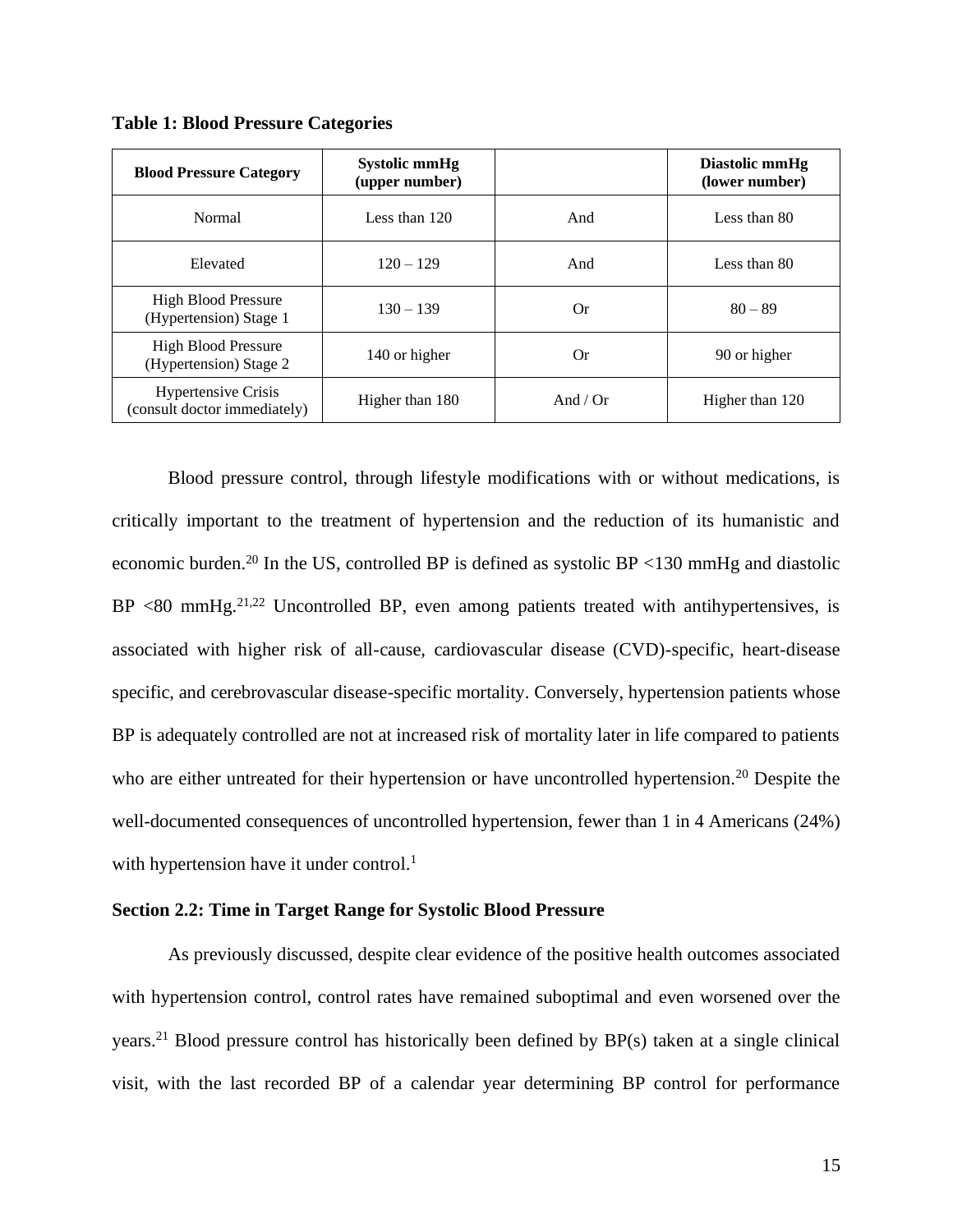measurement purposes.<sup>8</sup> However, BP is a dynamic measure that fluctuates over time. Even without any change in a patient's drug regimen, BP can vary throughout the day and over time, including from physician visit to physician visit. <sup>7</sup> Therefore, the last recorded BP measurement may not adequately reflect hypertension control. Studies have shown that high BP variability is associated with increased risks of all-cause mortality, coronary heart disease, stroke, and end-stage renal disease.4–6 Therefore, appropriate performance measure and clinical management of systolic BP should account for the variation both within and out of target range. By expressing the percentage of BP measurements in a patient's therapeutic range (e.g., TTR for systolic BP range 120-140mmHg), TTR incorporates both the patient's average BP value prevailing during longterm follow up and their degree of BP variability.<sup>7</sup> This concept of TTR for systolic BP is a novel measure of BP variability and control<sup>7</sup> and has the potential to become a favored performance measure for hypertension.

The following studies are a summarization of literature that discuss how variability of BP is associated with myocardial structure, MACE, CVD, and all-cause mortality. These studies were selected for additional discussion based on their inclusion of systolic BP variability and its cardiovascular health consequences. A cohort study by Nwabuo et al. utilized data from the Coronary Artery risk Development in Young Adults (CARDIA) study to evaluate associations between visit-to-visit BP variability in early adulthood and myocardial structure and function in middle age.<sup>23</sup> Patients within the CARDIA study were aged 18 to 30 years at baseline and were followed for 30 years, including 8 visits over 25 years and an echocardiogram at year 5. The study results suggested that every 1-standard deviation increase in visit-to-visit systolic BP variability was associated with higher left-ventricular mass ( $p < 0.001$ ), worse diastolic function ( $p < 0.001$ ), higher left-ventricular filling pressures ( $p < 0.001$ ), and worse global longitudinal strain ( $p =$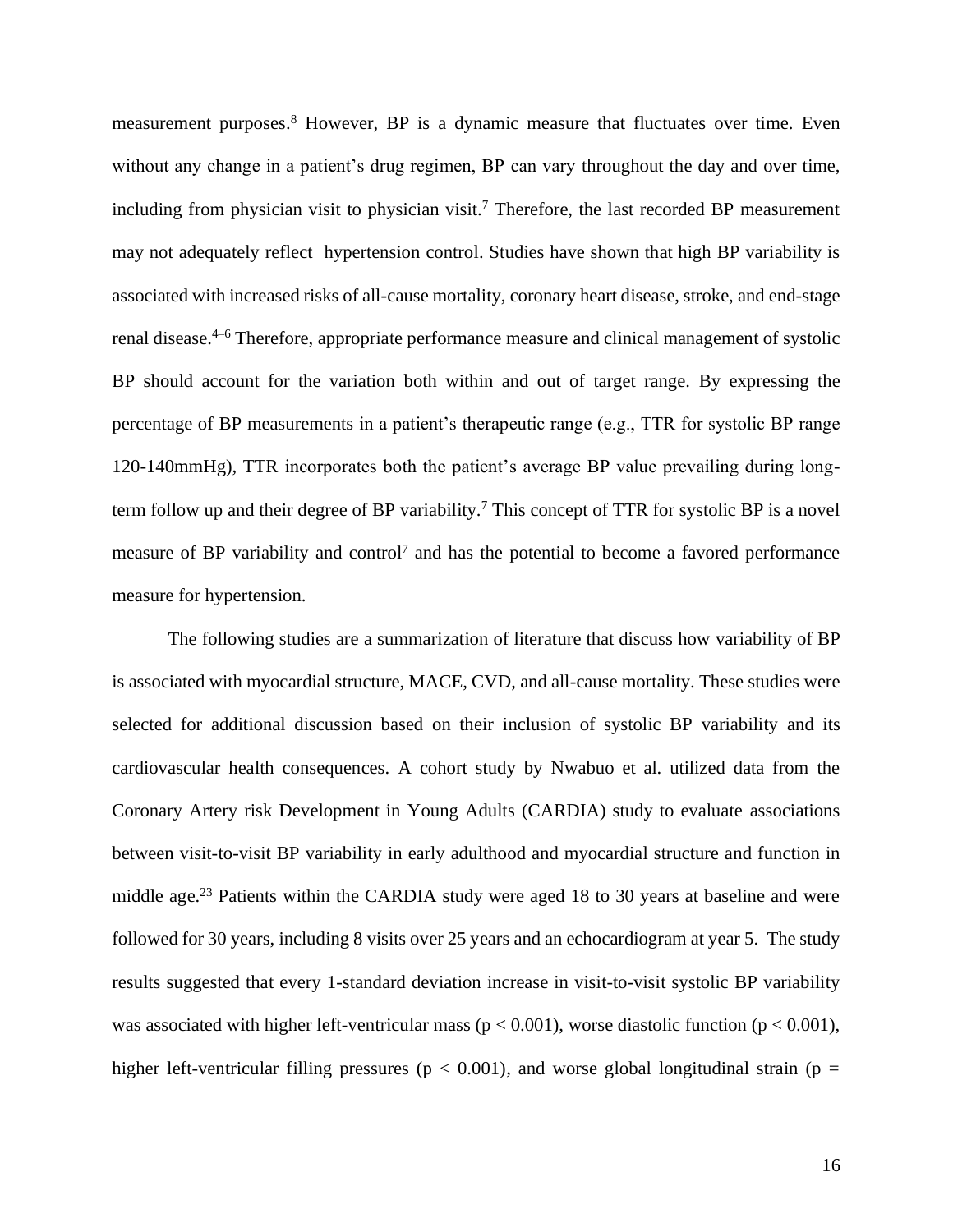0.002). Additionally, greater visit-to-visit diastolic BP variability was associated with higher leftventricular mass ( $p < 0.001$ ), worse diastolic function ( $p < 0.001$ ), and worse global longitudinal strain ( $p = 0.02$ ). They concluded that greater visit-to-visit systolic and diastolic BP variability was associated with adverse alterations in cardiac structure that were independent of mean BP levels.<sup>23</sup>

A systematic review and meta-analysis by Wang et al. examined the association between visit-to-visit variability of BP, CVD and all-cause mortality. This study searched PubMed and EMBASE up until May 18, 2014 with the following terms: visit-to-visit variability, blood pressure, cardiovascular disease, coronary heart disease, myocardial ischemia, stroke, and mortality. In their primary analyses of 23 included studies (Table 2), Wang et al. found that increased BP variability was significantly associated with outcomes of all-cause mortality ( $RR = 1.14$ ; 95% CI: 1.05, 1.09), CVD mortality (RR = 1.18; 95% CI: 1.09, 1.28), coronary heart disease (RR = 1.12; 95% CI: 1.06, 1.19), and stroke incidence (RR = 1.34; 95% CI: 1.11, 1.61). This meta-analysis incorporated studies in heterogenic and high-risk populations, suggesting that standardized approaches of monitoring visit-to-visit variability of BP are necessary for diverse patients.<sup>5</sup>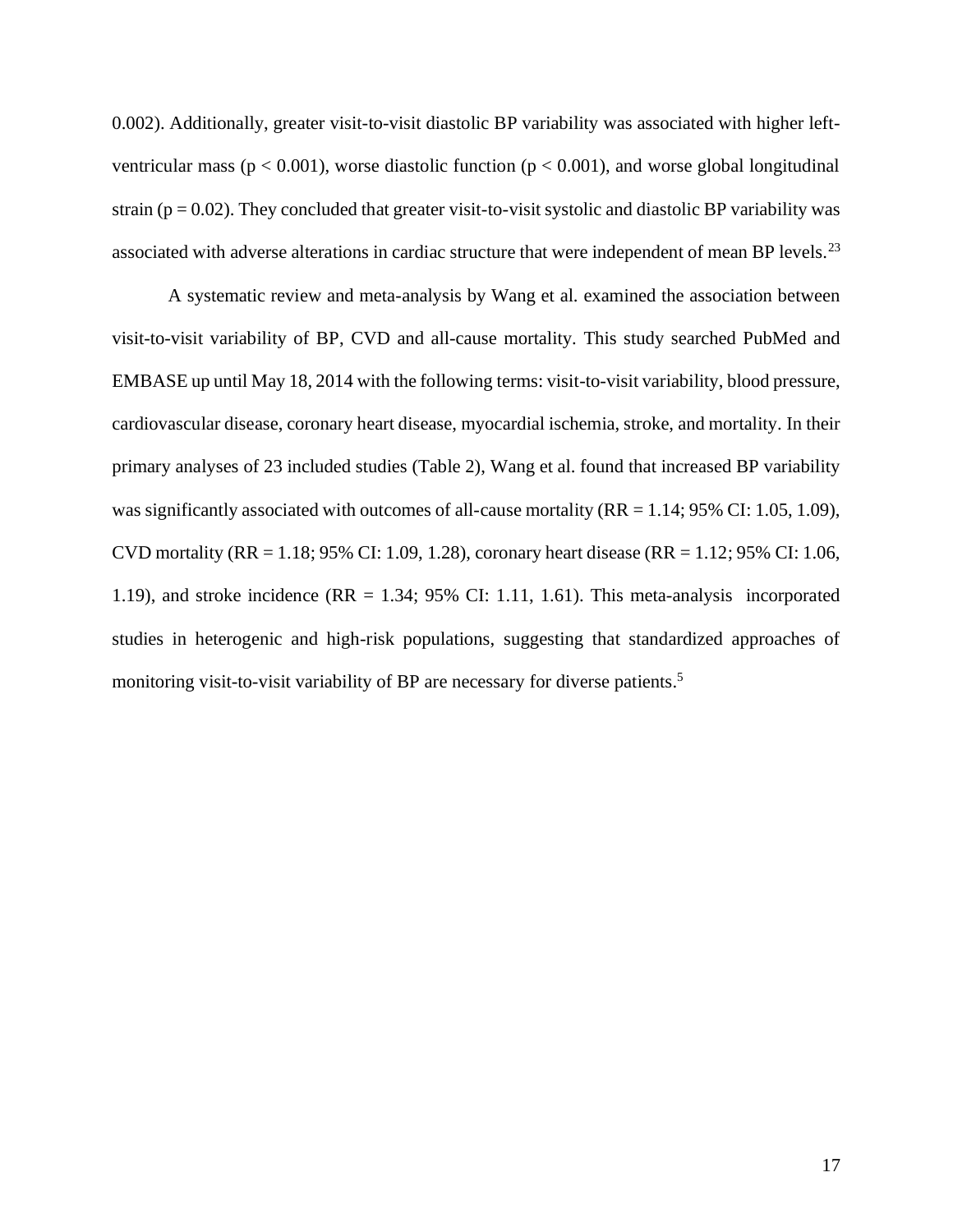# <span id="page-18-0"></span>**Table 2: Baseline Characteristics of Studies Included in Wang et al. Meta-Analysis on the Association Between Visit-to-Visit Variability of BP, CVD and All-Cause Mortality<sup>5</sup>**

| <b>Study</b>          | <b>Publish</b><br>year | <b>Country</b>                               | <b>Cohort</b>                                                                         | <b>Sample</b><br>size    | Men/<br>women | Mean age or Follow-up<br>age range<br>(years) | duration<br>(years) | <b>Outcomes</b><br>measured                                                                  |
|-----------------------|------------------------|----------------------------------------------|---------------------------------------------------------------------------------------|--------------------------|---------------|-----------------------------------------------|---------------------|----------------------------------------------------------------------------------------------|
| Grove et al.          | 1997                   | <b>US</b>                                    | The Honolulu Heart Program                                                            | 1433                     | 1433/0        | $45 - 65$                                     | 11.6                | <b>Incident CHD</b>                                                                          |
| Pringle et al.        | 2003                   | UK                                           | The multicenter Syst-Eur trial                                                        | 744                      | 290/454       | $60 - 92$                                     | 4.4                 | CVD mortality, incident<br>stroke, and cardiac events                                        |
| Kikuya et al.         | 2008                   | Japan                                        | The Ohasama Study                                                                     | 2455                     | 1021/1483     | $35 - 96$                                     | 11.9                | All-cause mortality and<br><b>CVD</b> mortality                                              |
| Rothwell et al.       | 2010                   | UK                                           | The UK-TIA aspirin trial,<br>ESPS-1, Dutch TIA trial, and<br><b>ASCOT-BPLA trial</b>  | $\overline{\phantom{0}}$ |               |                                               |                     | Incident stroke                                                                              |
| Muntner et al.        | 2011                   | <b>US</b>                                    | NHANES III, 1988-1994                                                                 | 956                      | 464/492       | >20                                           | 14                  | All-cause mortality                                                                          |
| Eguchi et al.         | 2012                   | <b>US</b>                                    | Karatsu-Nishiarita study                                                              | 457                      | 172/285       | $33 - 88$                                     | 5.58                | <b>Incident CVD</b>                                                                          |
| Poortvliet et al.     | 2012                   | Scotland, Ireland,<br>and the<br>Netherlands | <b>PROSPER study</b>                                                                  | 1808                     | 876/932       | $70 - 82$                                     | 7.1                 | Incident CHD, incident<br>stroke, and all-cause<br>mortality                                 |
| Schutte et al.        | 2012                   | <b>Belgium</b>                               | The Flemish Study                                                                     | 2944                     | 1450/1494     | >20                                           | 12                  | All-cause mortality, CVD<br>mortality, incident CVD,<br>incident CHD, and incident<br>stroke |
| Shimbo et al.         | 2012                   | <b>US</b>                                    | <b>WHI study</b>                                                                      | 58228                    | 0/58228       | $50 - 79$                                     | 5.4                 | Incident stroke                                                                              |
| Johansson<br>et al.   | 2012                   | Finland                                      | The Finn-Home Study                                                                   | 1866                     | 815/629       | $45 - 74$                                     | 7.8                 | Incident CVD and all-cause<br>mortality                                                      |
| Rossignol et al.      | 2012                   | France                                       | <b>FOSIDIAL</b>                                                                       | 397                      | 208/189       | 66.8                                          | $\overline{2}$      | <b>Incident CVD</b>                                                                          |
| Di lorio et al.       | 2012                   | Italy                                        | Multicenter study in three<br>tertiary care nephrology<br>outpatient clinics in Italy | 374                      | 232/142       | $\geq$ 18                                     | 2.75                | All-cause mortality                                                                          |
| Hsieh et al.          | 2012                   | Taiwan                                       | A longitudinal cohort study                                                           | 2161                     | 936/1225      | $63.5 \pm 11.9$                               | 5.56                | All-cause mortality and<br><b>CVD</b> mortality                                              |
| Suchy-Diecy<br>et al. | 2013                   | <b>US</b>                                    | <b>CHS</b>                                                                            | 3852                     | 1578/2274     | $\geq$ 65                                     | 10                  | All-cause mortality, incident<br>MI, and incident stroke                                     |
| Lau et al.            | 2014                   | China                                        | Patients with lacunar infarct<br>from the Tung Wah Hospital<br>Stroke Unit, Hong Kong | 281                      | 147/134       | $70 \pm 10$                                   | 6.5                 | All-cause mortality, CVD,<br>incident stroke, and acute<br>coronary syndrome                 |
| Kawai et al.          | 2013                   | Japan                                        | A part of the NOAH study                                                              | 485                      | 258/227       | $61.7 \pm 11.5$                               | 7.59                | <b>Incident CVD</b>                                                                          |
| Hastie et al.         | 2013                   | <b>UK</b>                                    | Hospital-based cohort in the<br>west of Scotland                                      | 14522                    | 6952/7570     | 50.5                                          | 29.32               | All-cause mortality, CVD<br>mortality, IHD mortality,<br>and stroke mortality                |
| Hata et al.           | 2013                   | <b>UK</b>                                    | <b>ADVANCE trial</b>                                                                  | 8811                     | 6405/4735     | >55                                           | 2                   | All-cause mortality, incident<br>MI, incident stroke, and<br><b>CVD</b> mortality            |
| Mallamci et al.       | 2013                   | Italy                                        | Multicenter, nonoverlapping<br>cohort studies based on<br>Italian Nephrology Units    | 1618                     | 950/668       | $64 + 12$                                     | 3.08                | <b>Incident CVD</b>                                                                          |
| McMullan et al.       | 2013                   | <b>US</b>                                    | <b>AASK trial</b>                                                                     | 908                      | 562/346       | 55                                            | 4.3                 | All-cause mortality, CVD<br>mortality, and incident CVD                                      |
| Chang et al.          | 2014                   | <b>US</b>                                    | The HEMO study                                                                        | 1846                     | 782/1064      | $18 - 80$                                     | 2.5                 | All-cause mortality and<br><b>CVD</b> mortality                                              |
| Lau et al.            | 2014                   | China                                        | Hospital-based cohort in<br><b>Hong Kong</b>                                          | 656                      | 446/210       | $66 \pm 10$                                   | 6.75                | <b>Incident CVD</b>                                                                          |
| Lau et al.            | 2014                   | China                                        | Hospital-based cohort from<br>Tung Wah Hospital, Hong<br>Kona                         | 632                      | 337/295       | $71 \pm 11$                                   | 6.33                | <b>CVD</b> mortality                                                                         |

Abbreviations Used: ASCOT-BPLA, Anglo-Scandinavian Cardiac Outcomes Trial Blood Pressure Lowering Arm; CHD, coronary heart disease; CVD, cardiovascular disease; IHD, ischemic heart disease; MI, myocardial infarction; TIA, transient ischemic attack; UK-TIA, United Kingdom TIA.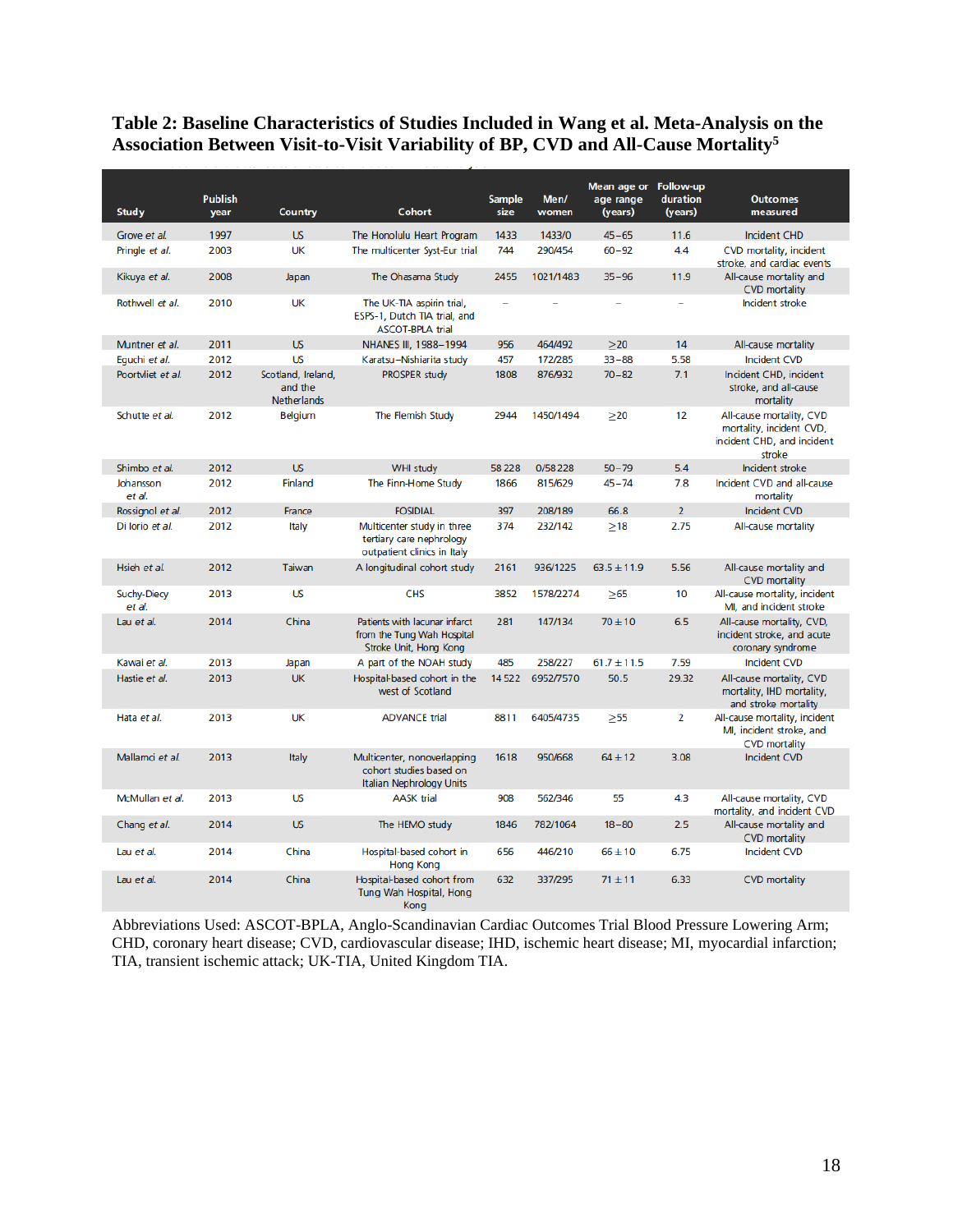A post-hoc analysis of the Antihypertensive and Lipid-Lowering Treatment to Prevent Heart Attack Trial (ALLHAT) also aimed to examine the association of visit-to-visit variability of systolic BP with CVD and mortality outcomes. In their analysis, Muntner et al. defined visit-tovisit variability of systolic BP as the standard deviation across systolic BP measurements from 7 visits that occurred between 6 and 28 months after randomization and the outcomes included were fatal coronary heart disease or nonfatal myocardial infarction (MI), all-cause mortality, stroke, and HF. The patients were then followed until they had an occurrence of an outcome event or the end of the ALLHAT follow-up. During this follow-up period with a mean of 2.7 to 2.9 years and after multivariable adjustment including mean systolic BP, patients with the most variability in systolic BP, as indicated by being in the highest versus lowest quintile of standard deviation of systolic BP (≥14.4 mmHg vs. <6.5 mmHg), had a statistically significant higher risk for fatal coronary heart disease or nonfatal MI (HR = 1.30; 95% CI: 1.06, 1.61), mortality (HR = 1.58; 95% CI: 0.97, 1.61), stroke (HR = 1.46; 95% CI: 1.06, 2.01), and HF (HR = 1.25; 95% CI: 0.97, 1.61). In conclusion, this study determined that higher visit-to-visit variability of systolic BP was associated with an increased risk for CVD and mortality.<sup>24</sup>

In 2017, Doumas et al. became the first study to specifically analyze patient outcomes based on time in therapeutic range for systolic BP. They performed a retrospective analysis from 15 Veterans Administration Medical Centers over a 10-year period to determine if consistent control of TTR for systolic BP was a strong determinant of all-cause mortality among US veterans. TTR for systolic BP was categorized into 4 quartiles, 0-25%, 26-50%, 51-75%, and 76-100%. The population for this study consisted of a total of 689,051 Veterans with 54% as hypertensive  $(\geq 3$ elevated BPs during the follow-up period), 19.9% as intermediate (MID-hypertension, had 1 or 2 elevated BPs), and 26.1% as normotensive (no elevated BPs). The mortality rates for these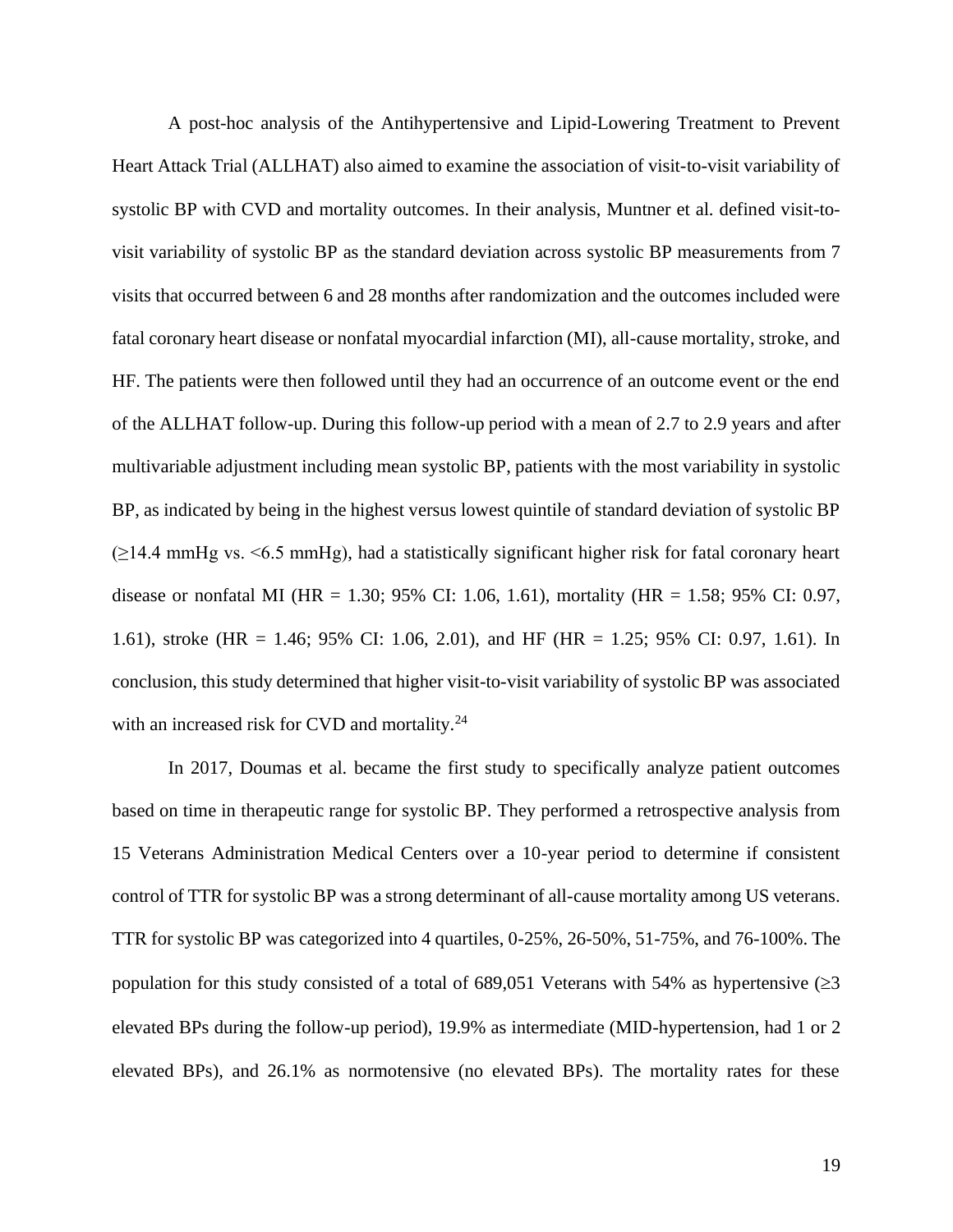corresponding 3 groups were 11.5%, 8%, and 1.9%, respectively ( $p < 0.0001$ ). Among patients with hypertension, all-cause mortality rates were lowest among patients with high TTR, increasing gradually from 6.54% in the most controlled group (76-100%), to 8.87%, 15.62%, and 23.52% in the less controlled groups  $(51-75\%, 26-50\%, 0-25\%,$  respectively,  $p < 0.0001$ ). Cox regression estimates for survival based on TTR for systolic BP and found that mortality risk with less consistency in BP control, but the difference between 51-75% and 76-100% were very minimal. Collectively, these findings suggest that consistency of BP control over time plays a vital role in all-cause mortality, with TTR  $\geq$ 51% to realize long-term survival benefits from BP control.<sup>7</sup>

In a post hoc analysis of SPRINT, Fatani et al. sought to estimate the independent association between TTR in systolic BP and major adverse CV events among adults with hypertension. The TTR was estimated over the first 3 months of follow-up by using linear interpolation. Fatani et al. categorized TTR for systolic BP into the same 4 quartiles as Doumas et al., 0-25%, 26-50%, 51-75%, and 76-100%. CV outcomes were then analyzed across TTR groups over the SPRINT trial time horizon, an average of 3.3 years. Specifically, associations between TTR and MACE (CVD death, MI, nonmyocardial infarction acute coronary syndrome, stroke, or acute decompensated HF), individual MACE components, and treatment-related serious adverse events were analyzed using adjusted Cox proportional hazards regression models. Patients with TTR for systolic BP of 75-100% were younger and had a lower 10-year CV risk. Additionally, patients with a greater TTR for systolic BP also had a lower mean systolic BP. For every 1-standard deviation increase in TTR for systolic BP, there was a significantly decreased risk of first MACE in the unadjusted model (HR =  $0.78$ ; 95% CI: 0.70, 0.77; p < 0.001). In the fully adjusted models, TTR for systolic BP was significantly associated with first nonfatal MI ( $HR = 0.75$ ; 95% CI: 0.72, 0.90;  $p = 0.002$ ) and first HF hospitalization (HR = 0.79; 95% CI: 0.65, 0.97;  $p = 0.023$ ). However,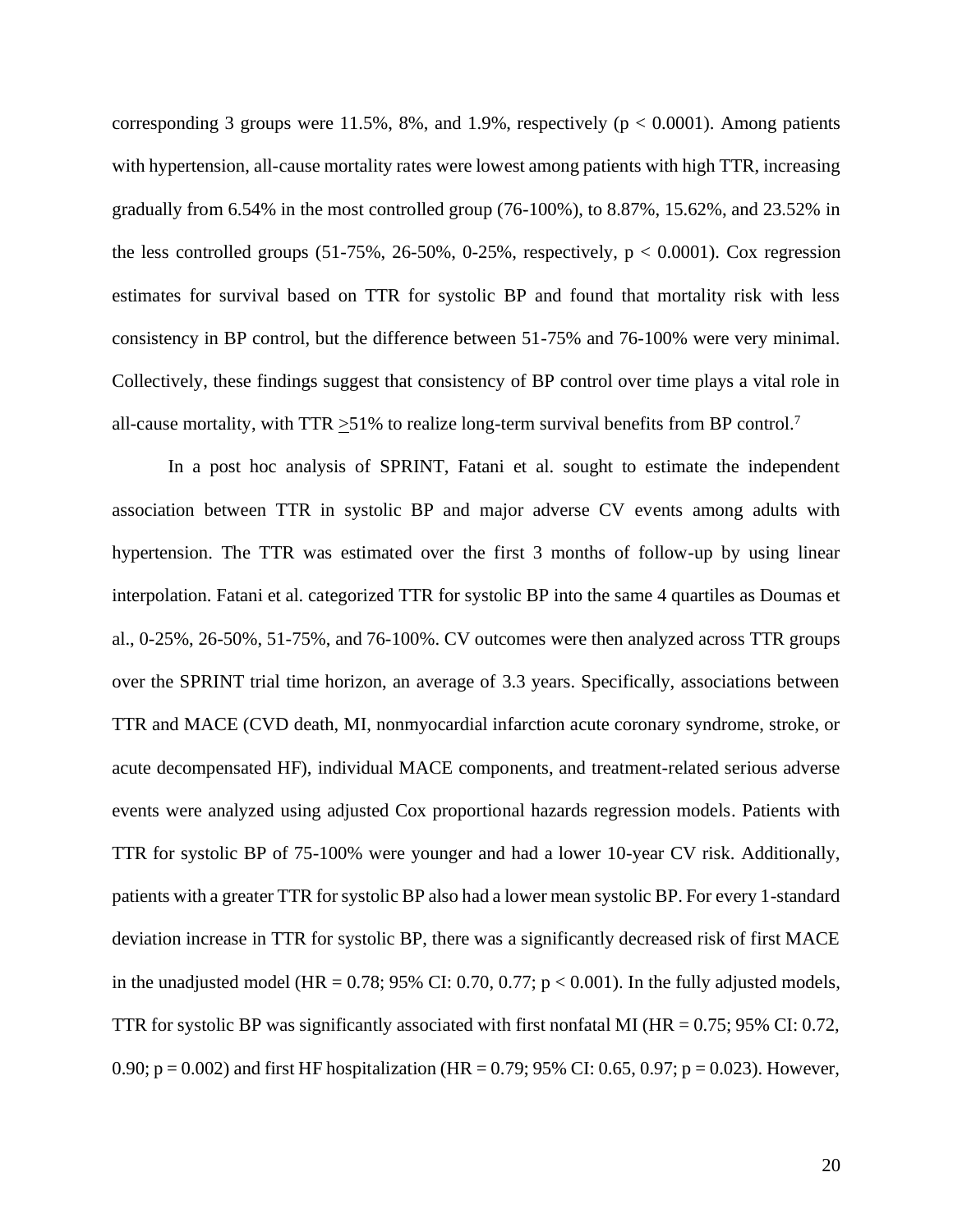Fatani et al. found no associations between TTR for systolic BP and nonmyocardial infarction acute coronary syndrome, CVD death, or all-cause death. Overall, TTR for systolic BP was found to independently predict MACE risk,<sup>8</sup> suggesting that TTR monitoring for BP control may be a useful tool for long-term treatment decision-making.

#### <span id="page-21-0"></span>**Section 2.3: Economic Evaluation of Pharmacist Physician Collaborative Care Models**

For over a decade, PPCCMs have gained significant traction as a way to implement teambased-care and improve patient outcomes in the primary care setting.<sup>25</sup> Within a PPCCM, pharmacists practice under a collaborative agreement with physicians allowing them to provide direct patient care for one or more chronic conditions, generally including comprehensive medication management. For example, pharmacists are often permitted to initiate, titrate, and discontinue medications as well as order and interpret laboratory tests to help patients manage their common primary care conditions.<sup>26</sup> Although a well-established body of literature has demonstrated that pharmacists in collaborative primary care settings both effectively improve patient outcomes for chronic diseases, such as hypertension, and decrease overall healthcare costs,<sup>10–12</sup> economic evaluations of PPCCM are needed to promote implementation of and reimbursement for these models.

Several past studies have evaluated the cost-effectiveness of PPCCM services for different chronic disease states in the US. $27-31$  A study by Hirsch et al. estimated the cost-effectiveness and cost-benefit of a collaborative endocrinologist-pharmacist Diabetes Intense Medical Management (DIMM) "Tune Up" clinic for complex diabetes patients versus primary care physician (PCP) care from 3 separate perspectives: clinic, health system, and payer. They conducted a retrospective analysis of a cohort of adult patients with type 2 diabetes mellitus and glycosylated hemoglobin A1c (A1c)  $\geq$ 8% who were referred to the DIMM clinic at the Veterans Affairs San Diego Health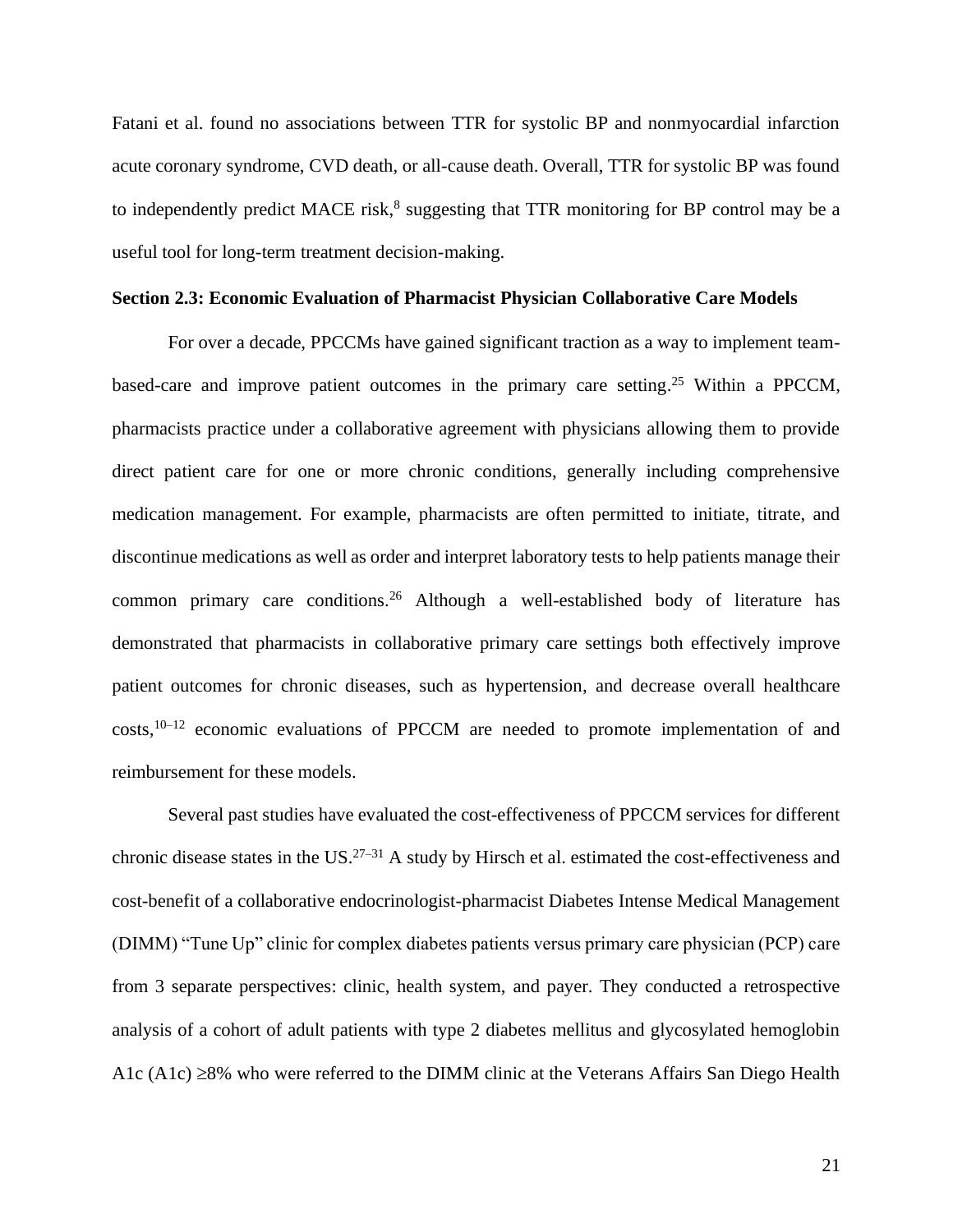System or were managed by a PCP alone. In general, patients participating in the DIMM clinic spent more time with clinicians, including medication therapy management, personalized care, and diabetes education, than those managed by a PCP alone. In base case analyses from the clinic perspective, DIMM clinics were associated with higher costs but improved patient outcomes. Specifically, the study authors reported that DIMM clinics, compared to PCP care, cost an additional \$21 per additional percentage point of A1c improvement and \$115-164 per additional patient at target A1c goal level. In contrast, from the health system perspective, DIMM clinicals were associated with both lower costs and improved patient outcomes. Medical cost avoidance due to improved A1c associated with each model of care was, on average, \$8,793 per DIMM patient versus \$3,506 per PCP patient ( $p = 0.009$ ). Finally, from the payer perspective, DIMM group had lower estimated medical costs and greater quality-adjusted life years (QALYs) gained versus the PCP group over 2-, 5-, and 10-year time frames. For example, at the 5-year time frame, the DIMM group incurred \$2,137,659 medical costs and gained 222 QALYs, while the PCP group incurred \$2,272,572 medical costs and gained 218 QALYs. DIMM was therefore dominant at each time frame from the payer perspective since it was both more effective and had a lower total cost.<sup>27</sup>

Overwyk et al. aimed to assess the potential health and budgetary impacts of implementing a pharmacist-involved team-based hypertension management model in the US. They conducted a microsimulation model where they evaluated a pharmacist-involved team-based care intervention among 3 different groups to help estimate CV event incidence and associated healthcare spending in a cross-section of individuals that were representative of the US population. These 3 groups included: (1) newly diagnosed hypertension, (2) persistently ( $\geq 1$  year) uncontrolled BP, or (3) treated, yet persistently uncontrolled BP. They reported outcomes over 5 and 20 years and provided spending thresholds for the intervention to achieve budget neutrality in 5 years from three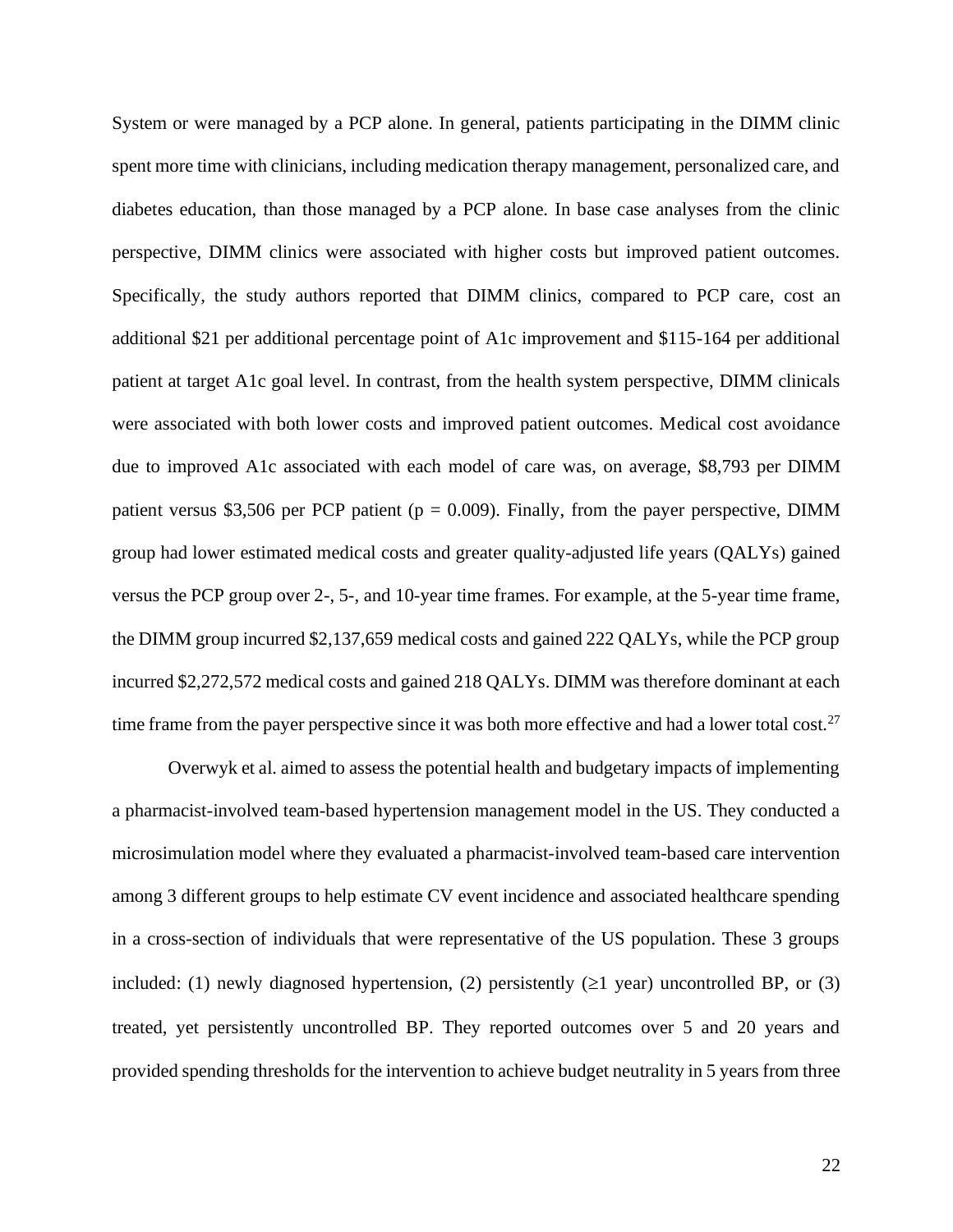payer perspectives: Medicare, Medicaid, and private payers. The cost of the intervention was assumed to be \$525 per enrollee based on an average of a 1-hour long initial visit and 11 15-minute visits annually, including three in-person and eight phone visits. Their results showed that a pharmacist-involved team-based hypertension management model could substantially improve patient outcomes, preventing 22.9-36.8 million person-years of uncontrolled BP and 77,200- 230,900 heart attacks and strokes in 5 years. The intervention generated the most favorable health and economic impact among the groups with persistent uncontrolled BP (i.e., groups 2 and 3). Assuming an intervention cost \$525 per enrollee, the intervention was cost-saving over a five-year time horizon for Medicare among groups 2 and 3. The intervention was not cost-savings for Medicaid or private payers but would be budget neutral at an intervention cost of \$35 and \$180 for Medicaid or private payers, respectively. Overwyk et al. concluded that a physician-pharmacist collaborative model for hypertension management could significantly improve patient outcomes, generate cost savings for many Medicare patients, and likely also has acceptable budget impact for private insurers. <sup>28</sup>

Although the studies discussed above depict PPCCM as being less costly compared to usual care, studies by Polgreen et al. and Kulchaitanaroaj et al. reported PPCCM to be more costly – but also more effective - than usual care for hypertension management.<sup>29–31</sup> Polgreen et al. conducted a cost-effectiveness analysis of physician-pharmacist collaborations to improve hypertension control from the societal perspective with data from the Collaboration Among Pharmacist and Physicians to Improve Blood Pressure Now (CAPTION) trial. Costs were assigned to medications as well as pharmacist and physician time, and cost-effectiveness ratios were calculated based on changes in BP and hypertension control rates. Specifically, provider costs were generated by multiplying patient-specific pharmacist or provider time by the average compensation rates for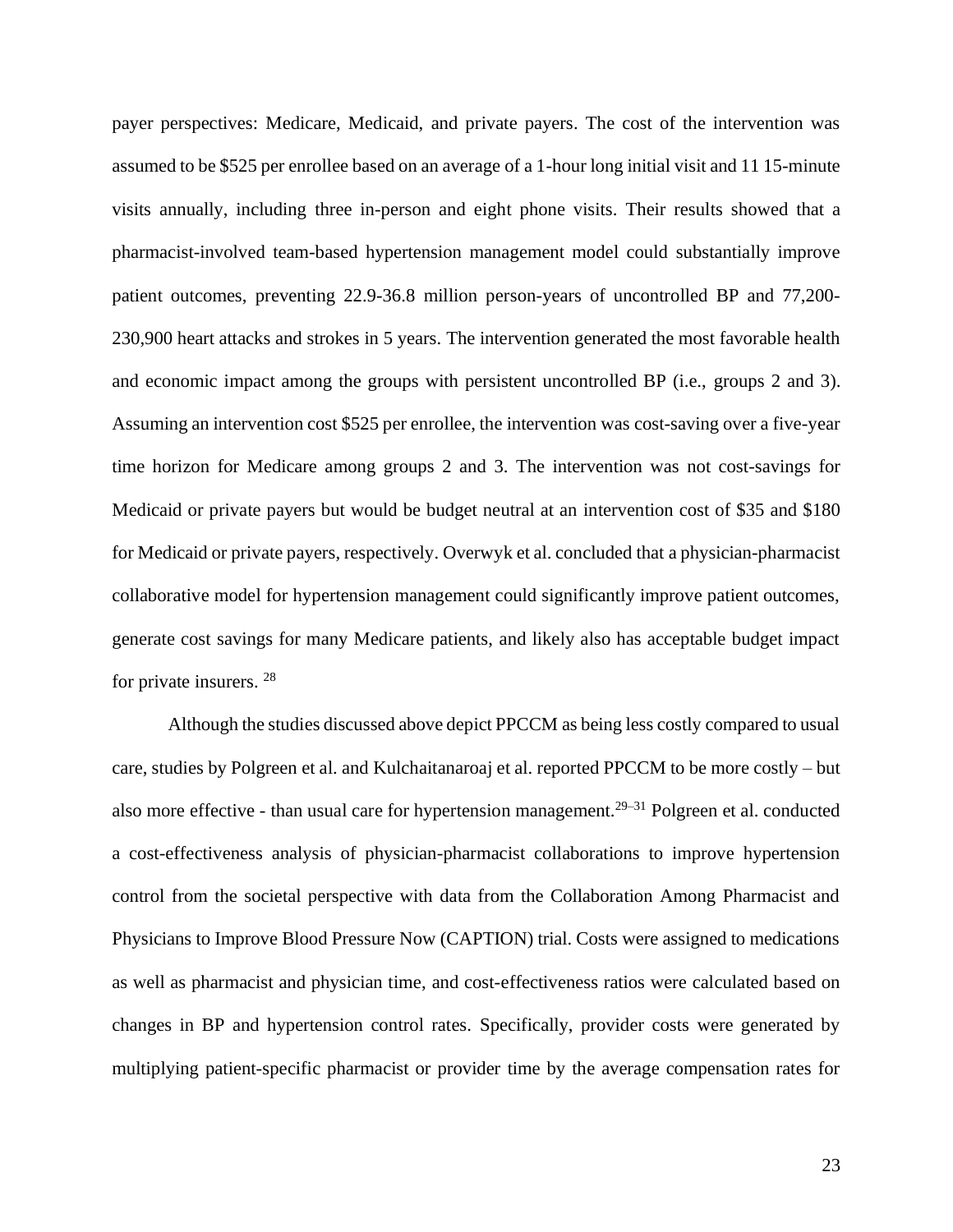pharmacists (\$56.01/hr) or physicians (\$88.43/hr). Patients spent 15 to 1,044 minutes with the pharmacist, with an average of 155 minutes, and they had more visits compared to that of the physician group.<sup>29</sup> After 9 months, patients in the pharmacist group had lower average systolic (6.1 mmHg) and diastolic BP (2.9 mmHg) and were more likely to be controlled (43% vs. 34%) than patients managed by physicians alone.. Total costs, which were the sum of drug costs, physician time, and pharmacist costs, were higher among the collaboratively managed patients (\$1,462.87 vs. \$1,259.94). Polgreen et al. reported three cost-effectiveness ratios: the incremental cost to lower systolic (\$33.27) and diastolic BP by 1 mmHg (\$69.98) and the cost to increase the population-level rate of BP control by 1 percentage point (\$22.55).The findings from Polgreen et al. showed that although pharmacists spent a substantially longer time with patients during visits, the additional pharmacist care resulted in statistically and clinically significant reductions in BP compared to physicians alone that were highly cost-effective.<sup>29</sup>

Kulchaitanaroaj et al. performed two separate economic studies to determine the economic impact of PPCCM. The first study, published in2012, compared the costs associated with usual physician-based care vs. a physician-pharmacist collaborative intervention for the management of hypertension. The cost calculation, which included costs of provider time, laboratory tests, and antihypertensive medications for a six-month period, was determined by using healthcare utilization and outcomes from prospective, cluster randomized controlled clinical trials. Like the study by Polgreen et al., provider costs were generated by using the average compensation rate of the physician (\$77.64 per hour for family and general practitioners, \$79.33 per hour for other physicians and surgeons, and \$50.14 per hour for pharmacists). However, this 2012 study by Kulchaitanaroaj et al. also included the time physician and pharmacists collaborated into the total costs. Although physicians spent similar among of time on direct-patient care in both groups, the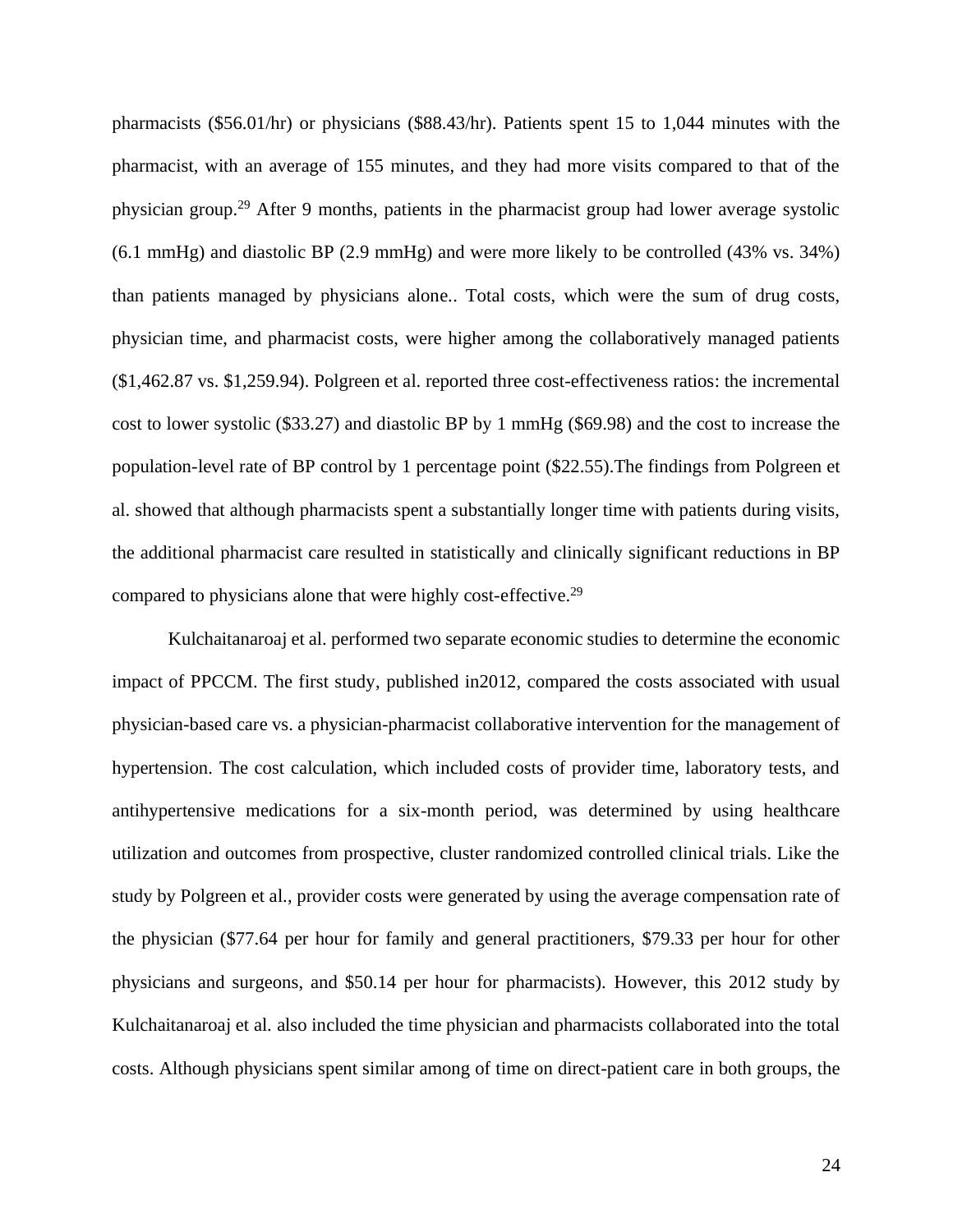total time spent by primary care physicians in the intervention group was higher than the control group due to the added time spent on collaboration with pharmacist. This resulted in higher adjusted total costs in the collaborative intervention group (\$774.90) than the control group  $($445.75; difference: $329.16, p < 0.001).$  The results of the cost-effectiveness analysis suggested that the incremental cost of pharmacist-physician collaborative care, over physician care alone, was \$1,338.05 for each additional patient who attains BP control over a 6-month time horizon.<sup>30</sup>

The second study by Kulchaitanaroaj et al., published in 2017 and it was a cost-utility analysis that estimated long-term costs and outcomes of a physician-pharmacist collaborative intervention compared with physician management along for treating essential hypertension. This study utilized a Markov model cohort simulation with a 6-month cycle to predict acute coronary syndrome, stroke, and HF throughout a patient's lifetime. Direct medical costs were based on the payer perspective; treatment costs of the physician-pharmacist intervention included time primary care physicians and pharmacists spent providing direct patient care and collaborating, specialist time for direct patient care during acute care visits, laboratory tests, antihypertensive medications, and overheads. In their base case analysis, they found that the average discounted costs of hypertension treatment and vascular diseases in the physician-pharmacist collaborative intervention were greater than the costs of usual care by \$3,817.54 per person over a lifetime horizon. The intervention increased QALYs by 0.14 per person compared with that of usual care, resulting in a lifetime incremental cost for collaborative pharmacist-physician management of hypertension of \$26,807.83 per QALY gained.<sup>31</sup> Compared to the other studies mentioned above, Polgreen et al. and Kulchaitanaroaj et al. found PPCCM to be more costly due to their utilization of time-based costing and pharmacists spend more time with their patients compared to usual care.<sup>29–31</sup> Nonetheless, the three studies reported incremental cost-effectiveness and cost-utility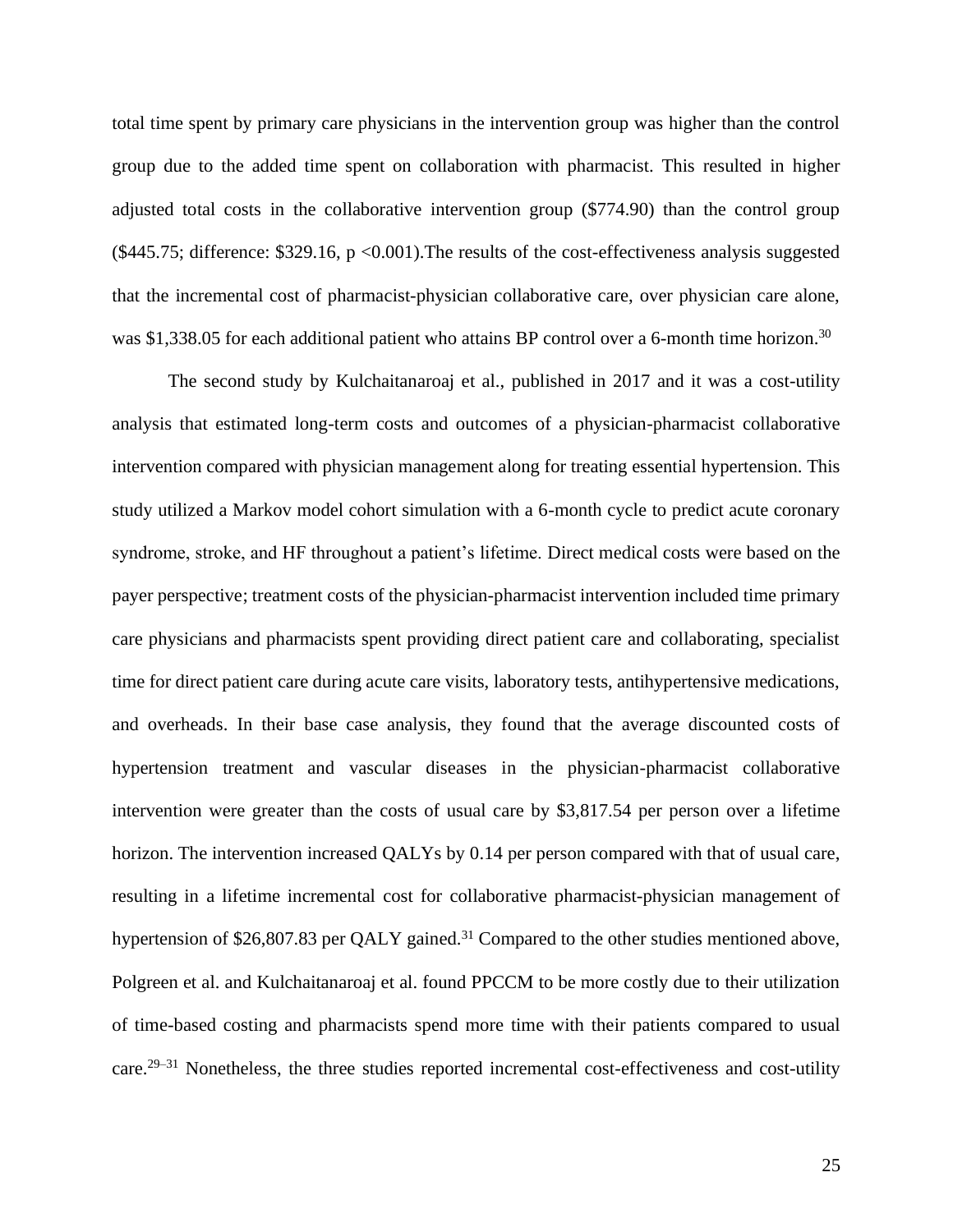ratios generally recognized to indicate that PPCCMs are cost-effective in the management of hypertension.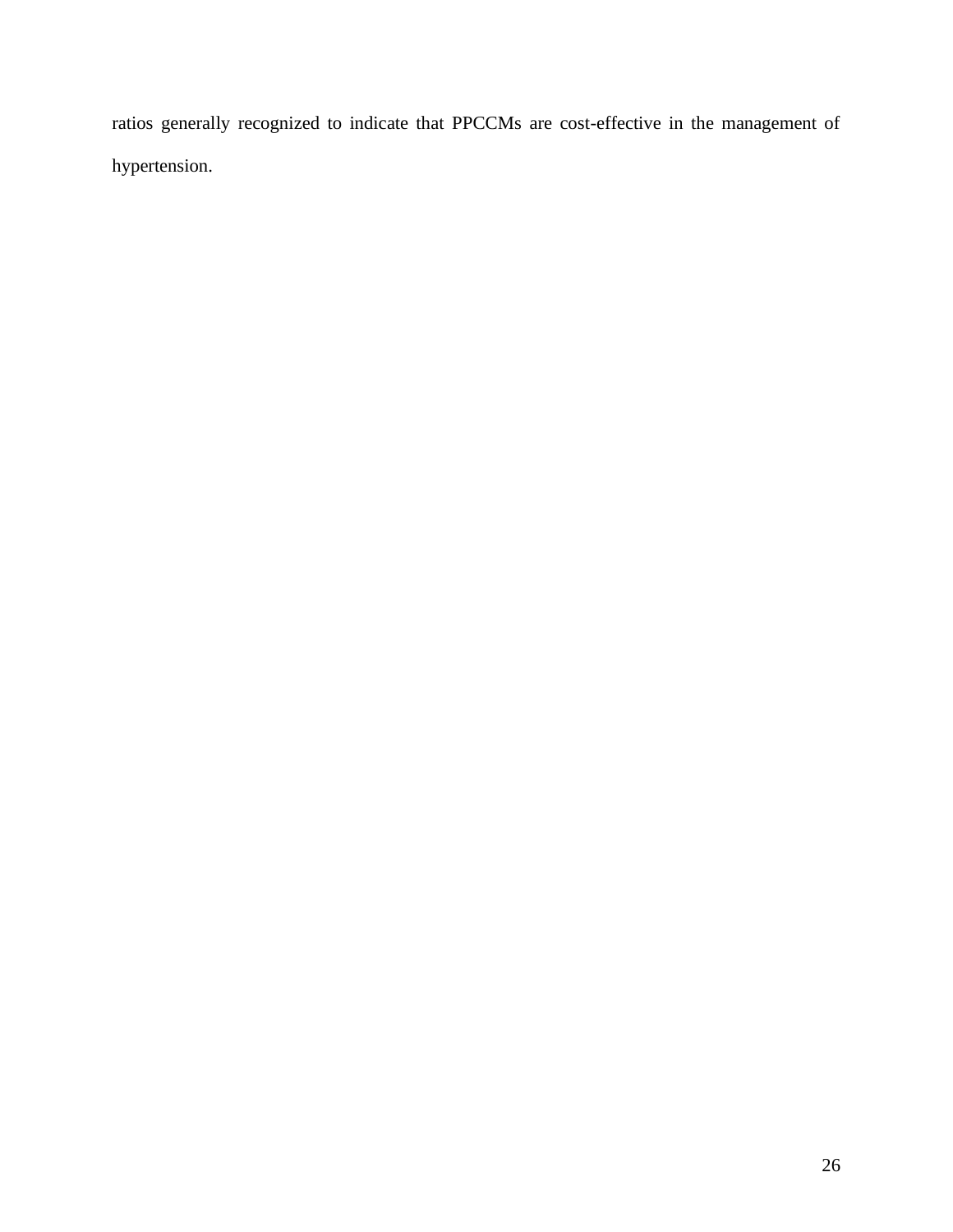#### **CHAPTER 3: SPECIFIC AIM 1**

#### <span id="page-27-0"></span>*Specific Aim 1:*

To assess the cost-benefit and cost-effectiveness of PPCCM relative to usual care in patients with hypertension with a TTR for systolic BP-based decision analysis model.

#### <span id="page-27-1"></span>**Section 3.1: Methods**

#### Model Overview:

For specific aim 1, we used a decision analysis model (Figure 1) to evaluate the costeffectiveness of two hypertension management practices, PPCCM and usual care. The PPCCM model was based on that reported by Dixon et al., consisting of an urban safety-net free clinic in Richmond, Virginia that primarily serves uninsured patients. In this model, volunteer physicians and nurse practitioners establish diagnoses and provide yearly wellness visits while pharmacists manage all aspects of drug therapy to achieve therapeutic goals for chronic diseases such as hypertension, diabetes, and heart failure.<sup>13</sup> The population studied in this analysis consisted of adult patients who were previously diagnosed with hypertension (defined as office-based BP  $\geq$ 140/90 mmHg) or were receiving antihypertensive medication(s).<sup>13</sup> A three-year time horizon was chosen, reflecting the time frame of available data linking TTR for systolic BP (0-25%, 26-50%, 51-75%, and 76-100%) to CV outcome measures (nonfatal MI, stroke, HF, and CVD death).<sup>8,9</sup> The time horizon is consistent with the follow-up duration from the SPRINT trial, which was terminated early given the clinical benefit of intensive BP control within three years of treatment.9,32 Further, the time horizon aligns with the shorter time frame utilized in costeffectiveness models from the payer perspective.<sup>33</sup> The decision analysis model was developed in TreeAge Pro (TreeAge Software Inc, Williamstown MA). Institutional Review Board approval was not required as this research did not qualify as human subjects research.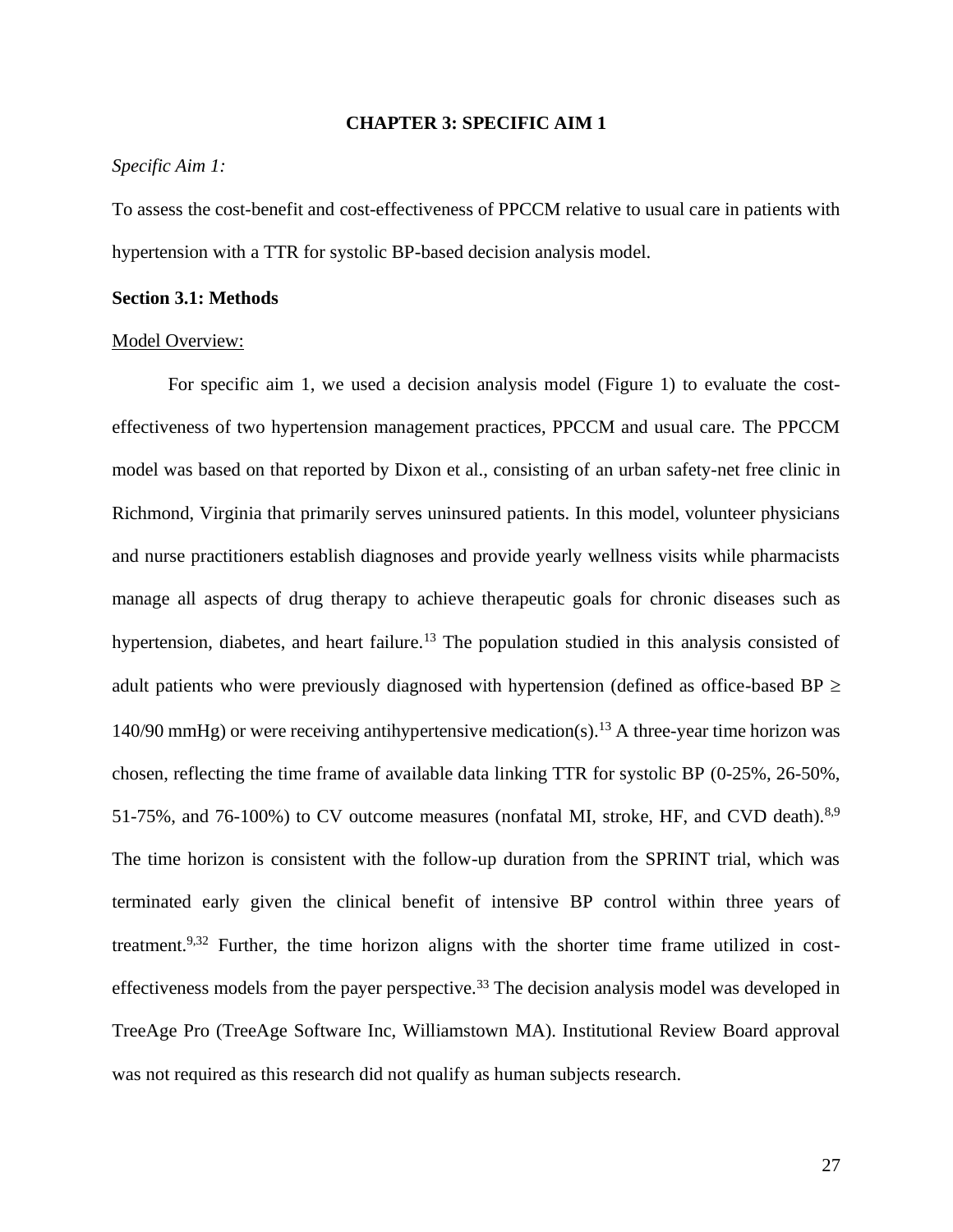<span id="page-28-0"></span>**Figure 1: Decision Tree Analysis for the Cost-Benefit of PPCCM Compared with Standard Usual Care on Time in Target Range for Systolic Blood Pressure in Hypertension Management**



Abbreviations Used: PPCCM, pharmacist-physician collaborative care model; CV, cardiovascular; CVD, cardiovascular disease; MI, myocardial infarction; HF, heart failure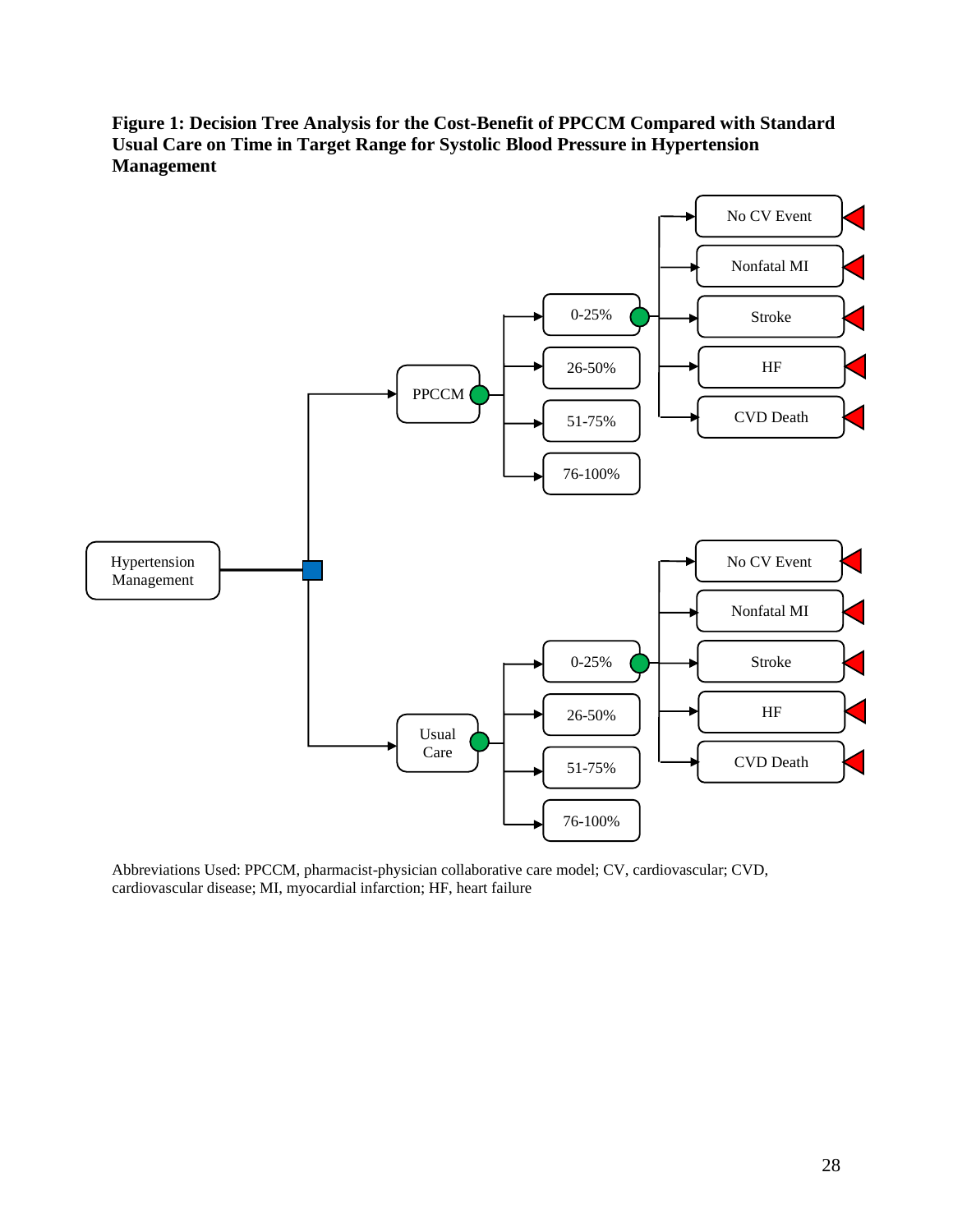#### Effectiveness: Time in Target Systolic Blood Pressure Range and CV Event Outcomes

Base case parameters for the decision analysis model are listed in Table 3. The probabilities that patients managed with PPCCM and usual care would achieve levels of BP control within each of the 4 TTR for systolic BP quartiles were based on previously published data.<sup>13</sup> Although the published data on the effectiveness of PPCCM had a one-year study duration,<sup>13</sup> subjects in the model were assumed to stay in the same quartile of target BP range over the 3-year time horizon to facilitate linking the PPCCM effectiveness data to the clinical data on the association between TTR for systolic BP and CV events. Four CV events (nonfatal MI, stroke, HF, and CVD death) were selected for model inclusion based on available probabilities and hazard ratios from published data on CV outcomes associated with TTR for systolic BP quartiles.<sup>8,9</sup> Specifically, data on TTR for systolic BP quartiles and CV outcomes were derived from a post-hoc analysis of the SPRINT trial, a randomized, controlled, open-label trial of intensive versus standard BP control.<sup>9</sup> Patients within the SPRINT trial were censored after their first CV event, precluding analysis of subsequent events. Accordingly, CV events in this study were assumed to be mutually exclusive. Patients who did not incur one of these four events were assumed to have had no major CV event.

### Hypertension Management and CV Event Costs

The decision analysis model incorporated direct medical costs, including both programmatic costs (i.e., direct costs for provider time) and downstream healthcare utilization associated with CV events (Table 3). Cost data were obtained from publicly available data and recently published cost-effectiveness analysis.<sup>32,34,35</sup> Provider visit utilization data were obtained from a real world analysis of PPCCM vs. usual care for the management of hypertension.<sup>13</sup> Specifically, for the cost of the PPCCM program, patients were assumed to have been seen for hypertension management six times per year by a pharmacist<sup>13</sup> and once per year by a physician.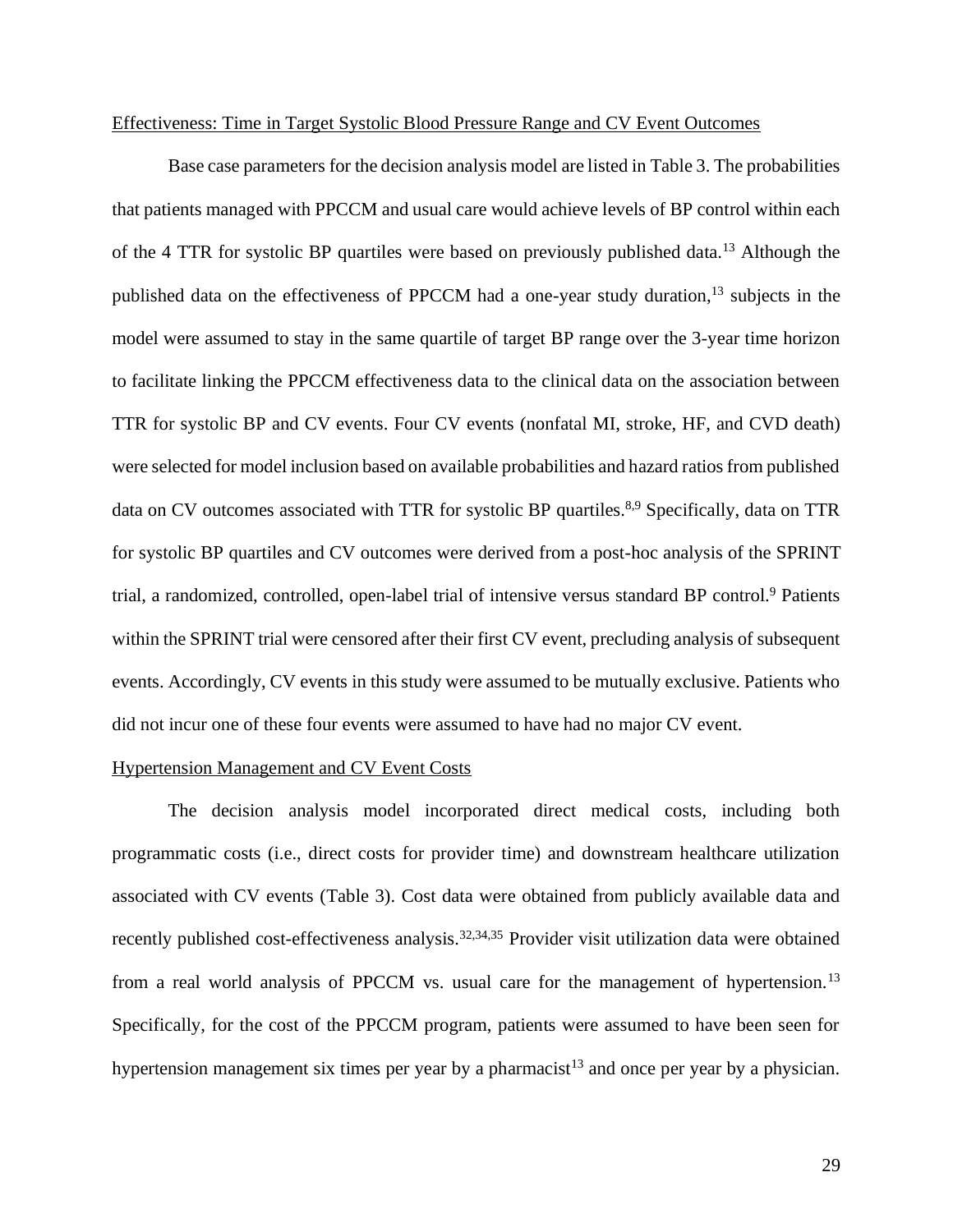Subjects in the usual care group were assumed to be seen three times per year by a physician.<sup>13</sup> The cost per pharmacist visit reflected the Current Procedural Terminology (CPT) code 99211 (level 1), an "incident-to" billing code used by pharmacists given a lack of provider status and eligibility to bill at a higher level.  $34$  For usual care visits, the CPT code 99213 was used for evaluation and management/outpatient visits.<sup>35</sup> One-time costs of treating each CV event were obtained from the cost-effectiveness analysis of the SPRINT trial.<sup>32</sup> Costs of hypertensive medications were assumed to be the same for both PPCCM and usual care given a lack of comparative medication use data and hence excluded from the model. Additionally, since the most commonly utilized hypertensive medications are generic and typically inexpensive,<sup>36</sup> they were unlikely to have a major impact on costs of care. All costs were inflated to 2020 United States Dollar (USD) using the medical care component of the Consumer Price Index.

|                                                                        | <b>Base-</b> |                 |                                 |
|------------------------------------------------------------------------|--------------|-----------------|---------------------------------|
| <b>Variables</b>                                                       | case         | Range           | <b>Reference</b>                |
|                                                                        | value        |                 |                                 |
| Probability of TTR for Systolic BP by Hypertension Management Approach |              |                 |                                 |
| <b>PPCCM</b>                                                           |              |                 |                                 |
| $0-25%$                                                                | 0.210        | 0.170-0.260     | Dixon et al, $2020^{13}$        |
| 26-50%                                                                 | 0.360        | $0.290 - 0.430$ | Dixon et al, $2020^{13}$        |
| 51-75%                                                                 | 0.310        | 0.240-0.370     | Dixon et al, 2020 <sup>13</sup> |
| 76-100%                                                                | 0.120        | 0.098-0.150     | Dixon et al, $2020^{13}$        |
| <b>Usual Care</b>                                                      |              |                 |                                 |
| $0-25%$                                                                | 0.550        | $0.400 - 0.600$ | Dixon et al, $2020^{13}$        |
| 26-50%                                                                 | 0.340        | 0.270-0.400     | Dixon et al, $2020^{13}$        |
| 51-75%                                                                 | 0.050        | $0.042 - 0.064$ | Dixon et al, 2020 <sup>13</sup> |
| 76-100%                                                                | 0.060        | 0.044-0.066     | Dixon et al, $2020^{13}$        |
| Probability of CV Events by TTR for Systolic BP                        |              |                 |                                 |
| Outcome event rates of patients in TTR for Systolic BP                 |              |                 |                                 |
| $0-25%$                                                                | 0.035        | $0.027 - 0.045$ | Wright et al, 2015 <sup>9</sup> |
| Nonfatal MI                                                            | 0.020        | $0.014 - 0.028$ | Wright et al, 2015 <sup>9</sup> |
| <b>Stroke</b>                                                          | 0.022        | 0.016-0.031     | Wright et al, 2015 <sup>9</sup> |
| <b>Heart Failure</b>                                                   | 0.017        | 0.012-0.024     | Wright et al, 2015 <sup>9</sup> |
| CVD death                                                              | 0.906        |                 | Calculation                     |
| No CV event                                                            |              |                 |                                 |
| Hazard ratio of patients in TTR for Systolic BP 26-50%                 |              |                 |                                 |
| Nonfatal MI                                                            | 0.83         | $0.57 - 1.18$   | Fatani et al, 2021 <sup>8</sup> |
| <b>Stroke</b>                                                          | 0.83         | $0.55 - 1.27$   | Fatani et al, 2021 <sup>8</sup> |
| <b>Heart Failure</b>                                                   | 1.30         | $0.94 - 2.01$   | Fatani et al, 2021 <sup>8</sup> |
| CVD death                                                              | 0.69         | $0.42 - 1.15$   | Fatani et al, 2021 <sup>8</sup> |

<span id="page-30-0"></span>**Table 3: Effectiveness and Cost Inputs for Decision Analysis Model**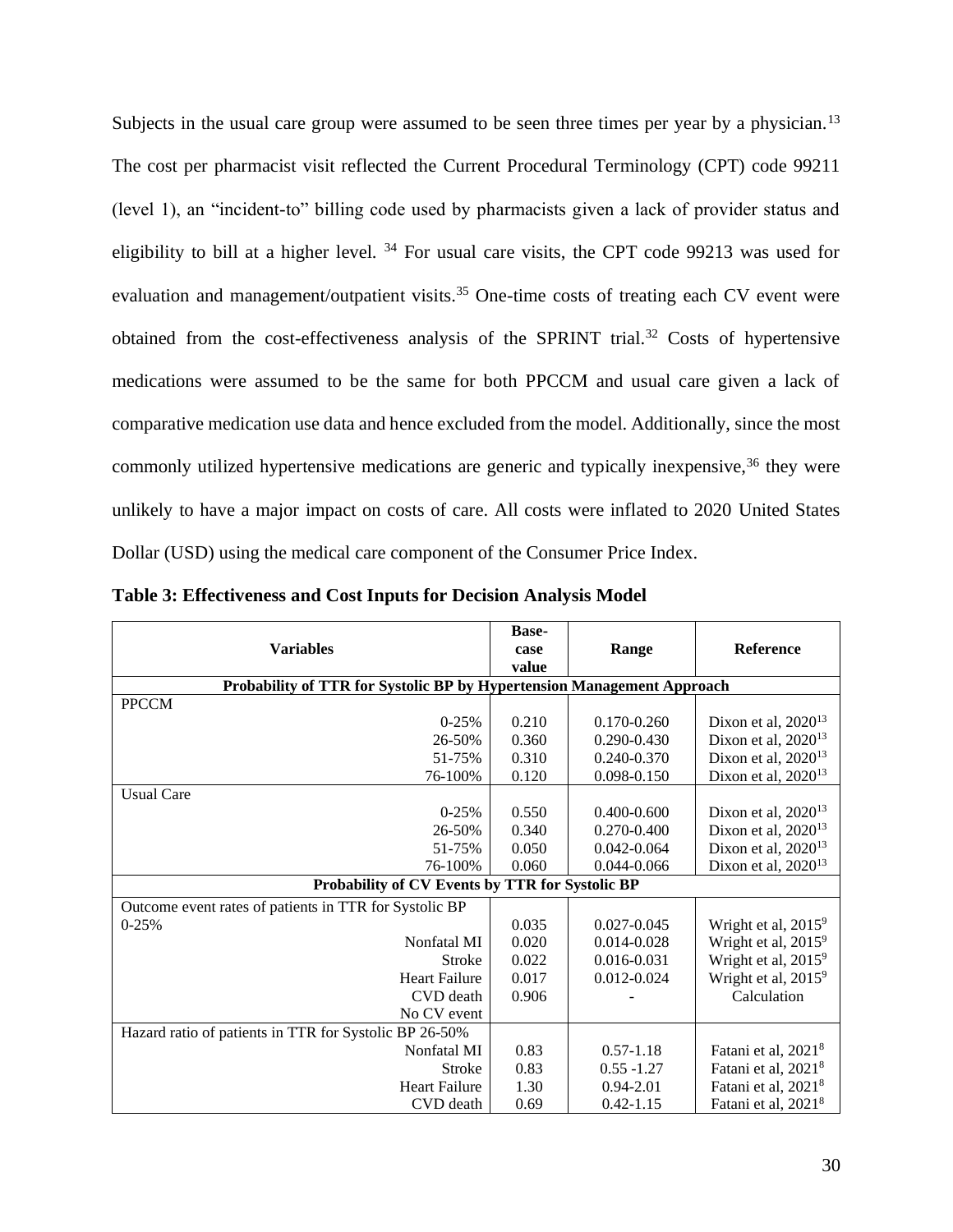| No CV event                                             | 1.03     |                   | Calculation                         |
|---------------------------------------------------------|----------|-------------------|-------------------------------------|
| Hazard ratio of patients in TTR for Systolic BP 51-75%  |          |                   |                                     |
| Nonfatal MI                                             | 0.87     | $0.61 - 1.24$     | Fatani et al, 2021 <sup>8</sup>     |
| <b>Stroke</b>                                           | 0.58     | $0.36 - 0.93$     | Fatani et al, 2021 <sup>8</sup>     |
| <b>Heart Failure</b>                                    | 0.84     | $0.54 - 1.29$     | Fatani et al, 2021 <sup>8</sup>     |
| CVD death                                               | 0.53     | $0.30 - 0.92$     | Fatani et al, 2021 <sup>8</sup>     |
| No CV event                                             | 1.12     |                   | Calculation                         |
| Hazard ratio of patients in TTR for Systolic BP 76-100% |          |                   |                                     |
| Nonfatal MI                                             | 0.69     | $0.46 - 1.04$     | Fatani et al, 2021 <sup>8</sup>     |
| <b>Stroke</b>                                           | 0.40     | $0.22 - 0.73$     | Fatani et al, 2021 <sup>8</sup>     |
| <b>Heart Failure</b>                                    | 0.59     | $0.34 - 1.02$     | Fatani et al, 2021 <sup>8</sup>     |
| CVD death                                               | 0.45     | $0.23 - 0.86$     | Fatani et al, 2021 <sup>8</sup>     |
| No CV event                                             | 1.25     |                   | Calculation                         |
| <b>Programmatic Costs</b>                               |          |                   |                                     |
| Annual PPCCM Pharmacist Visits, No.                     | 6        | $4 - 12$          | Dixon et al, $2020^{13}$            |
| PPCCM cost per visit                                    | \$24     | \$19-\$29         | ASHP, 201934                        |
| Annual Physician Visits, No.                            |          |                   |                                     |
| PPCCM Group                                             | 1        | $1 - 2$           | Assumption                          |
| <b>Usual Care Visits</b>                                | 3        | $1 - 6$           | Dixon et al, $202\overline{0^{13}}$ |
| Physician cost per visit                                | \$90     | \$72-\$108        | CMS, 201935                         |
| Total cost of PPCCM                                     | \$702    | \$562-\$842       | ASHP, 201934                        |
| Total cost of usual care                                | \$810    | \$648-\$972       | CMS, 201935                         |
| <b>Downstream Healthcare Costs</b>                      |          |                   |                                     |
| One-time cost of nonfatal MI                            | \$24,089 | \$15,372-\$32,306 | Bress et al, $2017^{32}$            |
| One-time cost of stroke                                 | \$15,678 | \$6,001-\$42,039  | Bress et al, $2017^{32}$            |
| One-time cost of heart failure                          | \$11,678 | \$11,669-\$16,580 | Bress et al, $2017^{32}$            |
| One-time cost of CVD death                              | \$19,514 | \$12,560-\$33,024 | Bress et al, 2017 <sup>32</sup>     |

Abbreviations Used: ASHP, American Society for Health Systems Pharmacists; CMS, Centers for Medicare and Medicaid Services; CV, cardiovascular; CVD, cardiovascular disease; MI, myocardial infarction; PPCCM, pharmacist-physician collaborative care model; TTR, time in target range; BP, blood pressure

#### Sensitivity Analyses

One-way deterministic sensitivity analyses were performed on all model variables to account for uncertainty in the parameter estimates for the two hypertensive management options. Additionally, threshold analyses were performed varying the cost per pharmacist visit, the number of annual pharmacist visits among patients in the PPCCM program, and the number of annual physician visits among patients in usual care to assess the values at which the programmatic costs of the two models would be equal.

### <span id="page-31-0"></span>**Section 3.2: Results**

In base case analyses, PPCCM hypertension management was associated with lower total program costs (difference: \$-108.00) and lower downstream medical expenditures (difference: -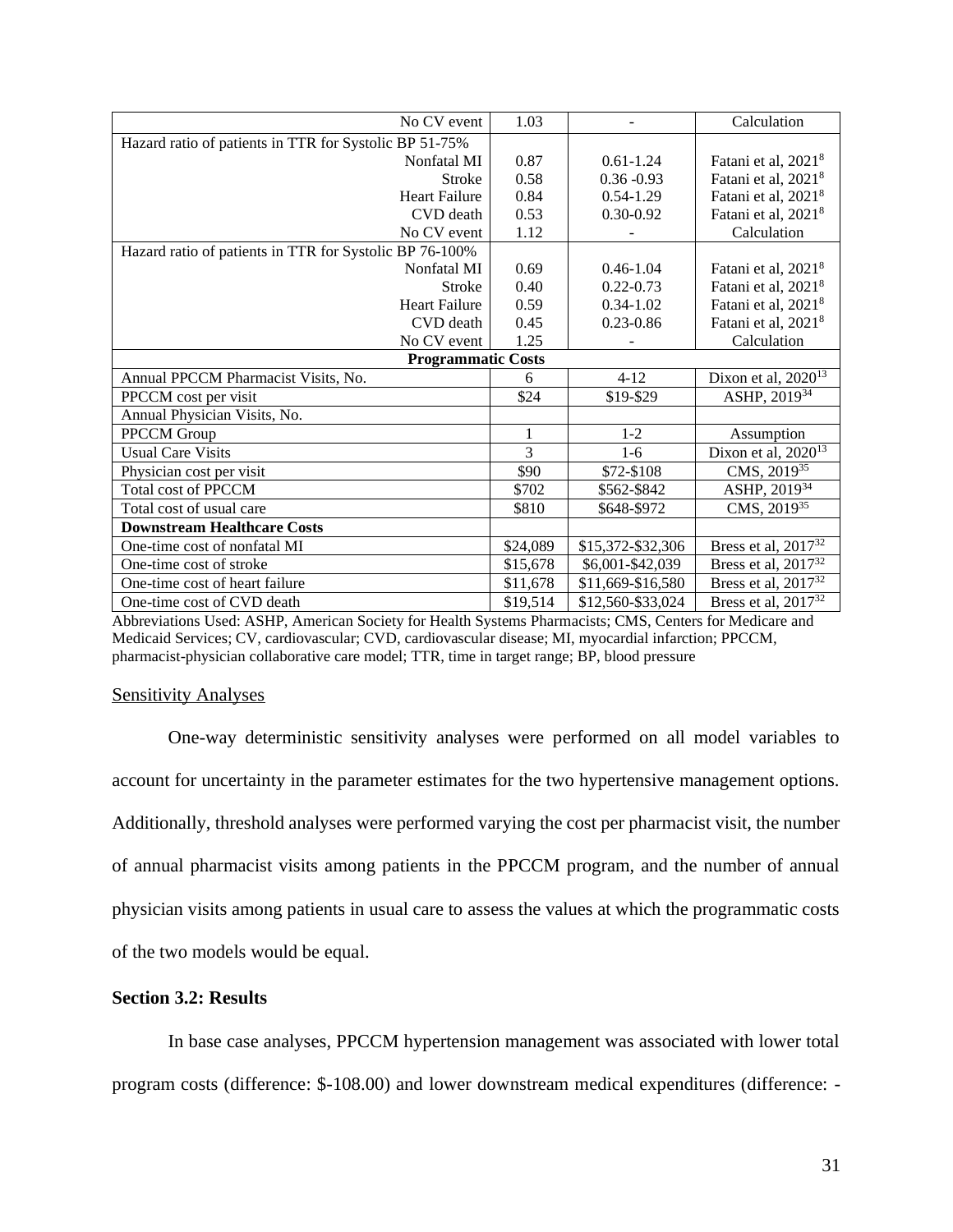\$162.86) when compared to usual care (Table 4). For every 10,000 hypertension patients managed with PPCCM vs. usual care over a three-year time horizon, approximately 27 CVD deaths, 29 strokes, 21 non-fatal MIs, and 12 incident HF diagnoses are expected to be averted.

PPCCM was associated with lower downstream medical expenditures across all parameter ranges tested in the deterministic sensitivity analysis. The expected downstream healthcare savings were most sensitive to the likelihood that patients receiving usual care spend little to no TTR for systolic BP (0-25%) (Figure 2). PPCCM was expected to reduce healthcare expenditures even as the proportion of usual care patients with TTR for systolic BP 0-25% was varied from its base case value of 55%, the probability observed by Dixon et al.,<sup>13</sup> to the lowest probability tested, 40%.

The program costs of hypertension management with PPCCM, while lower than those of usual care in base case analyses, were sensitive to the number of visits with a physician (usual care patients) and pharmacist (PPCCM patients) (Figure 3). Due to the substantial difference in CPT code reimbursement for pharmacist vs. usual care visits, a patient in the PPCCM program that was seen six times per year by a pharmacist and once per year by a physician was still cheaper than a patient in the usual care group that was seen three times per year by a physician. However, in oneway sensitivity analysis, the cost of PPCCM hypertension management exceeded the cost of usual care when independently varying the number of both types of provider visits. First, if the number of hypertension-related physician visits each year was reduced from three to one while holding the number of PPCCM-related visits constant, the cost of the PPCCM hypertension management exceeded the cost of usual care by \$432 over the 3-year study period. Second, when the number of pharmacist visits among patients enrolled in PPCCM increased from six per year to twelve while the number of physician visits in the usual care group  $(n = 3)$  was held constant, PPCCM was associated with an incremental program cost of \$324 over usual care.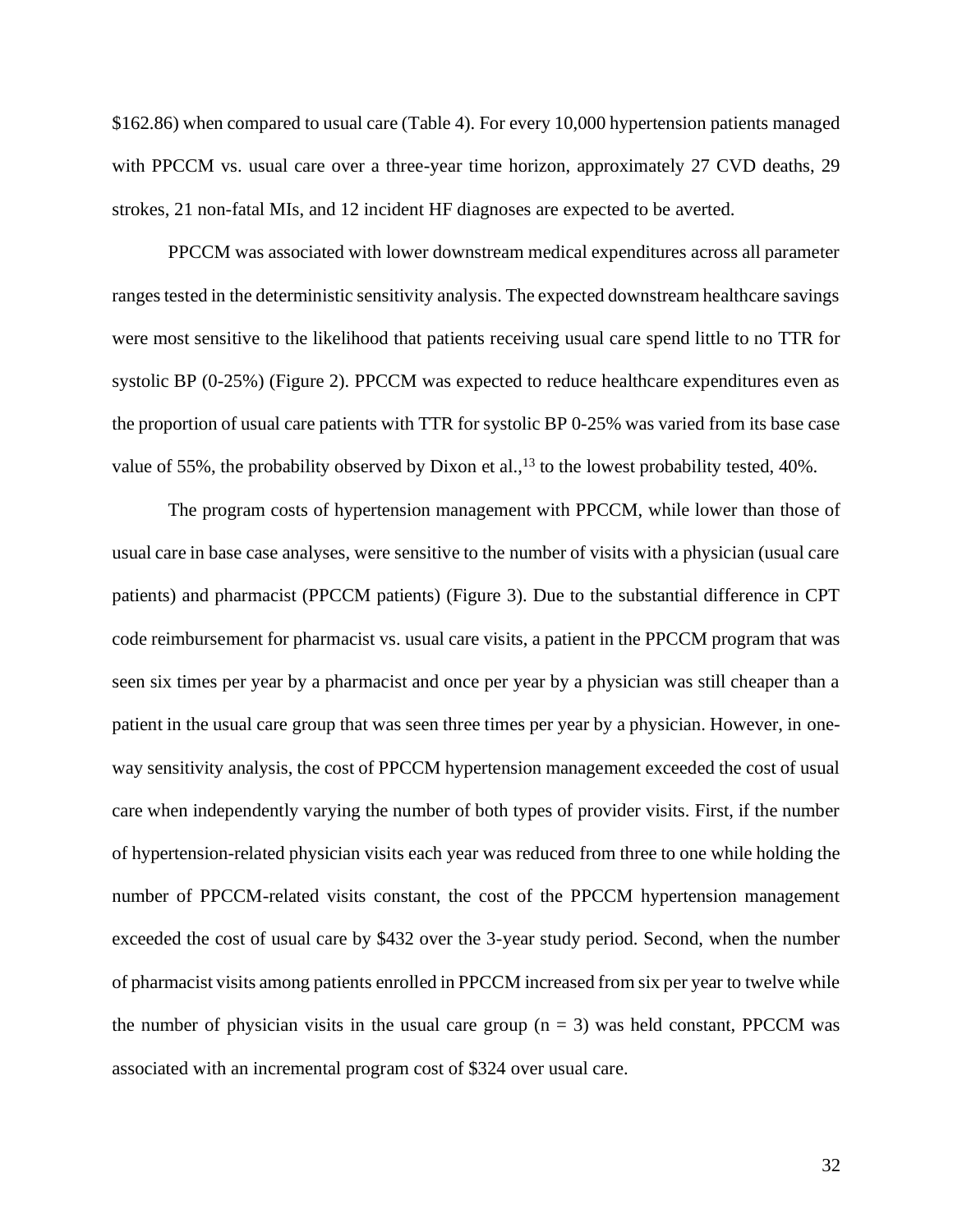In threshold analysis, the costs of the PPCCM and usual care programs became equal when the unit cost of pharmacist visits increases 62.5% to \$39. The program costs were also equal when the number of PPCCM patient visits increased from six to 10 pharmacist visits per year or the number of usual care patient visits decreased from three to two physician visits per year.

<span id="page-33-0"></span>**Table 4: Cost-Effectiveness Results for Decision Analysis Model**

|                                          | <b>PPCCM</b> | <b>Usual care</b> | <b>Difference</b> |
|------------------------------------------|--------------|-------------------|-------------------|
| Cardiovascular Events                    |              |                   |                   |
| Nonfatal MI                              | 0.0300       | 0.0321            | 21 per 10,000     |
| Stroke                                   | 0.0149       | 0.0178            | 29 per 10,000     |
| Heart failure                            | 0.0225       | 0.0237            | 12 per 10,000     |
| CVD death                                | 0.0116       | 0.0143            | 27 per 10,000     |
| Total downstream healthcare expenditures | \$1,535.82   | \$1,698.64        | $-$ \$162.82      |
| Total program costs                      | \$702.00     | \$810.00          | $-$ \$108.00      |
| Cost-benefit ratio                       | Dominant     |                   |                   |

Abbreviations Used: PPCCM, pharmacist-physician collaborative care model; MI, myocardial infarction; CVD, cardiovascular disease

# <span id="page-33-1"></span>**Figure 2: Tornado Diagram of Incremental Downstream Healthcare Expenditures among Patients Receiving PPCCM vs. Usual Care for Decision Analysis Model**



<span id="page-33-2"></span>**Incremental Effectiveness**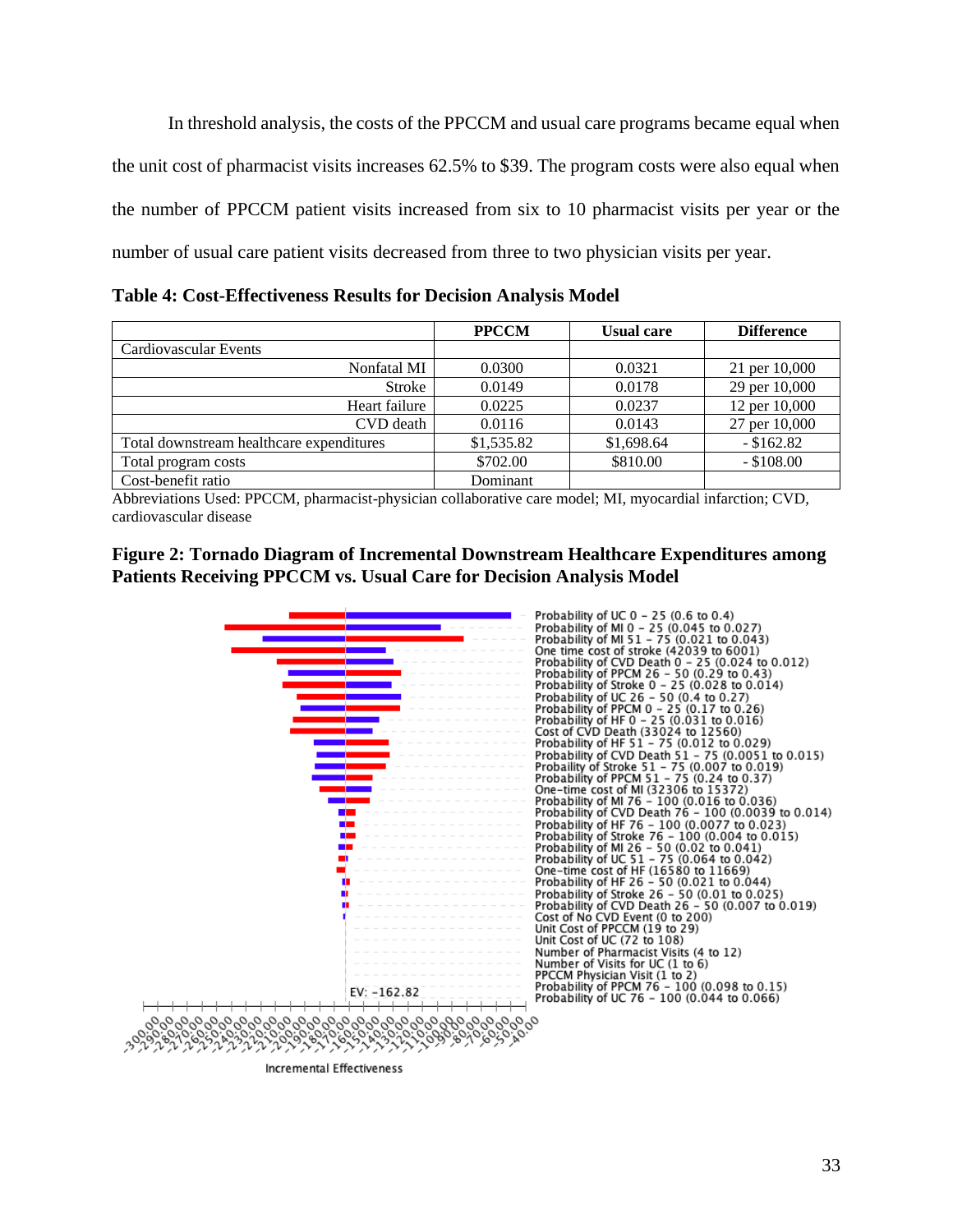

**Figure 3: Tornado Diagram of Incremental Cost of PPCCM vs. Usual Care for Decision Analysis Model**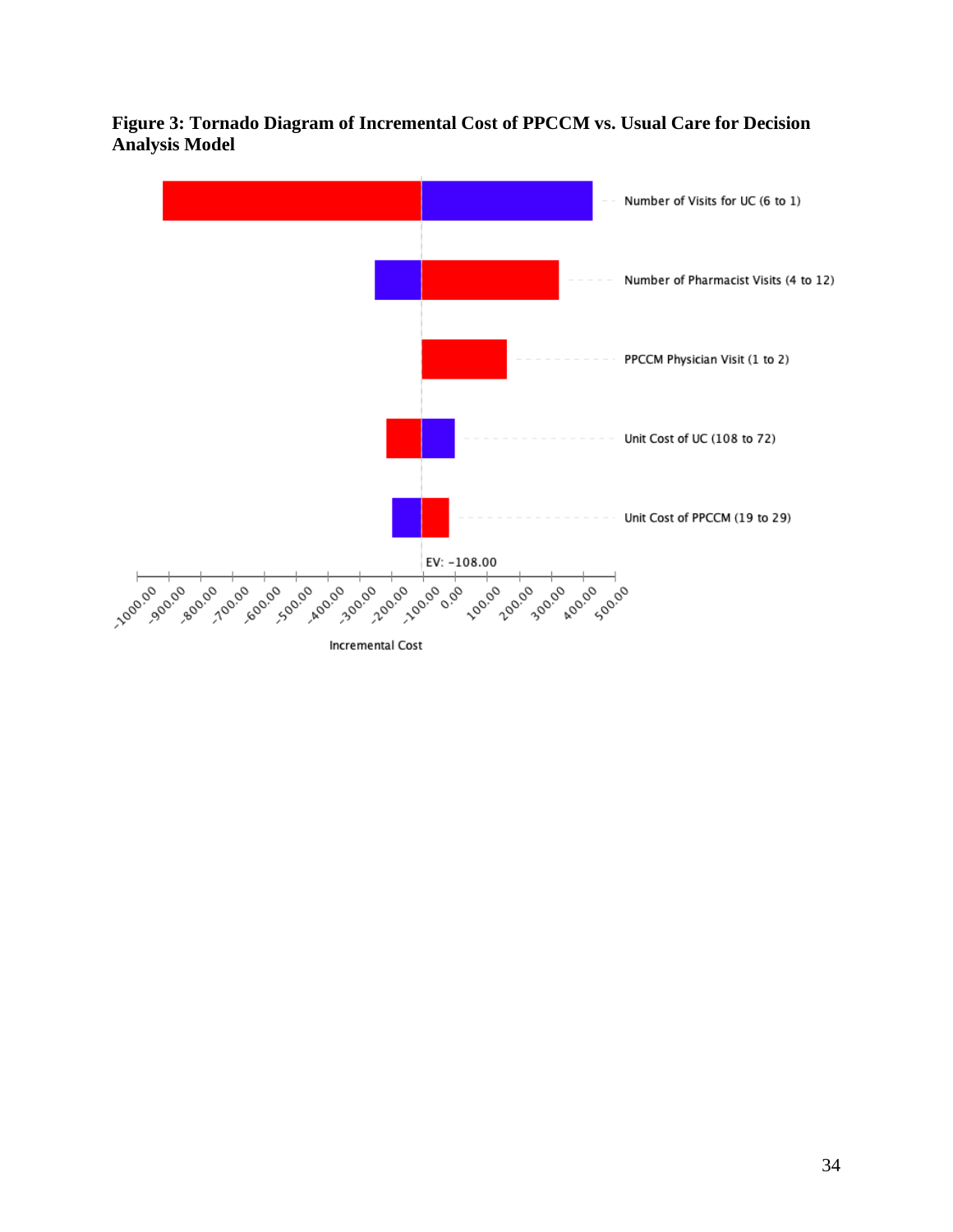#### **CHAPTER 4: SPECIFIC AIM 2**

#### <span id="page-35-0"></span>*Specific Aim 2:*

2a. To assess the cost-benefit and cost-effectiveness of PPCCM relative to usual care in patients with hypertension with a TTR for systolic BP-based Markov model.

2b. To compare the cost-benefit and cost-effectiveness of PPCCM relative to usual care in patients with hypertension as assessed by the decision analysis and Markov models.

#### <span id="page-35-1"></span>**Section 4.1: Methods**

#### Model Overview:

For specific aim 2, we used a Markov model (Figure 4) to evaluate the cost-effectiveness of two hypertension management practices, PPCCM and usual care. The population studied in this analysis consisted of adult patients who were previously diagnosed with hypertension (defined as office-based BP  $\geq$  140/90 mmHg) or were receiving antihypertensive medication(s).<sup>13</sup> A threeyear time horizon was chosen, reflecting the time frame of available data linking TTR for systolic BP (0-25%, 26-50%, 51-75%, and 76-100%) to CV outcome measures (nonfatal MI, stroke, HF, and CVD death).<sup>8,9</sup> The time horizon is consistent with the follow-up duration from the SPRINT trial, which was terminated early given the clinical benefit of intensive BP control within three years of treatment.<sup>9,32</sup> Like the decision analysis model, the time horizon aligns with the shorter time frame utilized in cost-effectiveness models from the payer perspective.<sup>33</sup>

The primary differences between the decision analysis model and the Markov model are that the Markov model incorporates (1) the probability of the recurrence of an initial CV event, (2) probability of death after a specific CV event over the three-year time horizon,  $37$  and (3) the inclusion of incremental costs in patients with a past event beyond the initial cost of an event. Specific methodological differences are highlighted in Table 5. The Markov model was developed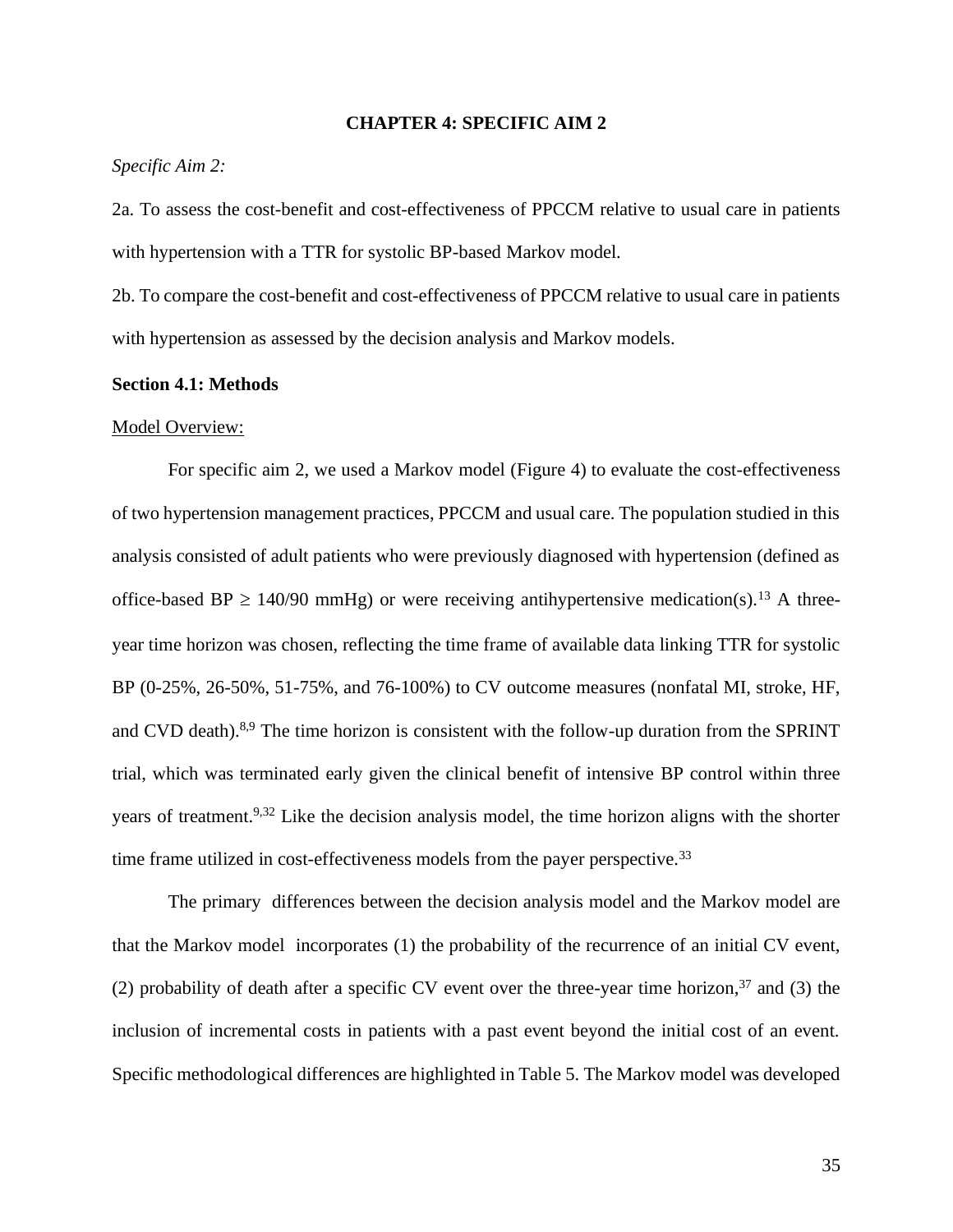<span id="page-36-0"></span>in TreeAge Pro (TreeAge Software Inc, Williamstown MA). Institutional Review Board approval was not required as this research did not qualify as human subjects research.

| <b>Methodological Attribute</b> | <b>Decision Analysis Model</b>                                                                                  | <b>Markov Model</b>                                                                                                                                                              |
|---------------------------------|-----------------------------------------------------------------------------------------------------------------|----------------------------------------------------------------------------------------------------------------------------------------------------------------------------------|
| <b>Recurrent CV Events</b>      | Not included                                                                                                    | Included for recurrences of the<br>same type of CV event                                                                                                                         |
| CVD Death                       | Included as a CV event among<br>patients who did not have the other<br>included CV events (e.g., MI,<br>stroke) | Included as a CV event among both<br>those who did not have the other<br>included CV events (e.g., MI,<br>stroke) and those who had an initial<br>non-fatal event but later died |
| Cost of Events                  | One-time costs of treating the one<br>CV event                                                                  | One-time costs of treating a CV<br>event plus incremental future costs<br>among patients with a past event                                                                       |

**Table 5: Methodological Differences between Decision Analysis Model and Markov Model**

Abbreviations Used: CV, cardiovascular; CVD, cardiovascular disease; MI, myocardial infarction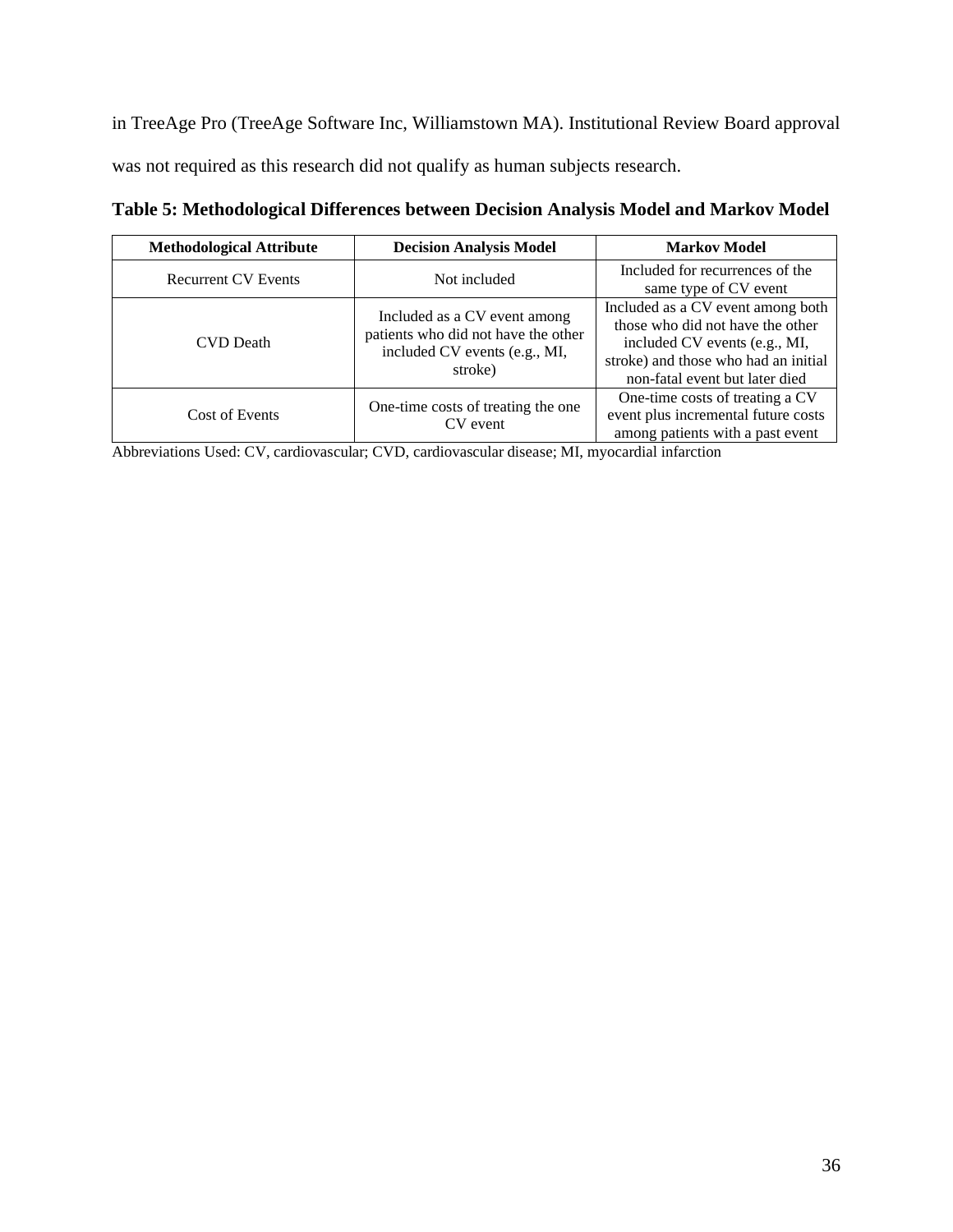<span id="page-37-0"></span>**Figure 4: Markov Model for the Cost-Benefit of PPCCM Compared with Standard Usual Care on Time in Target Range for Systolic Blood Pressure in Hypertension Management**



Abbreviations Used: PPCCM, pharmacist-physician collaborative care model; CV, cardiovascular; CVD, cardiovascular disease; MI, myocardial infarction; HF, heart failure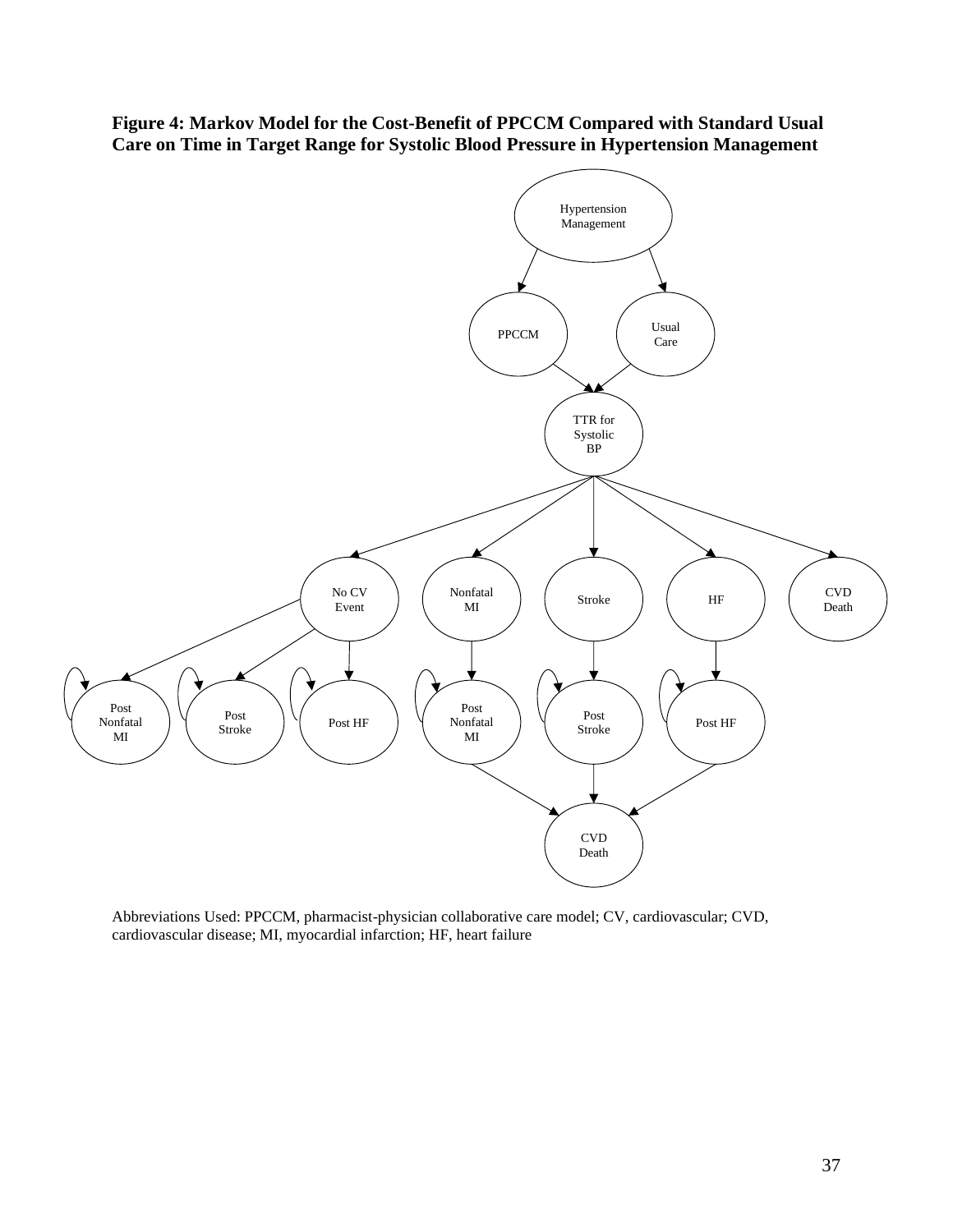#### Effectiveness: Time in Target Systolic Blood Pressure Range and CV Event Outcomes

Base case parameters for the Markov model are listed in Table 6. The probabilities that patients managed with PPCCM and usual care would achieve levels of BP control within each of the 4 TTR for systolic BP quartiles were based on previously published data.<sup>13</sup> Although the published data on the effectiveness of PPCCM had a one-year study duration,<sup>13</sup> subjects in the model were assumed to stay in the same quartile of target BP range over the 3-year time horizon to facilitate linking the PPCCM effectiveness data to the clinical data on the association between TTR for systolic BP and CV events. Four CV events (nonfatal MI, stroke, HF, and CVD death) were selected for model inclusion based on available probabilities and hazard ratios from published data on CV outcomes associated with TTR for systolic BP quartiles.<sup>8,9</sup> Specifically, data on TTR for systolic BP quartiles and CV outcomes were derived from a post-hoc analysis of the SPRINT trial, a randomized, controlled, open-label trial of intensive versus standard BP control.<sup>9</sup>

Unlike the decision analysis model where patients were censored after their first CV event precluding analysis of subsequent events, we incorporated the probability of recurring CV events and death following an initial CV event in the Markov model. We utilized published data to determine the probability of the recurrence of the same CV event that the patient first had and the probability of death after their specific CV event.<sup>37</sup>

## Hypertension Management and CV Event Costs

The Markov model incorporated direct medical costs, including both programmatic costs (i.e., direct costs for provider time) and downstream healthcare utilization associated with CV events (Table 6). Refer to Specific Aim 1 for a detailed explanation of the programmatic costs included. Cost data were obtained from publicly available data and recently published costeffectiveness analysis.32,34,35,37 Like the decision analysis model, one-time costs of treating each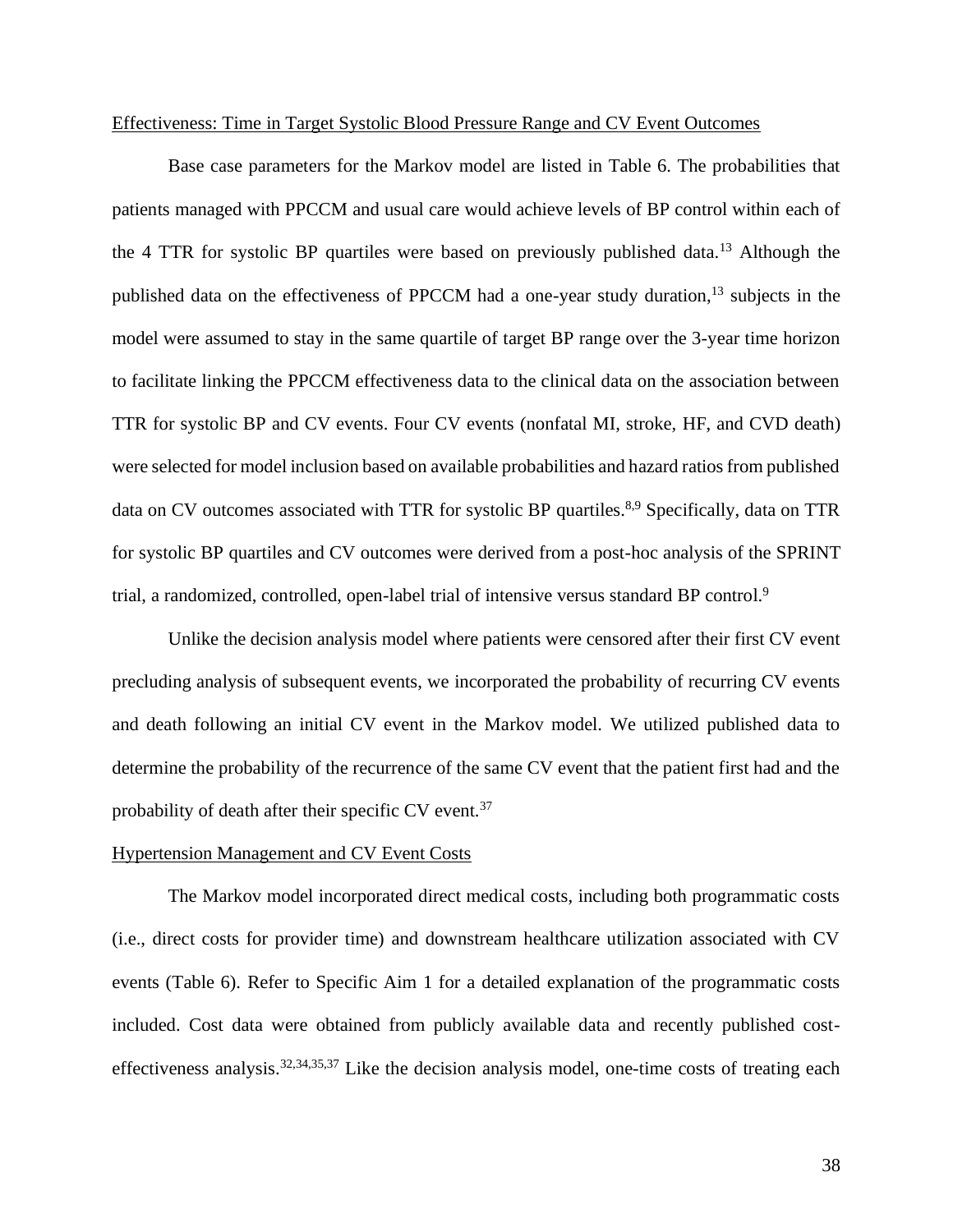CV event were obtained from the cost-effectiveness analysis of the SPRINT trial<sup>32</sup> and costs of hypertensive medications were assumed to be the same for both PPCCM and usual care. The core difference between the decision analysis model and the Markov model is that in the Markov model, we included long-term incremental costs of treating each CV event from a previously published cost-effectiveness analysis.<sup>37</sup> These long-term incremental costs included all inpatient and outpatient costs during the 3-month period following a CV event.<sup>37</sup> All costs were inflated to 2020 USD using the medical care component of the Consumer Price Index.

|                                                                        | Base- |                 |                                 |
|------------------------------------------------------------------------|-------|-----------------|---------------------------------|
| <b>Variables</b>                                                       | case  | Range           | Reference                       |
|                                                                        | value |                 |                                 |
| Probability of TTR for Systolic BP by Hypertension Management Approach |       |                 |                                 |
| <b>PPCCM</b>                                                           |       |                 |                                 |
| $0 - 25%$                                                              | 0.210 | 0.170-0.260     | Dixon et al, $2020^{13}$        |
| 26-50%                                                                 | 0.360 | 0.290-0.430     | Dixon et al, $2020^{13}$        |
| 51-75%                                                                 | 0.310 | 0.240-0.370     | Dixon et al, 2020 <sup>13</sup> |
| 76-100%                                                                | 0.120 | 0.098-0.150     | Dixon et al, 2020 <sup>13</sup> |
| <b>Usual Care</b>                                                      |       |                 |                                 |
| $0 - 25%$                                                              | 0.550 | $0.400 - 0.600$ | Dixon et al, $2020^{13}$        |
| 26-50%                                                                 | 0.340 | 0.270-0.400     | Dixon et al, $2020^{13}$        |
| 51-75%                                                                 | 0.050 | $0.042 - 0.064$ | Dixon et al, 2020 <sup>13</sup> |
| 76-100%                                                                | 0.060 | 0.044-0.066     | Dixon et al, 2020 <sup>13</sup> |
| Probability of CV Events by TTR for Systolic BP                        |       |                 |                                 |
| Outcome event rates of patients in TTR for Systolic BP                 |       |                 |                                 |
| $0 - 25%$                                                              | 0.035 | $0.027 - 0.045$ | Wright et al, 2015 <sup>9</sup> |
| Nonfatal MI                                                            | 0.020 | 0.014-0.028     | Wright et al, 2015 <sup>9</sup> |
| Stroke                                                                 | 0.022 | 0.016-0.031     | Wright et al, 2015 <sup>9</sup> |
| <b>Heart Failure</b>                                                   | 0.017 | 0.012-0.024     | Wright et al, 2015 <sup>9</sup> |
| CVD death                                                              | 0.906 |                 | Calculation                     |
| No CV event                                                            |       |                 |                                 |
| Hazard ratio of patients in TTR for Systolic BP 26-50%                 |       |                 |                                 |
| Nonfatal MI                                                            | 0.83  | $0.57 - 1.18$   | Fatani et al, 2021 <sup>8</sup> |
| Stroke                                                                 | 0.83  | $0.55 - 1.27$   | Fatani et al, 2021 <sup>8</sup> |
| <b>Heart Failure</b>                                                   | 1.30  | $0.94 - 2.01$   | Fatani et al, 2021 <sup>8</sup> |
| CVD death                                                              | 0.69  | $0.42 - 1.15$   | Fatani et al, 2021 <sup>8</sup> |
| No CV event                                                            | 1.03  |                 | Calculation                     |
| Hazard ratio of patients in TTR for Systolic BP 51-75%                 |       |                 |                                 |
| Nonfatal MI                                                            | 0.87  | $0.61 - 1.24$   | Fatani et al, 2021 <sup>8</sup> |
| <b>Stroke</b>                                                          | 0.58  | $0.36 - 0.93$   | Fatani et al, 2021 <sup>8</sup> |
| <b>Heart Failure</b>                                                   | 0.84  | $0.54 - 1.29$   | Fatani et al, 2021 <sup>8</sup> |
| CVD death                                                              | 0.53  | $0.30 - 0.92$   | Fatani et al, 2021 <sup>8</sup> |
| No CV event                                                            | 1.12  |                 | Calculation                     |
| Hazard ratio of patients in TTR for Systolic BP 76-100%                |       |                 |                                 |
| Nonfatal MI                                                            | 0.69  | $0.46 - 1.04$   | Fatani et al, 2021 <sup>8</sup> |

<span id="page-39-0"></span>**Table 6: Effectiveness and Cost Inputs for Markov Model**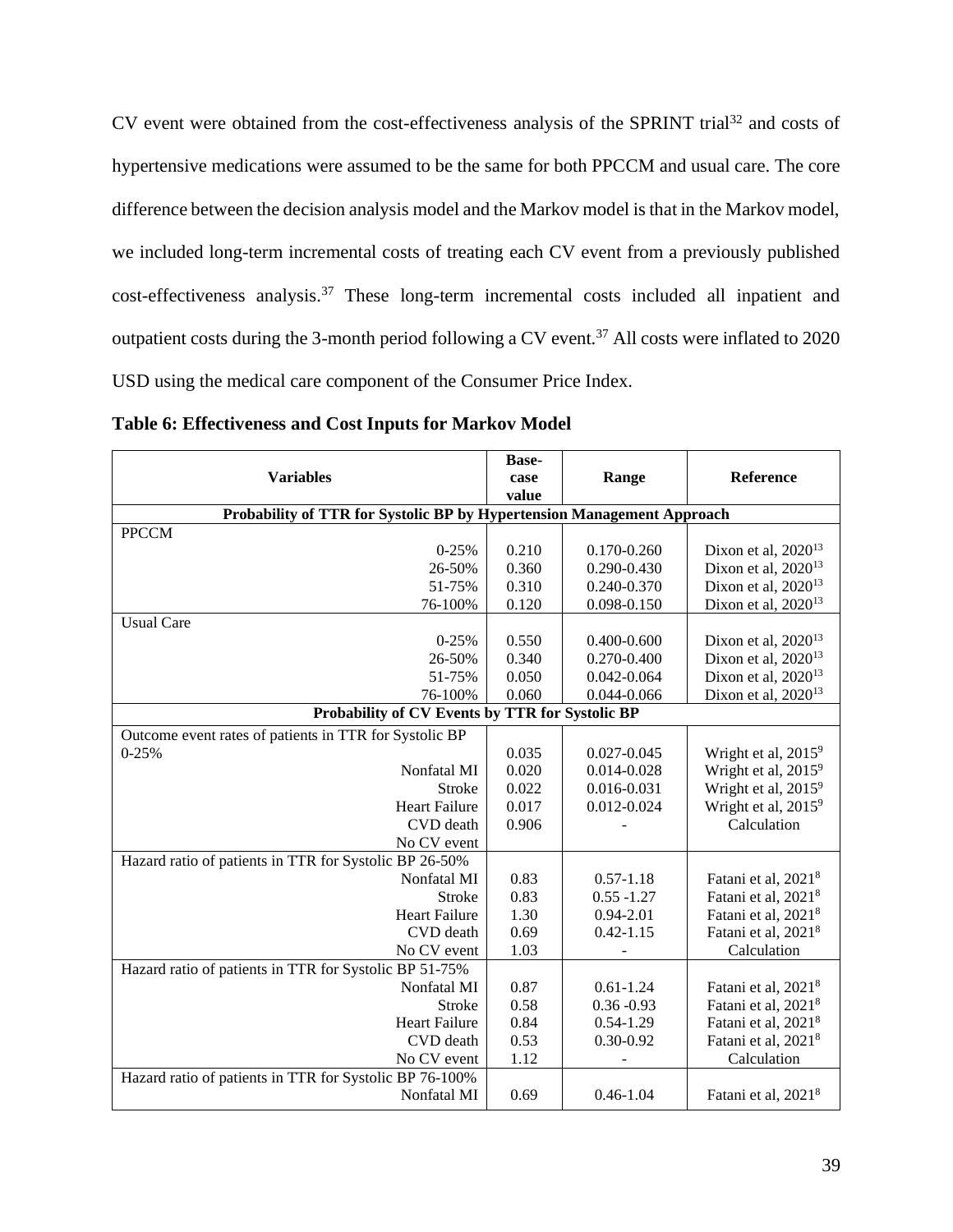| Stroke                                      | 0.40     | $0.22 - 0.73$     | Fatani et al, 2021 <sup>8</sup>   |
|---------------------------------------------|----------|-------------------|-----------------------------------|
| <b>Heart Failure</b>                        | 0.59     | $0.34 - 1.02$     | Fatani et al, 2021 <sup>8</sup>   |
| CVD death                                   | 0.45     | $0.23 - 0.86$     | Fatani et al, 2021 <sup>8</sup>   |
| No CV event                                 | 1.25     |                   | Calculation                       |
| <b>Probability of Recurring CV Events</b>   |          |                   |                                   |
| Events, probability of (per month)          |          |                   |                                   |
| Nonfatal MI                                 | 0.000598 | 0.00048-0.00072   | Richman et al, 2016 <sup>37</sup> |
| <b>Stroke</b>                               | 0.000260 | 0.00021-0.00031   | Richman et al, 2016 <sup>37</sup> |
| <b>Heart Failure</b>                        | 0.000449 | 0.00036-0.00054   | Richman et al, 2016 <sup>37</sup> |
| Death after MI                              | 0.008355 | 0.00668-0.01003   | Richman et al, 2016 <sup>37</sup> |
| Death after Stroke                          | 0.022691 | 0.01815-0.02723   | Richman et al, $2016^{37}$        |
| Death after Heart Failure                   | 0.009084 | 0.00727-0.01090   | Richman et al, 2016 <sup>37</sup> |
| <b>Programmatic Costs</b>                   |          |                   |                                   |
| Annual PPCCM Pharmacist Visits, No.         | 6        | $4 - 12$          | Dixon et al, 2020 <sup>13</sup>   |
| PPCCM cost per visit                        | \$24     | \$19-\$29         | ASHP, 201934                      |
| Annual Physician Visits, No.                |          |                   |                                   |
| <b>PPCCM</b> Group                          | 1        | $1 - 2$           | Assumption                        |
| <b>Usual Care Visits</b>                    | 3        | $1-6$             | Dixon et al, $2020^{13}$          |
| Physician cost per visit                    | \$90     | \$72-\$108        | CMS, 2019 <sup>35</sup>           |
| <b>Total cost of PPCCM</b>                  | \$702    | \$562-\$842       | ASHP, 201934                      |
| Total cost of usual care                    | \$810    | \$648-\$972       | CMS, 201935                       |
| <b>Downstream Healthcare Costs</b>          |          |                   |                                   |
| One-time cost of nonfatal MI                | \$24,089 | \$15,372-\$32,306 | Bress et al, 2017 <sup>32</sup>   |
| One-time cost of stroke                     | \$15,678 | \$6,001-\$42,039  | Bress et al, 2017 <sup>32</sup>   |
| One-time cost of heart failure              | \$11,678 | \$11,669-\$16,580 | Bress et al, 2017 <sup>32</sup>   |
| One-time cost of CVD death                  | \$19,514 | \$12,560-\$33,024 | Bress et al, 2017 <sup>32</sup>   |
| Long-term incremental cost of nonfatal MI   | \$685    | \$548-\$822       | Richman et al, 2016 <sup>37</sup> |
| Long-term incremental cost of stroke        | \$408    | \$326-\$490       | Richman et al, 2016 <sup>37</sup> |
| Long-term incremental cost of heart failure | \$754    | \$603-\$905       | Richman et al, 2016 <sup>37</sup> |

Abbreviations Used: ASHP, American Society for Health Systems Pharmacists; CMS, Centers for Medicare and Medicaid Services; CV, cardiovascular; CVD, cardiovascular disease; MI, myocardial infarction; PPCCM, pharmacist-physician collaborative care model; TTR, time in target range; BP, blood pressure

#### **Sensitivity Analyses**

One-way deterministic sensitivity analyses were performed on all model variables to account for uncertainty in the parameter estimates for the two hypertensive management options.

### <span id="page-40-0"></span>**Section 4.2: Results**

In base case analyses, PPCCM hypertension management was associated with lower downstream medical expenditures (difference: -\$173.05) when compared to usual care (Table 6). Like the decision analysis model, PPCCM hypertension management was associated with lower total program costs (difference: \$-108.00) since we utilized the same time horizon and number of patients visits. For every 10,000 hypertension patients managed with PPCCM vs. usual care over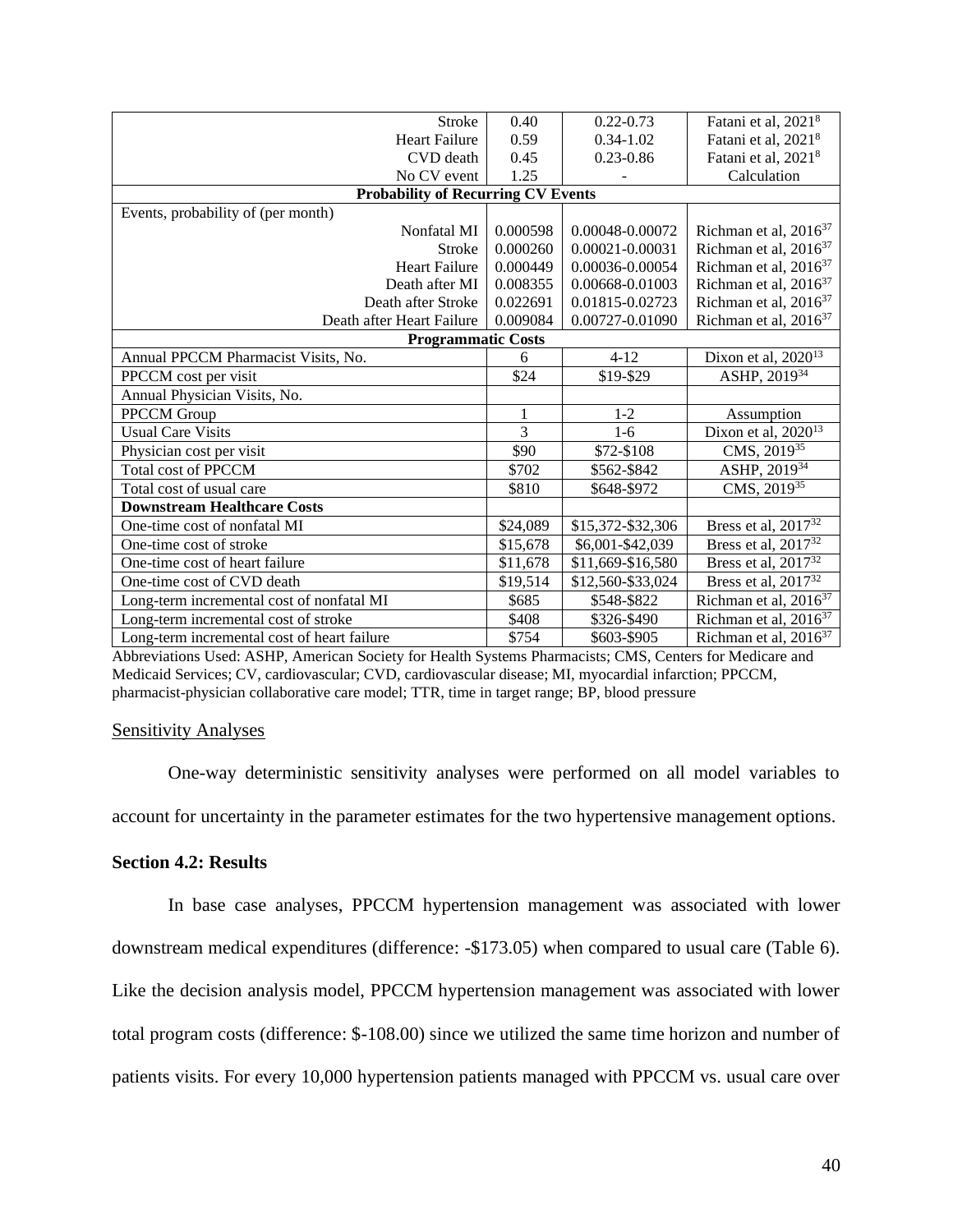a three-year time horizon, approximately 16 CVD deaths, 51 strokes, 42 non-fatal MIs, and 48 incident HF diagnoses are expected to be averted.

PPCCM was associated with lower downstream medical expenditures across all parameter ranges tested in the deterministic sensitivity analysis. The expected downstream healthcare savings were most sensitive to the probability of MI in TTR for systolic BP 0-25%. (Figure 5).

<span id="page-41-0"></span>**Table 7: Cost-Effectiveness Results of Markov Model**

|                                          | <b>PPCCM</b> | <b>Usual care</b> | <b>Difference</b> |
|------------------------------------------|--------------|-------------------|-------------------|
| Cardiovascular Events                    |              |                   |                   |
| Nonfatal MI                              | 0.0707       | 0.0749            | 42 per 10,000     |
| <b>Stroke</b>                            | 0.0273       | 0.0324            | 51 per 10,000     |
| Heart failure                            | 0.0494       | 0.0542            | 48 per 10,000     |
| CVD death                                | 0.0388       | 0.0404            | 16 per 10,000     |
| Total downstream healthcare expenditures | \$2,084.85   | \$2,257.90        | $-$ \$173.05      |
| Total program costs                      | \$702.00     | \$810.00          | $-$ \$108.00      |
| Cost-benefit ratio                       | Dominant     |                   |                   |

Abbreviations Used: PPCCM, pharmacist-physician collaborative care model; MI, myocardial infarction; CVD, cardiovascular disease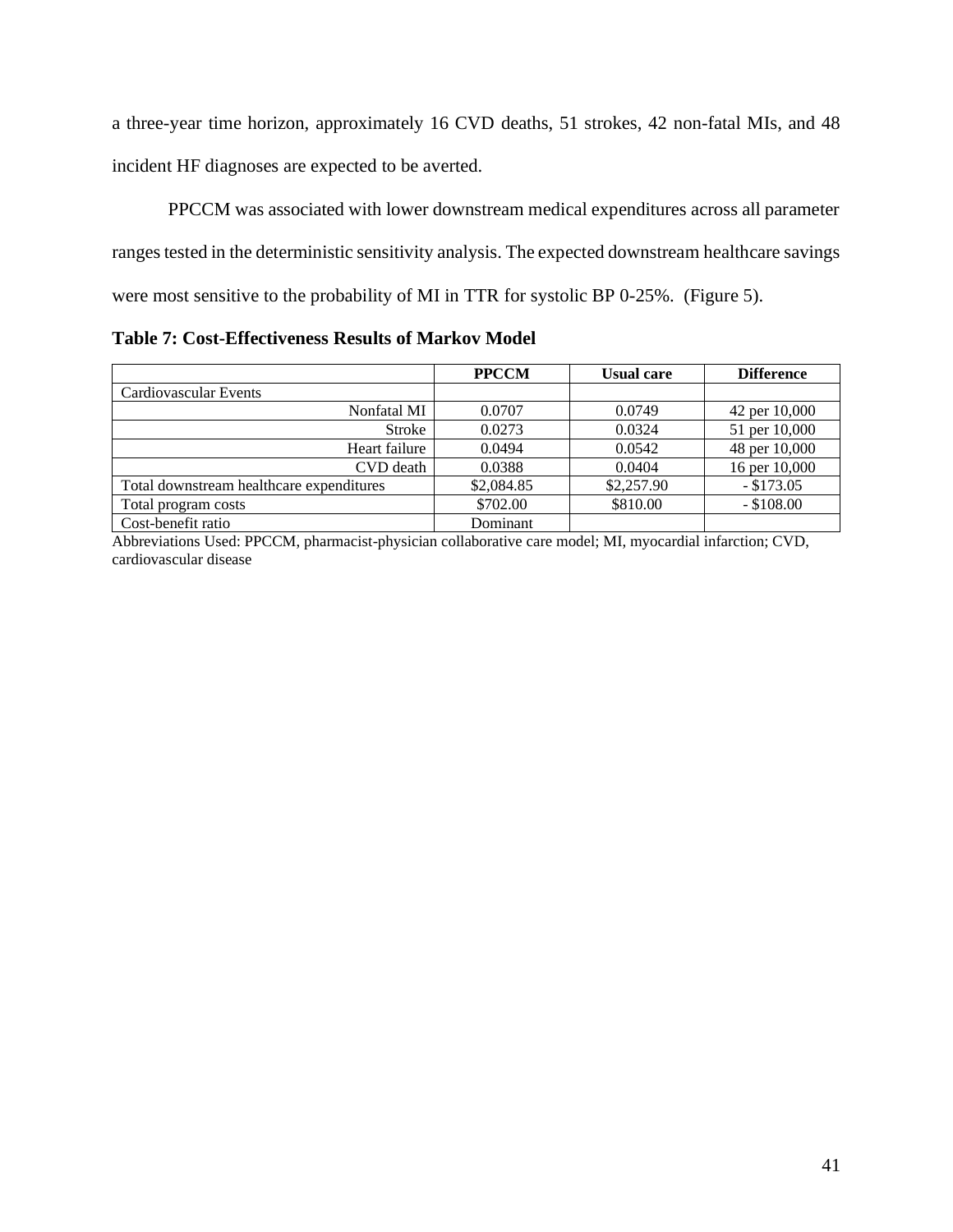<span id="page-42-0"></span>**Figure 5: Tornado Diagram of Incremental Downstream Healthcare Expenditures among Patients Receiving PPCCM vs. Usual Care for Markov Model**

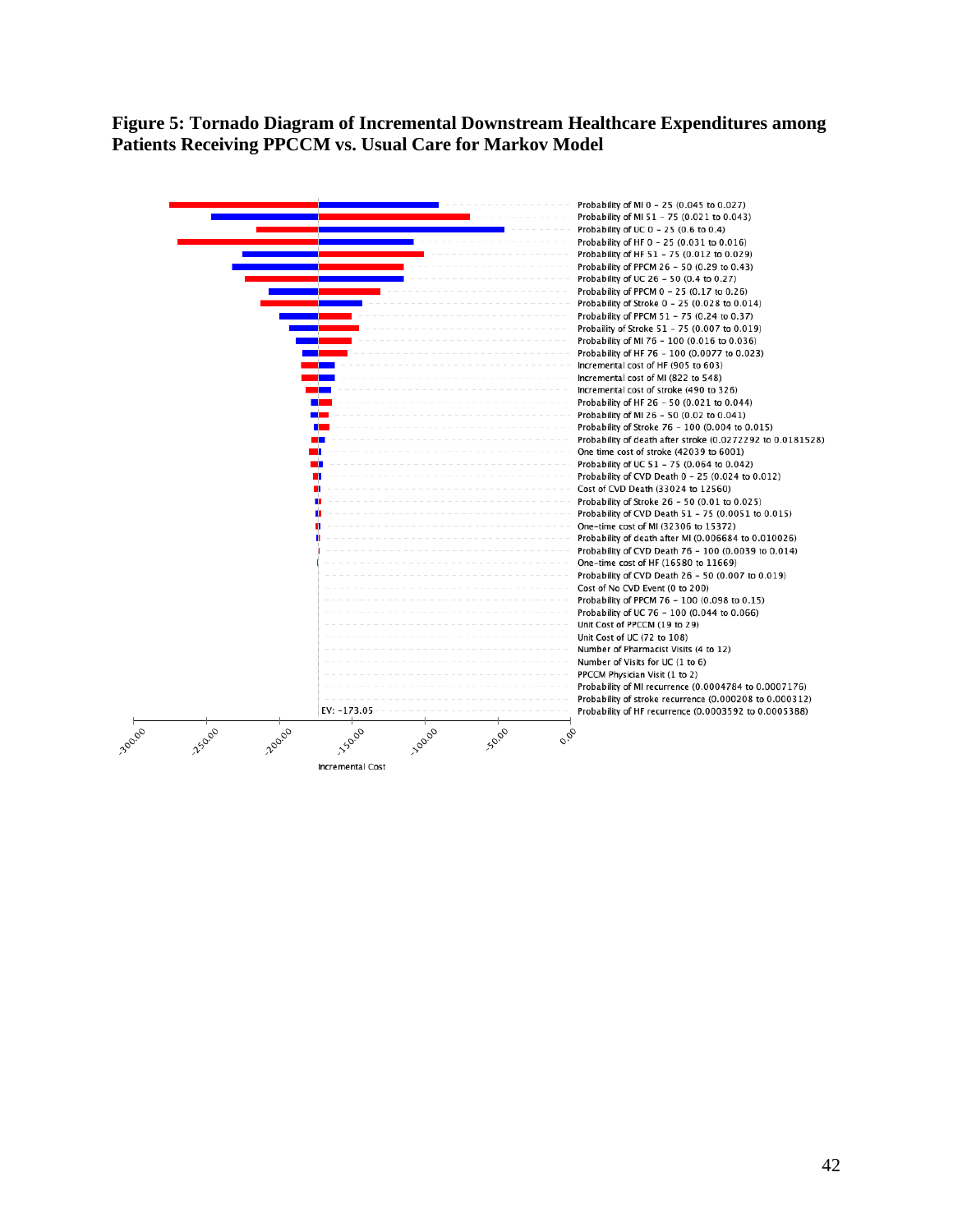#### **CHAPTER 5: DISCUSSION**

#### <span id="page-43-1"></span><span id="page-43-0"></span>**Section 5.1: Main Findings**

This study quantifies the cost-effectiveness of PPCCM for hypertension management to improve BP control and CV outcomes. Previous studies evaluated the impact of PPCCM on TTR for systolic  $BP^{13}$  and the association between TTR for systolic BP and CV outcomes,  $8$  but no pharmacoeconomic analysis had combined these findings to model the cost-effectiveness of PPCCM from the payer perspective.

Both the decision analysis model and Markov model found that patients enrolled in the PPCCM incurred fewer costs associated with their direct hypertension management. The lower PPCCM program costs reflect the significantly lower cost of pharmacist time as billed by "incident to" CPT codes than physician visits for hypertension. In threshold analysis for the decision analysis model, the direct cost of provider time was lower for usual care if patients receiving usual care had fewer than two physician visits per year. However, previous studies suggests that approximately 80% of adult patients with hypertension have two or more hypertension-focused physician visits per year.<sup>38</sup> Nonetheless, given that the cost of PPCCM hypertension management exceeded the cost of usual care among patients with only one hypertension-related physician visit each year, payers concerned with the immediate budget impact of PPCCM reimbursement may focus on coverage for patients with at least two or three hypertension-related physician visits annually, as PPCCM is cost-neutral and cost-savings, respectively, in these populations. A second threshold analysis for the decision analysis model found that the direct program cost of PPCCM would equal that of usual care if patients met 10 times with a pharmacist annually. This well exceeds the number of previously observed pharmacist appointments for patients in two different PPCCM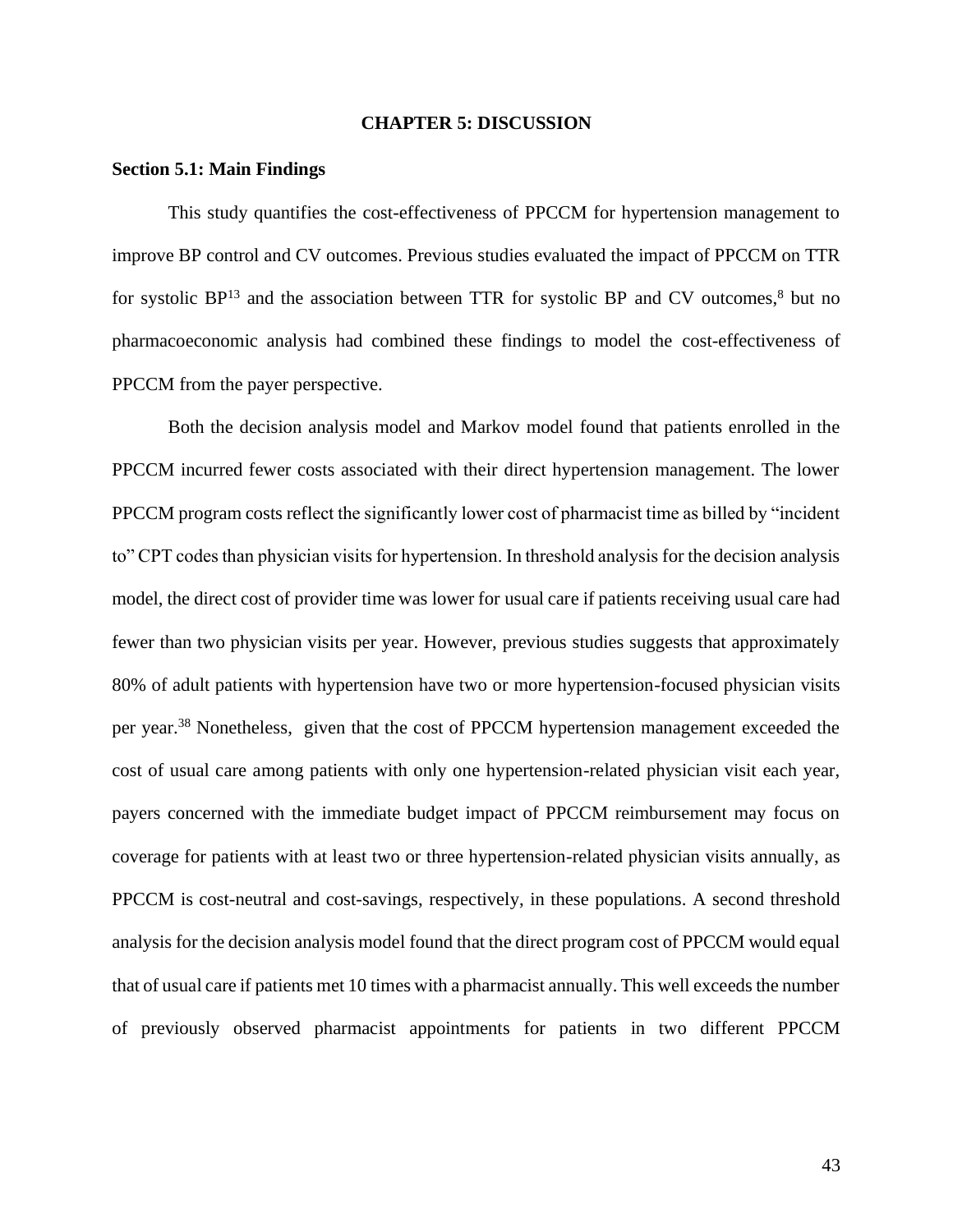programs,13,29 suggesting that the PPCCM model is likely to save upfront hypertension management costs from the payer perspective.

While this study found that the direct intervention costs of the PPCCM were lower than that of usual care in both models, several past cost-effectiveness analyses on pharmacist-physician collaborative care for the management of hypertension found increased costs for patients in PPCCM.<sup>29,31</sup> A previous cost-effectiveness analysis from a societal perspective on a physician– pharmacist collaboration to improve hypertension control conducted by Polgreen et al. reported that provider costs over a 9-month period were \$238.96 for PPCCM patients and \$113.67 for usual care patients managed only by a physician.<sup>29</sup> Rather than using CPT billing codes, that study determined costs based on time spent with pharmacists and providers and their average compensation rates, likely due to its societal, rather than payer, perspective. Thus, while usual care patients had the same number of physician visits (median: three visits) as was assumed for our analyses, the cost of those three visits was calculated to be only \$113.67. Kulchaitanaroaj et al. similarly reported higher costs for PPCCM in two analyses,  $30,31$  but, like Polgreen,  $29$  used timebased costing, resulting in higher provider costs among PPCCM patients (\$345.25) than those in usual care (\$111.84).<sup>30</sup> The use of CPT codes in this analysis generated higher expected costs for physician visits but more accurately reflects hypertension management costs from the payer perspective.

Current Procedural Terminology "incident-to" billing, in which the physician bills, receives payment, and reimburses the pharmacist, offers payers an opportunity to implement payment for services within existing frameworks of physician reimbursement. The use of incidentto billing and CPAs may also reduce barriers to PPCCM implementation from the pharmacy perspective, as a lack of clear reimbursement was cited by study authors as a potential barrier to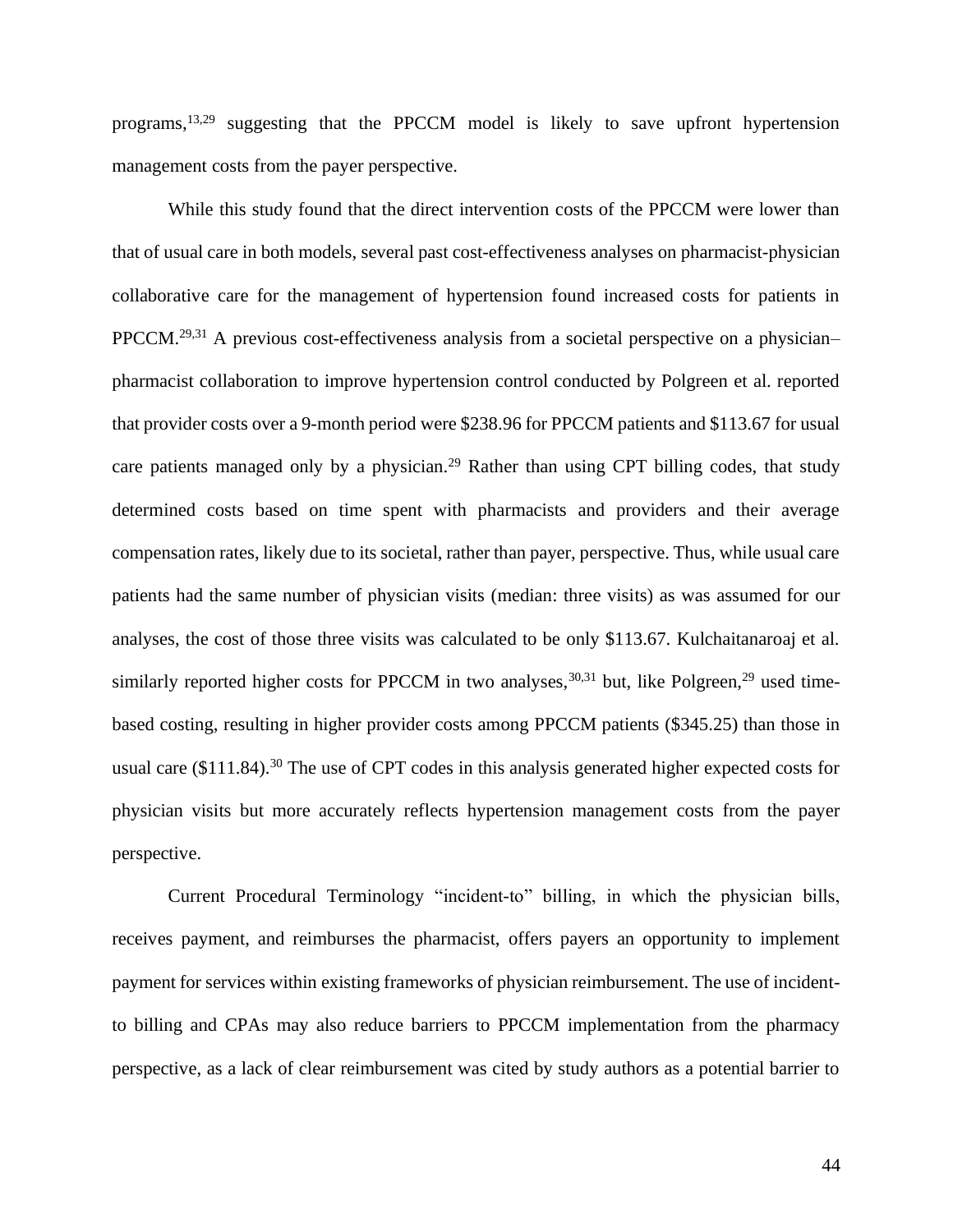more widespread PPCCM dissemination. Physician champions for the model can help to facilitate reimbursement efforts and streamline referrals, as the pharmacists practicing under the CPAs in the collaborative care model routinely reported encountering new complaints from patients.

When compared to usual care, PPCCM was associated with lower downstream healthcare expenditures, saving an expected \$162.82 over a three-year time horizon in our decision analysis model. Within our Markov model, PPCCM was associated with lower downstream healthcare expenditures, saving an expected \$173.05 over a three-year time horizon. Our finding of downstream healthcare savings is consistent with the majority of economic evaluations of clinical pharmacy services for chronic disease state management that incorporate long-term healthcare expenditures.<sup>39</sup> Pharmacist-delivered medication management and hypertension education have consistently been shown to reduce BP,<sup>40</sup> which, in turn, is associated with CV events. Further, the more frequent pharmacist interactions in the PPCCM model may have facilitated the development of a stronger patient-pharmacist relationship and higher levels of trust, thereby enabling patients to better manage their chronic diseases.<sup>41</sup>

Our goal in conducting a decision analysis model and a Markov model was to determine if the decision analysis model substantially underestimated the value of pharmacist services due to its simplicity. Overall, both models resulted in similar expected cost savings per patient over a three-year time horizon (\$162.82 for the decision analysis model vs. \$173.05 for the Markov). The Markov model results did predict that PPCCM would be associated with more prevented CV events. However, given that there were few CV events over the short, 3-year time horizon, the Markov model did not result in substantially more cost savings attributed to PPCCM. Therefore, for short time horizons within the hypertension disease state, we do not expect that the use of the decision analysis model would substantially underestimate cost savings attributed to pharmacists.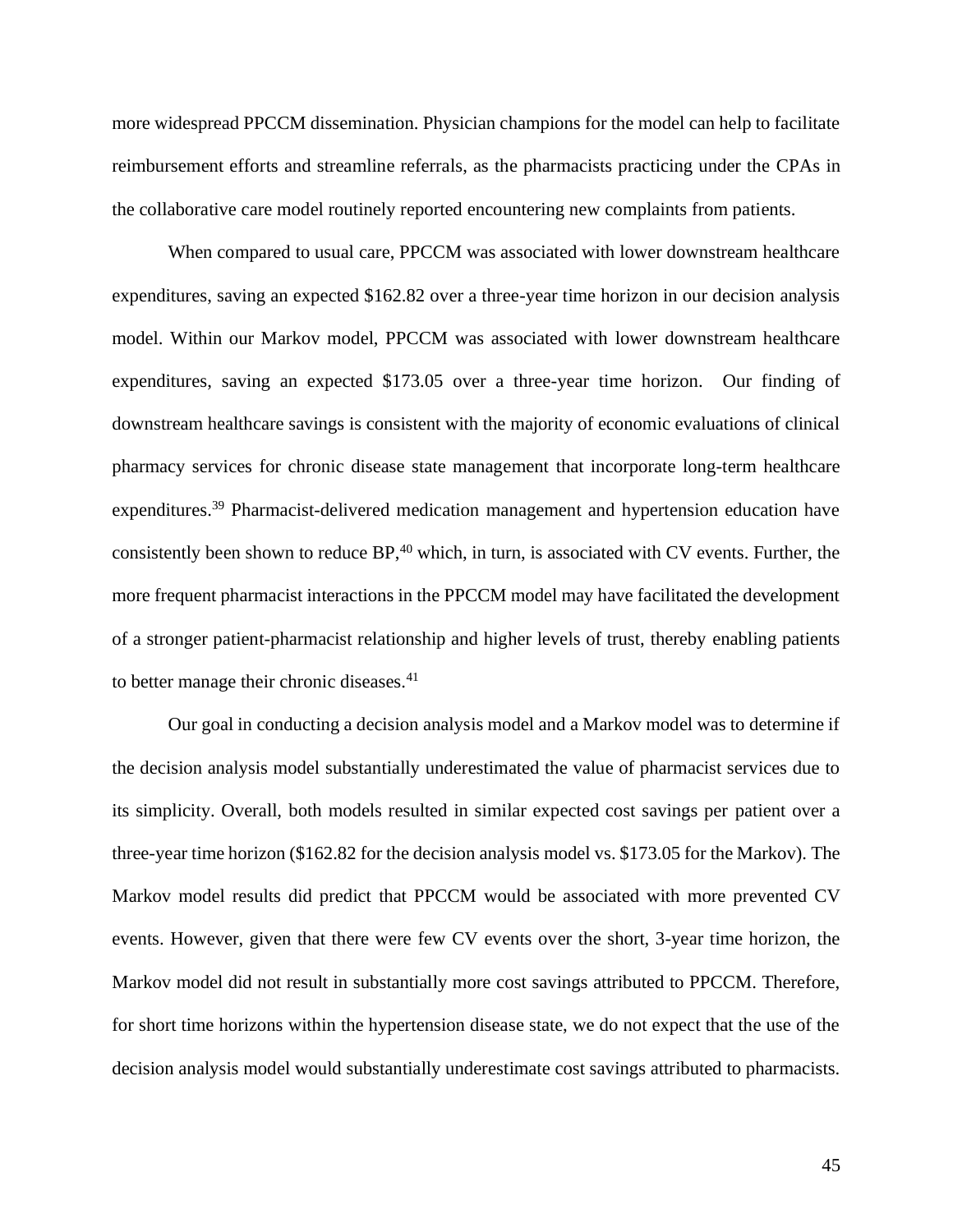For longer time horizons, where repeat CV events may come more into play, a Markov model will be able to capture more of the pharmacists' value for patient health outcomes and downstream healthcare costs.

While QALYs were not utilized as an outcome in this study, past cost-utility analyses of pharmacist-led or collaborative hypertension management have reported such programs to be costeffective. Bryant et al. modeled 10-year health outcomes and one-year healthcare costs associated with pharmacist-led hypertension care in Black-owned barbershops in the Los Angeles Barbershop Blood Pressure Study from a healthcare sector perspective.<sup>14</sup> They reported a mean cost of \$42,717 per QALY gained. Kulchaitanaroaj et al. similarly reported a PPCCM to be highly cost effective from the payer perspective (\$26,807 per QALY gained). This study thus adds to a growing body of literature suggesting that pharmacist collaboration in the management of chronic conditions not only benefits the health outcomes of the patient but does so in a cost-effective manner.42–44 PPCCM may have other benefits not captured in economic evaluations, including decreased physician workload and an ability to reach underserved populations.<sup>25</sup> There is a significant health professional shortage in rural areas and people living in these areas rely heavily on pharmacists for their healthcare needs. Therefore, pharmacists are in a unique position to fill the shortage gap and reach these underserved populations.

## <span id="page-46-0"></span>**Section 5.2: Limitations**

This research included several limitations. The TTR for systolic BP data was collected from a study with a small population of 112 patients (56 patients in both PPCCM and usual care), which may limit generalizability,<sup>13</sup> though the impact of the PPCCM model on hypertension management reported by Dixon et al.<sup>13</sup> was similar to that reported elsewhere.<sup>17,18</sup>

46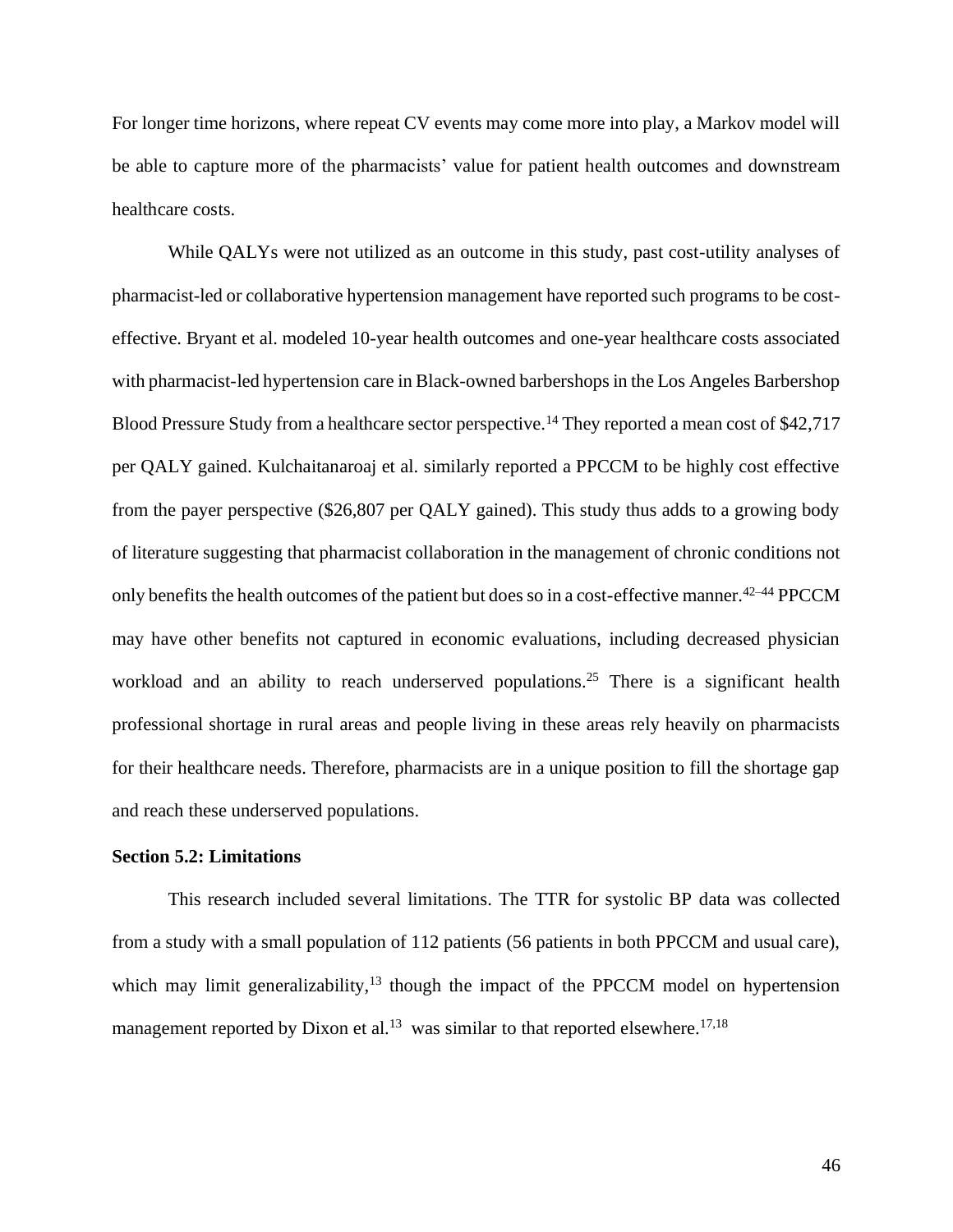This study did not incorporate the cost of medications due to the lack of information on medication utilization among patients in the two groups. The post hoc analysis of SPRINT data by Fatani et al. indicated the number of BP-lowering agents based on the participants TTR for systolic BP,<sup>8</sup> but it is not known whether pharmacist involvement to promote higher TTR for systolic BP would systematically change the number of BP-lowering agents required to improve BP control. While Dixon et al. did not report specific medication utilization in the PPCCM and usual care groups,  $13$  the antihypertensives used by both PPCCM and usual care patients were predominately low-cost generics, minimizing the effect of drug costs on the cost-effectiveness of the program. Additionally, indirect costs were not included in our analysis due to a lack of data linking TTR for systolic BP to changes in productivity, absenteeism, and other indirect costs; similarly, utility values have not yet been established by TTR for systolic BP ranges However, given that numerous adverse CV outcomes have been associated with indirect costs of lost productivity due to morbidity and mortality,<sup>45</sup> it is likely that the lack of indirect costs in this study resulted in an underestimation of the downstream savings associated with PPCCM. Future research is needed to assess indirect costs and potential changes in QALYs associated with improvements in TTR for systolic BP. Furthermore, costs for payer oversight, including quality assurance (QA)/auditing of the benefit were not considered; substantial QA costs may reduce the reported savings associated with PPCCM implementation.

This study evaluated the impact of hypertension management with PPCCM on CV outcomes and associated costs over a three-year time frame. Hypertension is a chronic disease and is linked to health consequences including multiple MIs, strokes, HF exacerbations. The data we utilized for the Markov model only included the probability of recurrence of the same CV event.<sup>37</sup> However, a patient can experience different CV events over their lifetime. For example, a patient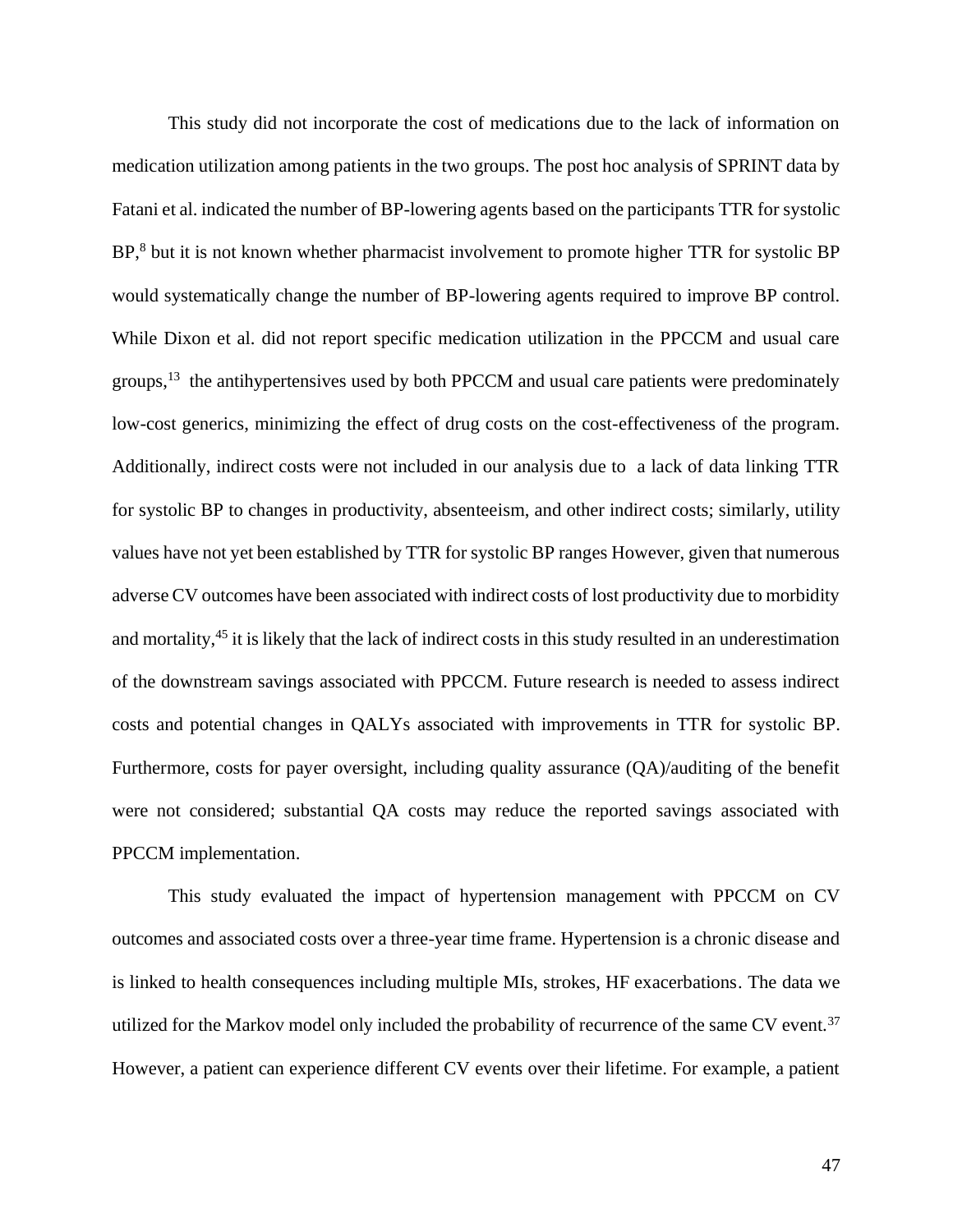can initially have a nonfatal MI and then later on in life experience a stroke or get diagnosed with HF. Therefore, our study may have underestimated the impact of PPCCM on long-term adverse CV events associated with TTR for systolic BP in hypertension management.

Finally, this study used effectiveness estimates from a real-world study on PPCCM for hypertension management.<sup>13</sup> However, a recent nationwide survey found that only about half of patients considered themselves likely to participate in clinical pharmacy services under a CPA, despite their perceptions that such services improve physician-pharmacist coordination.<sup>46</sup> If eligible patients choose not to participate in PPCCM services where available, the scope of downstream benefits realized by widespread programmatic access would be more limited than with widespread adoption.

# <span id="page-48-0"></span>**Section 5.3: Future Directions**

This research reports the cost-benefit of PPCCM versus usual care on TTR for systolic BP for four CV outcomes. The data for TTR for systolic BP and CV outcomes was from previously published data. The direct effect of PPCCM and usual care as it relates to patient outcomes and costs has not been reported. The first aim of our study with the decision analysis model was designed to evaluate only the first occurrence of CV event or death. Although for our second aim we conducted a Markov model, we were only able to find the probability of recurrence of the same CV event within published literature. Additionally, both the decision analysis model and Markov model only had a three-year time horizon to align with the payer perspective. Therefore, future research that includes a Markov model investigating different subsequent CV events over a patient's lifetime should be conducted. Also, the cost-benefit of PPCCM with the addition of hypertensive medication costs should also be explored. Different CV outcomes can result in additional hypertensive medications, which can impact the costs from the payer perspective. Since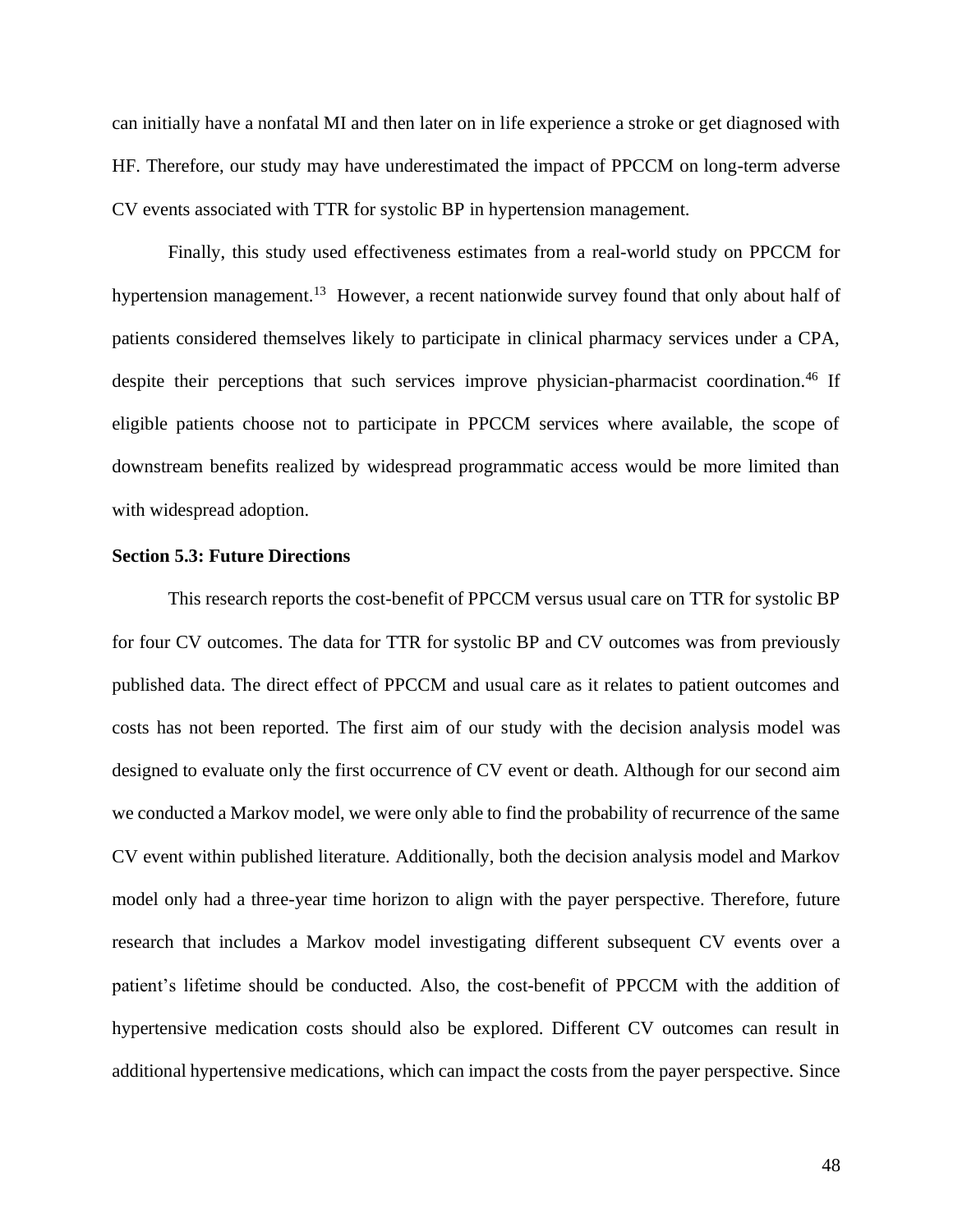TTR for systolic BP is a novel measure of BP control, there has not been any published literature that links TTR for systolic BP with health-related utilities. If TTR for systolic BP becomes widely accepted and studied, we can then incorporate its health-related utilities into both the decision analysis model and Markov model to better understand its impact on a patient's quality of life.

#### <span id="page-49-0"></span>**Section 5.4: Conclusion**

In summary, this was the first study to evaluate the cost-effectiveness and cost-benefit of PPCCM and usual care on TTR for systolic BP in patients with hypertension. Even though the Markov model included recurrent CV events, the cost savings attributed to PPCCM over a threeyear time horizon were similar between the decision analysis model and Markov model. Therefore, our findings suggest that the decision analysis model did not meaningfully underestimate the value of pharmacist services despite its simplicity relative to the Markov model. Overall, PPCCM was less costly to administer and resulted in reduced downstream adverse CV events as well as healthcare savings relative to usual care. Although further research is needed to evaluate the longterm costs and outcomes of PPCCM, payer coverage of PPCCM services may prevent future healthcare costs and improve patient CV outcomes.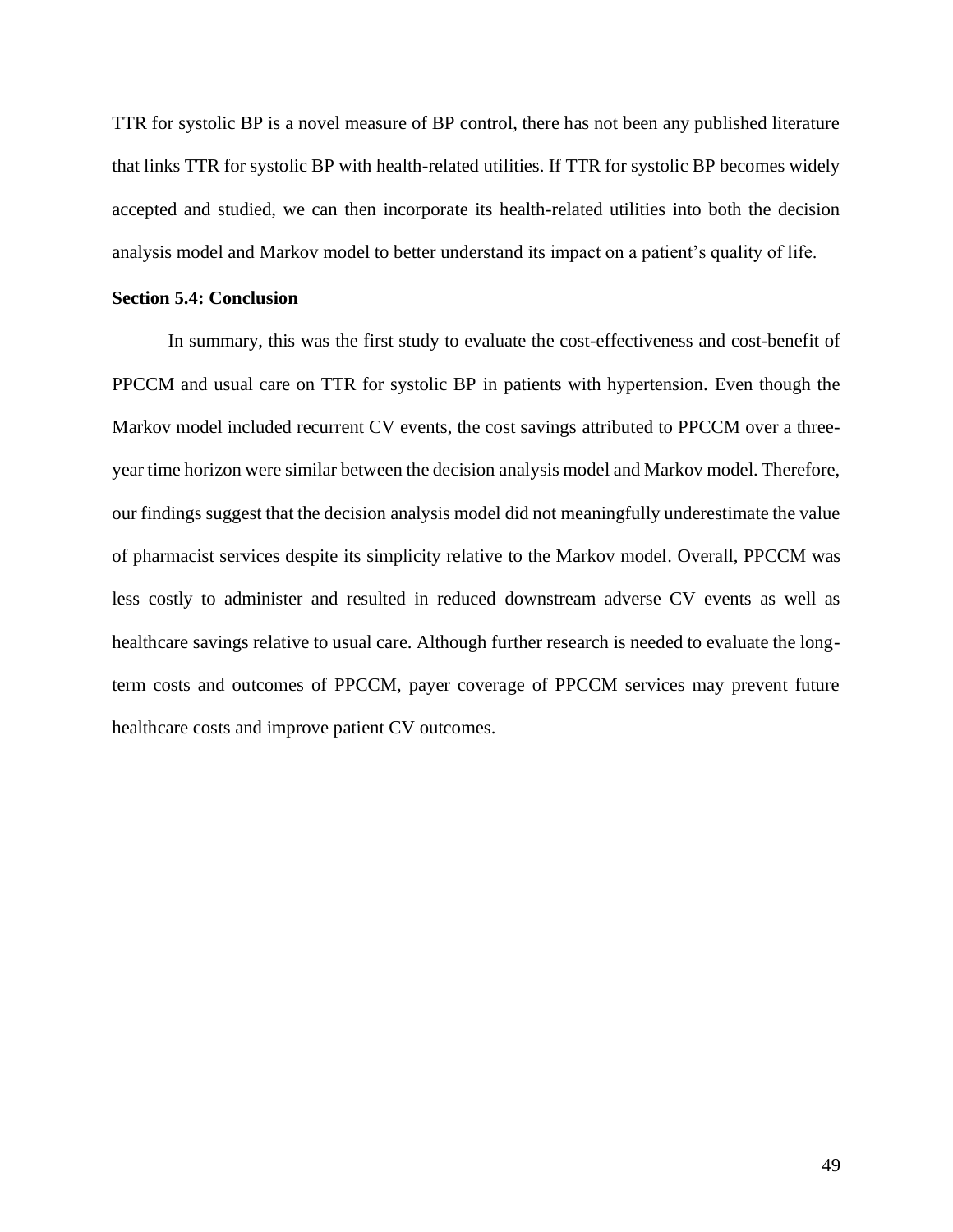#### **REFERENCES**

- <span id="page-50-0"></span>1. Centers for Disease Control and Prevention. Facts About Hypertension. Published 2021. Accessed March 29, 2022. https://www.cdc.gov/bloodpressure/facts.htm
- 2. Whelton PK, Carey RM, Aronow WS, et al. *2017 ACC/AHA/AAPA/ABC/ACPM/AGS/APhA/ ASH/ASPC/NMA/PCNA Guideline for the Prevention, Detection, Evaluation, and Management of High Blood Pressure in Adults a Report of the American College of Cardiology/American Heart Association Task Force on Clinical Pr*. Vol 71.; 2018. doi:10.1161/HYP.0000000000000065
- 3. Kirkland EB, Heincelman M, Bishu KG, et al. Trends in healthcare expenditures among US adults with hypertension: National estimates, 2003-2014. *J Am Heart Assoc*. 2018;7(11):2003-2014. doi:10.1161/JAHA.118.008731
- 4. Gosmanova EO, Mikkelsen MK, Molnar MZ, et al. Association of Systolic Blood Pressure Variability With Mortality, Coronary Heart Disease, Stroke, and Renal Disease. *J Am Coll Cardiol*. 2016;68(13):1375-1386. doi:10.1016/j.jacc.2016.06.054
- 5. Wang J, Shi X, Ma C, et al. Visit-to-visit blood pressure variability is a risk factor for allcause mortality and cardiovascular disease: A systematic review and meta-analysis. *J Hypertens*. 2017;35(1):10-17. doi:10.1097/HJH.0000000000001159
- 6. Clark D, Nicholls SJ, St John J, et al. Visit-to-Visit Blood Pressure Variability, Coronary Atheroma Progression, and Clinical Outcomes. *JAMA Cardiol*. 2019;4(5):437-443. doi:10.1001/jamacardio.2019.0751
- 7. Doumas M, Tsioufis C, Fletcher R, Amdur R, Faselis C, Papademetriou V. Time in therapeutic range, as a determinant of all-cause mortality in patients with hypertension. *J Am Heart Assoc*. 2017;6(11). doi:10.1161/JAHA.117.007131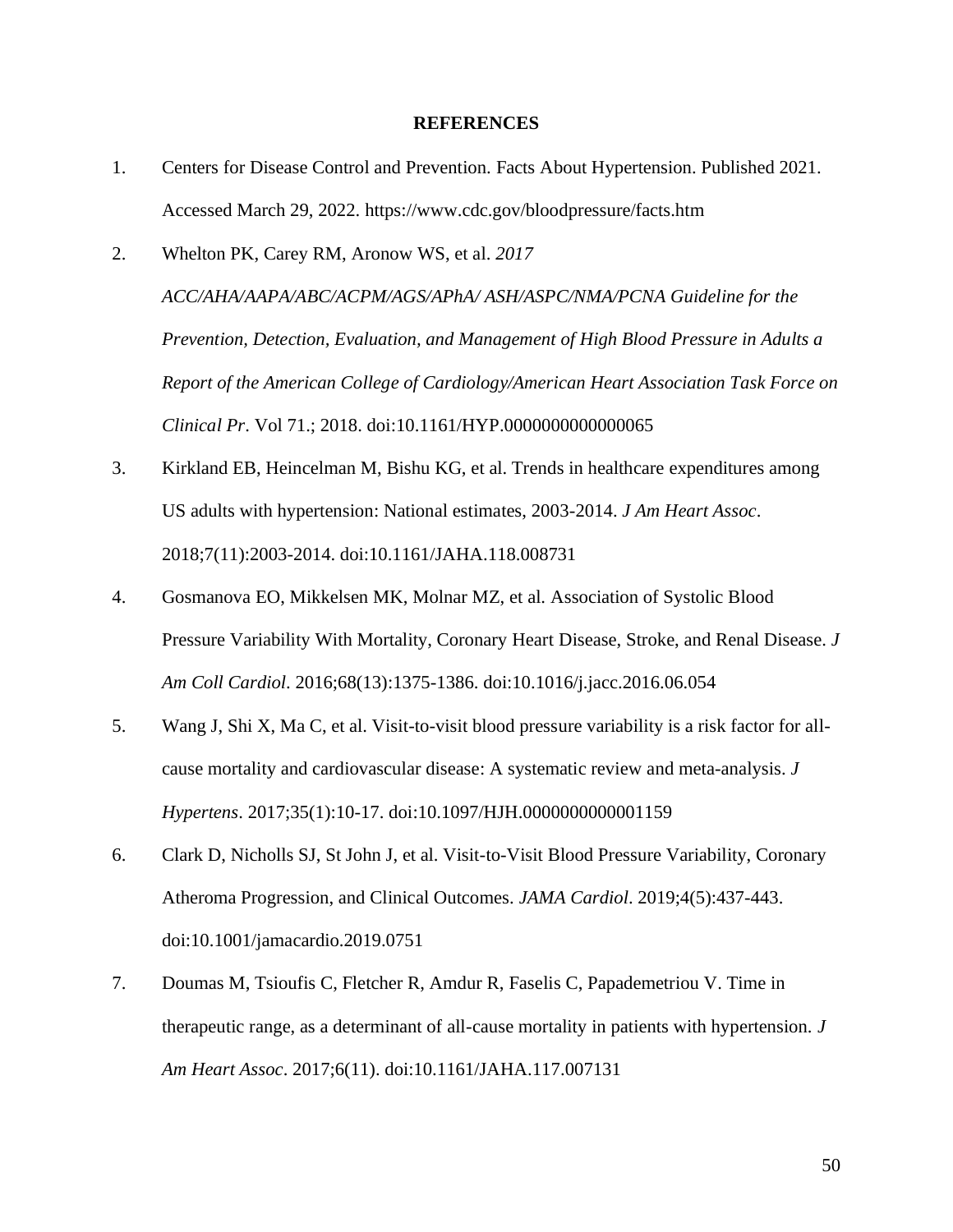- 8. Fatani N, Dixon DL, Van Tassell BW, Fanikos J, Buckley LF. Systolic Blood Pressure Time in Target Range and Cardiovascular Outcomes in Patients With Hypertension. *J Am Coll Cardiol*. 2021;77(10):1290-1299. doi:10.1016/j.jacc.2021.01.014
- 9. SPRINT Research Group. A Randomized Trial of Intensive versus Standard Blood-Pressure Control. *N Engl J Med*. 2015;373(22):2103-2116. doi:10.1056/nejmoa1511939
- 10. Wagner EH. The role of patient care teams in chronic disease management. *Br Med J*. 2000;320(7234):569-572. doi:10.1136/bmj.320.7234.569
- 11. Manolakis PG, Skelton JB. Pharmacists' contributions to primary care in the United States collaborating to address unmet patient care needs: the emerging role for pharmacists to address the shortage of primary care providers. *Am J Pharm Educ*. 2010;74(10). doi:10.5688/aj7410S7
- 12. Isetts BJ, Buffington DE, Carter BL, Smith M, Polgreen LA, James PA. Evaluation of pharmacists' work in a physician-pharmacist collaborative model for the management of hypertension. *Pharmacotherapy*. 2016;36(4):374-384. doi:10.1002/phar.1727
- 13. Dixon DL, Parod ED, Sisson EM, Van Tassell BW, Nadpara PA, Dow A. Impact of a pharmacist-physician collaborative care model on time-in-therapeutic blood pressure range in patients with hypertension. *J Am Coll Clin Pharm*. 2020;3(2):404-409. doi:10.1002/jac5.1115
- 14. Bryant K, Moran A, Kazi D, et al. Cost-effectiveness of Hypertension Treatment by Pharmacists in Black Barbershops. *Circulation*. Published online 2021. doi:10.1161/CIRCULATIONAHA.120.051683
- 15. Schoenthaler AM, Lancaster KJ, Chaplin W, Butler M, Forsyth J, Ogedegbe G. Cluster Randomized Clinical Trial of FAITH (Faith-Based Approaches in the Treatment of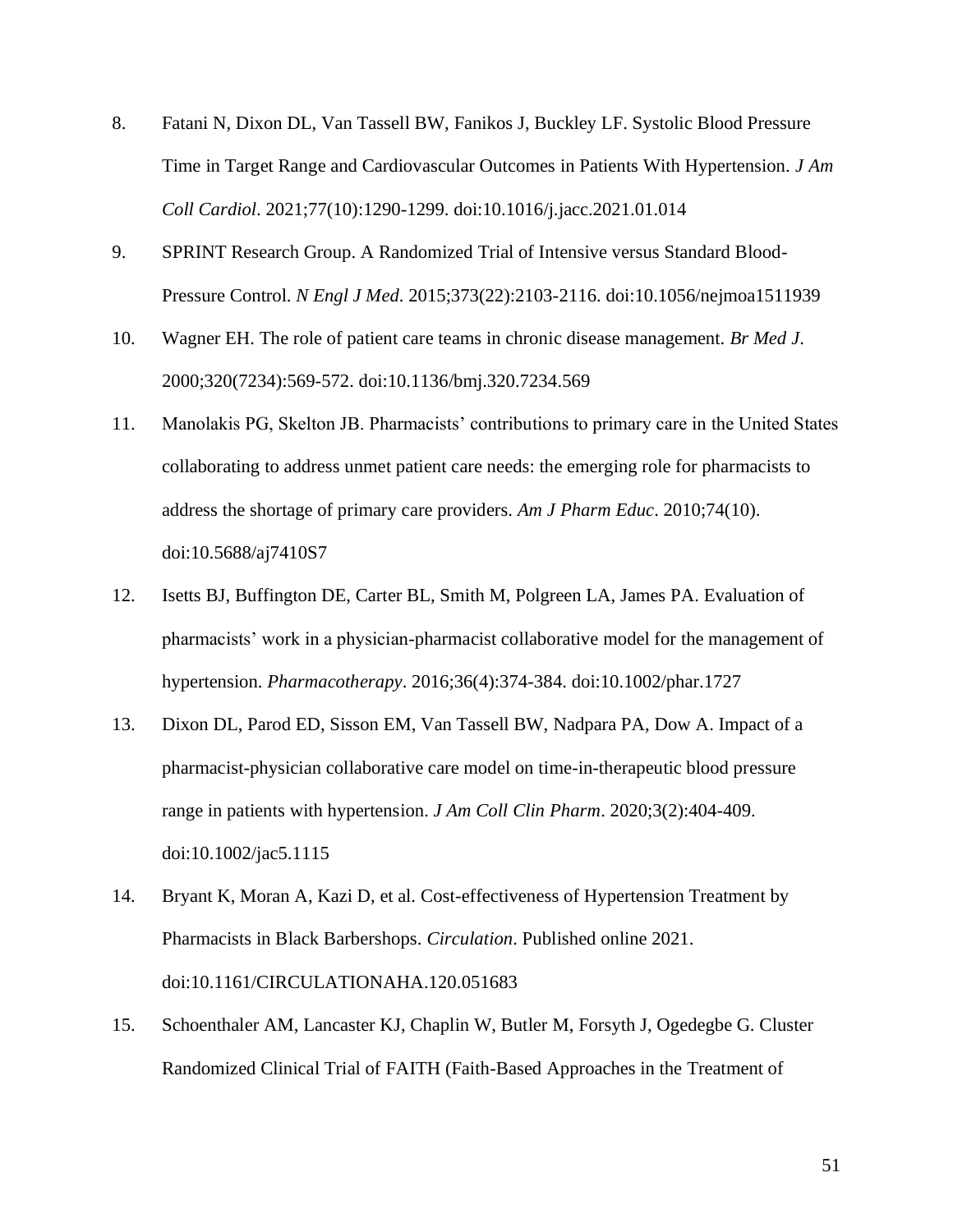Hypertension) in Blacks. *Circ Cardiovasc Qual Outcomes*. 2018;11(10):e004691. doi:10.1161/CIRCOUTCOMES.118.004691

- 16. Matzke GR, Moczygemba LR, Williams KJ, Czar MJ, Lee WT. Impact of a pharmacistphysician collaborative care model on patient outcomes and health services utilization. *Am J Heal Pharm*. 2018;75(14):1039-1047. doi:10.2146/ajhp170789
- 17. Carter BL, Clarke W, Ardery G, et al. A cluster-randomized effectiveness trial of a physician-pharmacist collaborative model to improve blood pressure control. *Circ Cardiovasc Qual Outcomes*. 2010;3(4):418-423. doi:10.1161/CIRCOUTCOMES.109.908038
- 18. Carter BL, Ardery G, Dawson JD, et al. Physician/Pharmacist Collaboration to Improve Blood Pressure Control. *Arch Intern Med*. 2010;169(21):1996-2002. doi:10.1001/archinternmed.2009.358.Physician/Pharmacist
- 19. Hypertension. World Health Organization. Published 2021. Accessed March 13, 2022. https://www.who.int/news-room/fact-sheets/detail/hypertension
- 20. Zhou D, Xi B, Zhao M, Wang L, Veeranki SP. Uncontrolled hypertension increases risk of all-cause and cardiovascular disease mortality in US adults: The NHANES III Linked Mortality Study. *Sci Rep*. 2018;8(1):1-7. doi:10.1038/s41598-018-27377-2
- 21. Muntner P, Hardy ST, Fine LJ, et al. Trends in blood pressure control among US adults with hypertension, 1999-2000 to 2017-2018. *JAMA - J Am Med Assoc*. 2020;324(12):1190-1200. doi:10.1001/jama.2020.14545
- 22. American Heart Association. Practice Guidelines High Blood Pressure : ACC / AHA Releases Updated Guideline. *Am Fam Physician*. 2018;97(6):413-415.
- 23. Nwabuo CC, Yano Y, Moreira HT, et al. Association between Visit-to-Visit Blood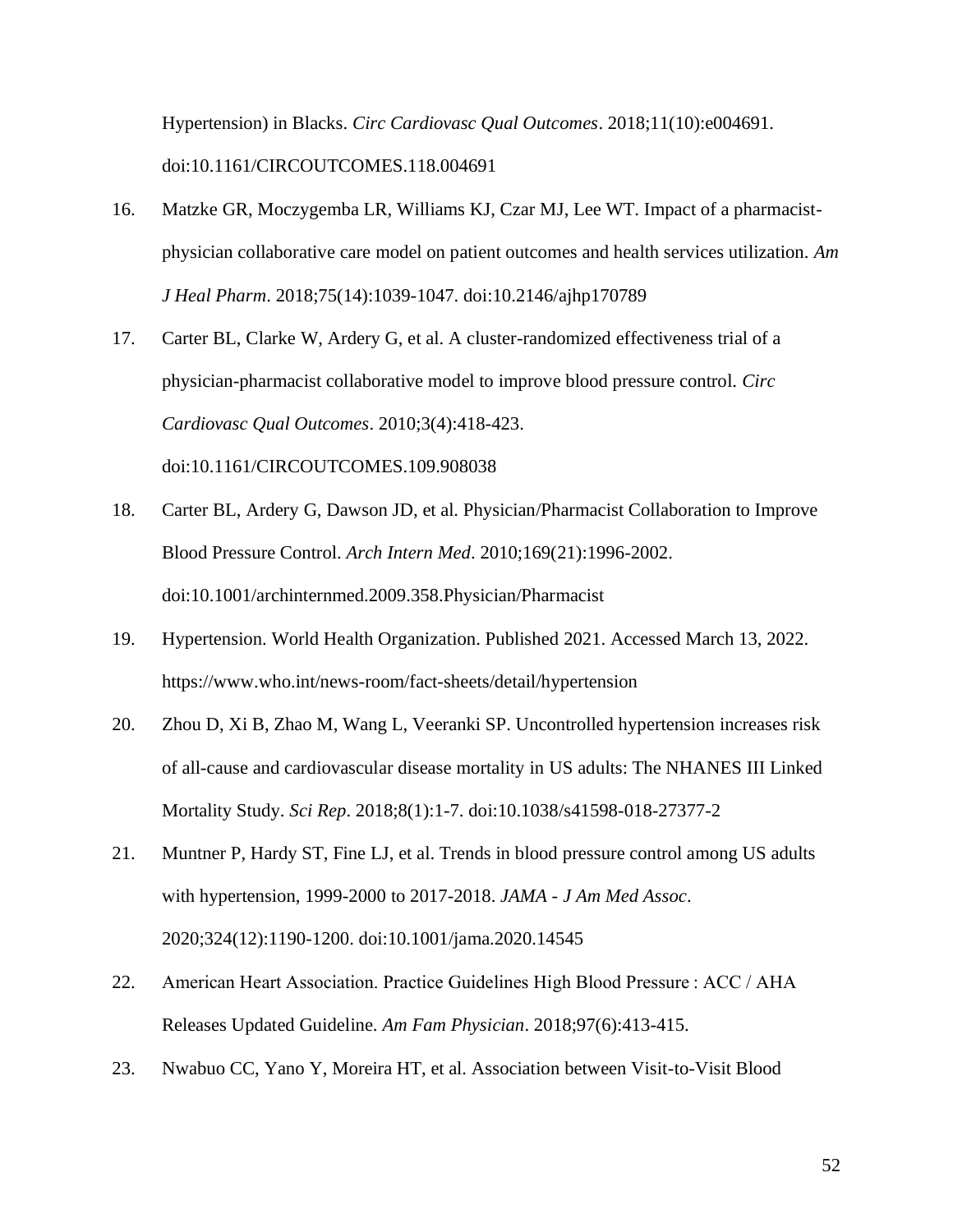Pressure Variability in Early Adulthood and Myocardial Structure and Function in Later Life. *JAMA Cardiol*. 2020;5(7):795-801. doi:10.1001/jamacardio.2020.0799

- 24. Muntner P, Whittle J, Lynch AI, et al. Visit-to-visit variability of blood pressure and coronary heart disease, stroke, heart failure, and mortality a cohort study. *Ann Intern Med*. 2015;163(5):329-338. doi:10.7326/M14-2803
- 25. Hwang AY, Gums TH, Gums JG, Uni- HP. The benefits of physician- pharmacist collaboration. *J Fam Pract*. 2017;66(12):e1-e8.
- 26. Sisson EM, Dixon DL, Kildow DC, et al. Effectiveness of a Pharmacist-Physician Team-Based Collaboration to Improve Long-Term Blood Pressure Control at an Inner-City Safety-Net Clinic. *Pharmacotherapy*. 2016;36(3):342-347. doi:10.1002/phar.1710
- 27. Hirsch JD, Bounthavong M, Arjmand A, et al. Estimated cost-effectiveness, cost benefit, and risk reduction associated with an endocrinologist-pharmacist diabetes intense medical management "tune-up" clinic. *J Manag Care Spec Pharm*. 2017;23(3):318-326. doi:10.18553/jmcp.2017.23.3.318
- 28. Overwyk KJ, Dehmer SP, Roy K, et al. Modeling the Health and Budgetary Impacts of a Team-based Hypertension Care Intervention That Includes Pharmacists. *Med Care*. 2019;57(11):882-889. doi:10.1097/MLR.0000000000001213
- 29. Polgreen LA, Han J, Carter BL, et al. Cost-Effectiveness of a Physician-Pharmacist Collaboration Intervention to Improve Blood Pressure Control. *Hypertension*. 2015;66(6):1145-1151. doi:10.1161/HYPERTENSIONAHA.115.06023
- 30. Kulchaitanaroaj P, Brooks JM, Ardery G, Newman D, Carter BL. Incremental costs associated with physician and pharmacist collaboration to improve blood pressure control. *Pharmacotherapy*. 2012;32(8):772-780. doi:10.1002/j.1875-9114.2012.01103.x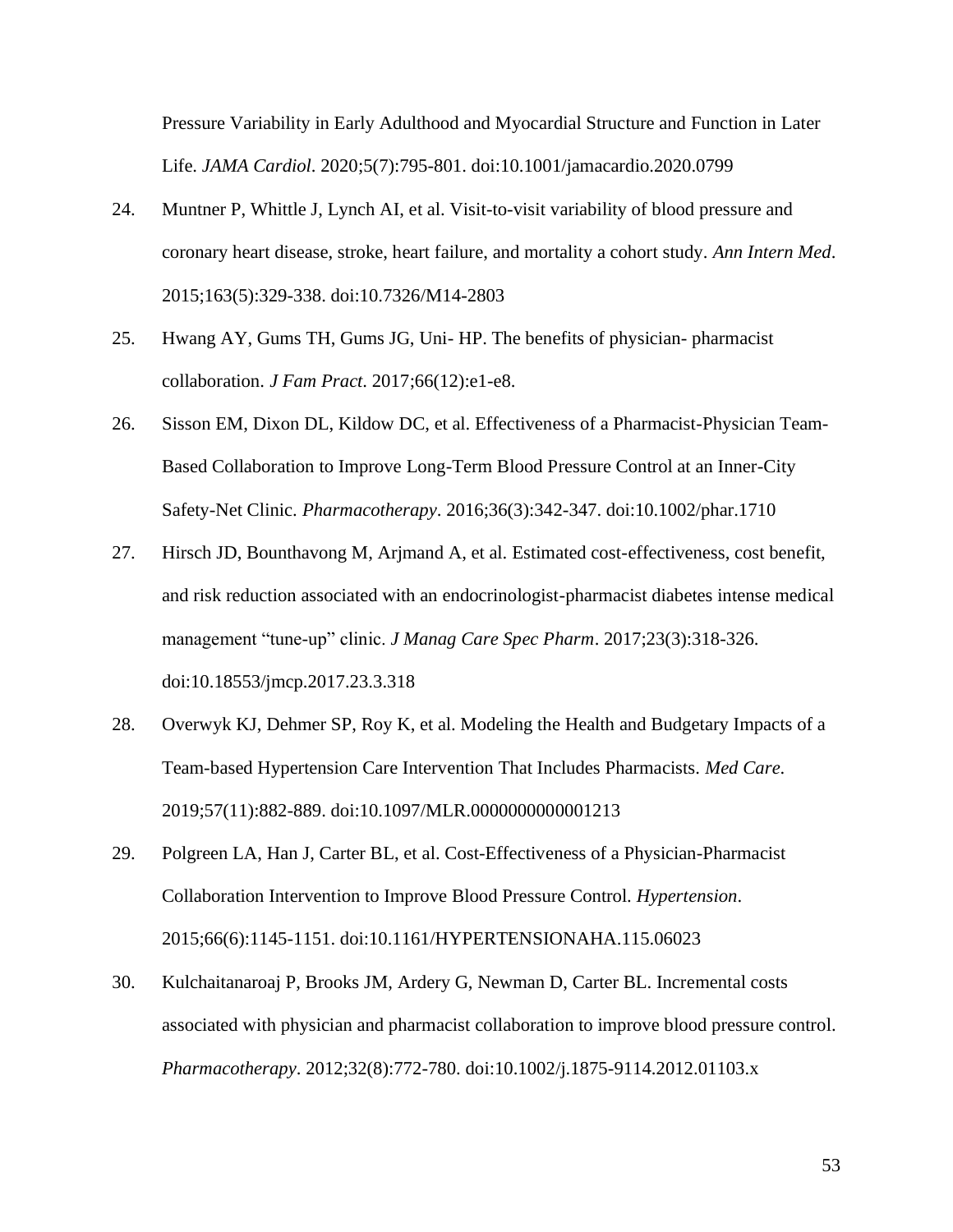- 31. Kulchaitanaroaj P, Brooks JM, Chaiyakunapruk N, Goedken AM, Chrischilles EA, Carter BL. Cost-utility analysis of physician-pharmacist collaborative intervention for treating hypertension compared with usual care. *J Hypertens*. 2017;35(1):178-187. doi:10.1097/HJH.0000000000001126
- 32. Bress AP, Bellows BK, King JB, et al. Cost-Effectiveness of Intensive versus Standard Blood-Pressure Control. *N Engl J Med*. 2017;377(8):745-755. doi:10.1056/NEJMsa1616035.Cost-Effectiveness
- 33. Kim DD, Wilkinson C, Kim DD, et al. The Influence of Time Horizon on Results of Costeffectiveness Analyses Expert Review of Pharmacoeconomics & Outcomes Research The influence of time horizon on results of cost-effectiveness analyses The influence of time horizon on results of cost-effecti. Published online 2017. doi:10.1080/14737167.2017.1331432
- 34. American Society of Health-System Pharmacists. Pharmacist Billing/Coding Quick Reference Sheet For Services Provided in Physician-Based Clinics. Published 2019. Accessed April 15, 2021. https://www.ashp.org/-/media/assets/pharmacypractice/resource-centers/ambulatory-care/billing-quick-referencesheet.ashx?la=en&hash=00C969235B5F3759A9CD76EF5A67C22DDF5144E0
- 35. Centers for Medicare and Medicaid Services. CY 2019 Medicare Physician Fee Schedule Final Rule Summary. Published 2019. Accessed April 15, 2021. https://www.naecepilepsy.org/wp-content/uploads/NAEC-Final-2019-MPFS-Summary-and-Charts.pdf
- 36. Nguyen Q, Dominguez J, Nguyen L, Gullapalli N. Hypertension management: An update. *Am Heal Drug Benefits*. 2010;3(1):47-55.
- 37. Richman IB, Fairley M, Jørgensen ME, Schuler A, Owens DK, Goldhaber-Fiebert JD.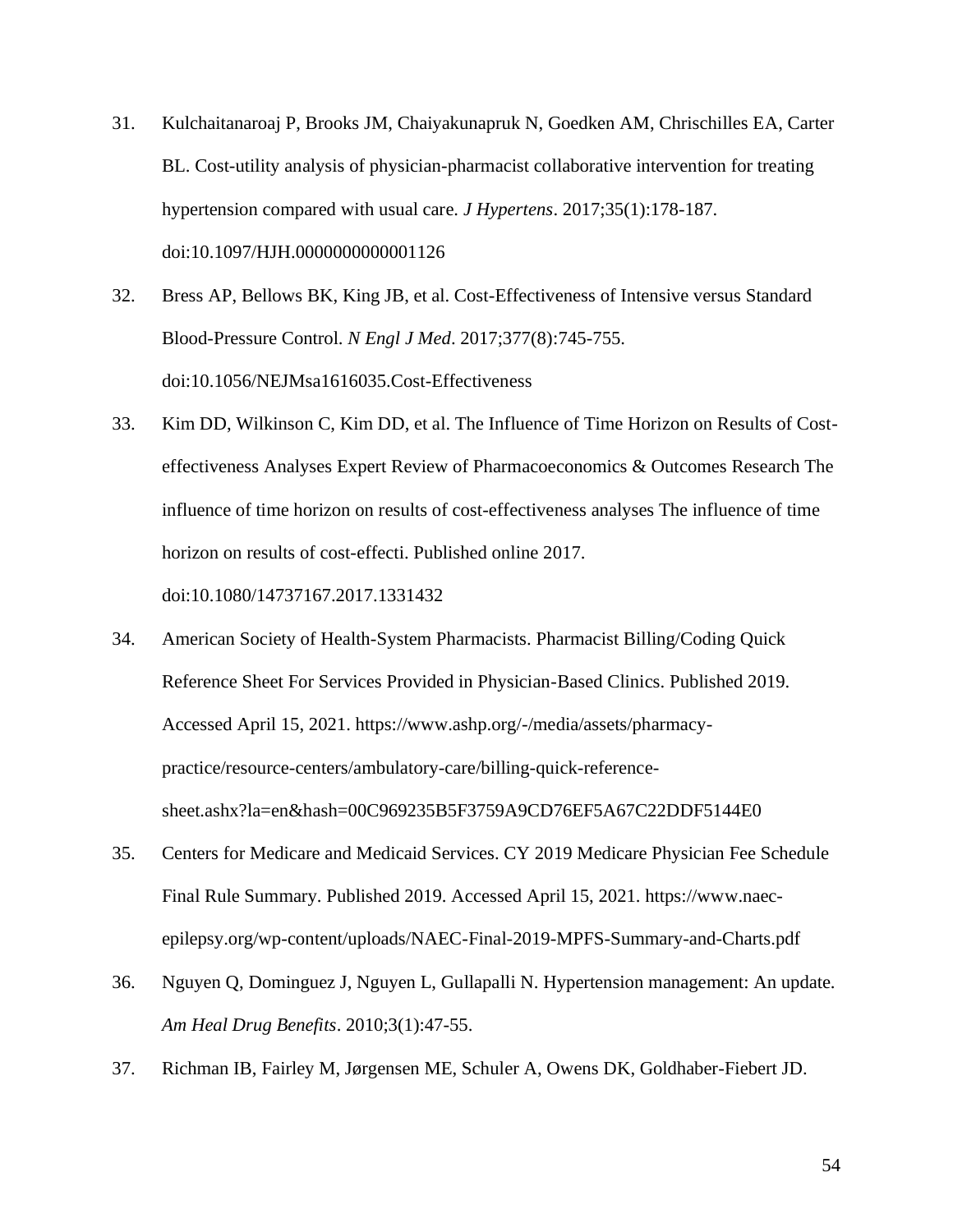Cost-effectiveness of Intensive Blood Pressure Management. *JAMA Cardiol*. 2016;1(8):872-879. doi:10.1001/jamacardio.2016.3517

- 38. Ashman JJ, Rui P, Schappert SM. Age Differences in Visits to Office-based Physicians by Adults With Hypertension: United States, 2013. *Natl Cent Heal Stat*. 2016;(263):1-8. http://www.cdc.gov/nchs/data/databriefs/db263\_table.pdf#1.
- 39. Talon B, Perez A, Yan C, et al. Economic evaluations of clinical pharmacy services in the United States: 2011-2017. *J Am Coll Clin Pharm*. 2020;3(4):793-806. doi:10.1002/jac5.1199
- 40. Omboni S, Tenti M, Coronetti C. Physician–pharmacist collaborative practice and telehealth may transform hypertension management. *J Hum Hypertens*. 2019;33:177-187. doi:10.1038/s41371-018-0147-x
- 41. Ayub M, Gul S, Afzal N, Eraj A. An Effective Clinical Pharmacist Communication May Built Patient Trust on Pharmacist Over Other Healthcare Providers: Evidence Based Practice. *Int J Pharm Sci Res*. 2015;6(10):4442-4447. doi:10.13040/IJPSR.0975- 8232.6(10).4442-47
- 42. Houle SKD, Chuck AW, McAlister FA, Tsuyuki RT. Effect of a pharmacist-managed hypertension program on health system costs: An evaluation of the study of cardiovascular risk intervention by pharmacists-hypertension (SCRIP-HTN). *Pharmacotherapy*. 2012;32(6):527-537. doi:10.1002/j.1875-9114.2012.01097.x
- 43. Wang Y, Yeo QQ, Ko Y. Economic evaluations of pharmacist-managed services in people with diabetes mellitus: A systematic review. *Diabet Med*. 2016;33(4):421-427. doi:10.1111/dme.12976
- 44. Snider M, Carnes C, Grover J, Davis R, Kalbfleisch S. Cost-benefit and cost-savings